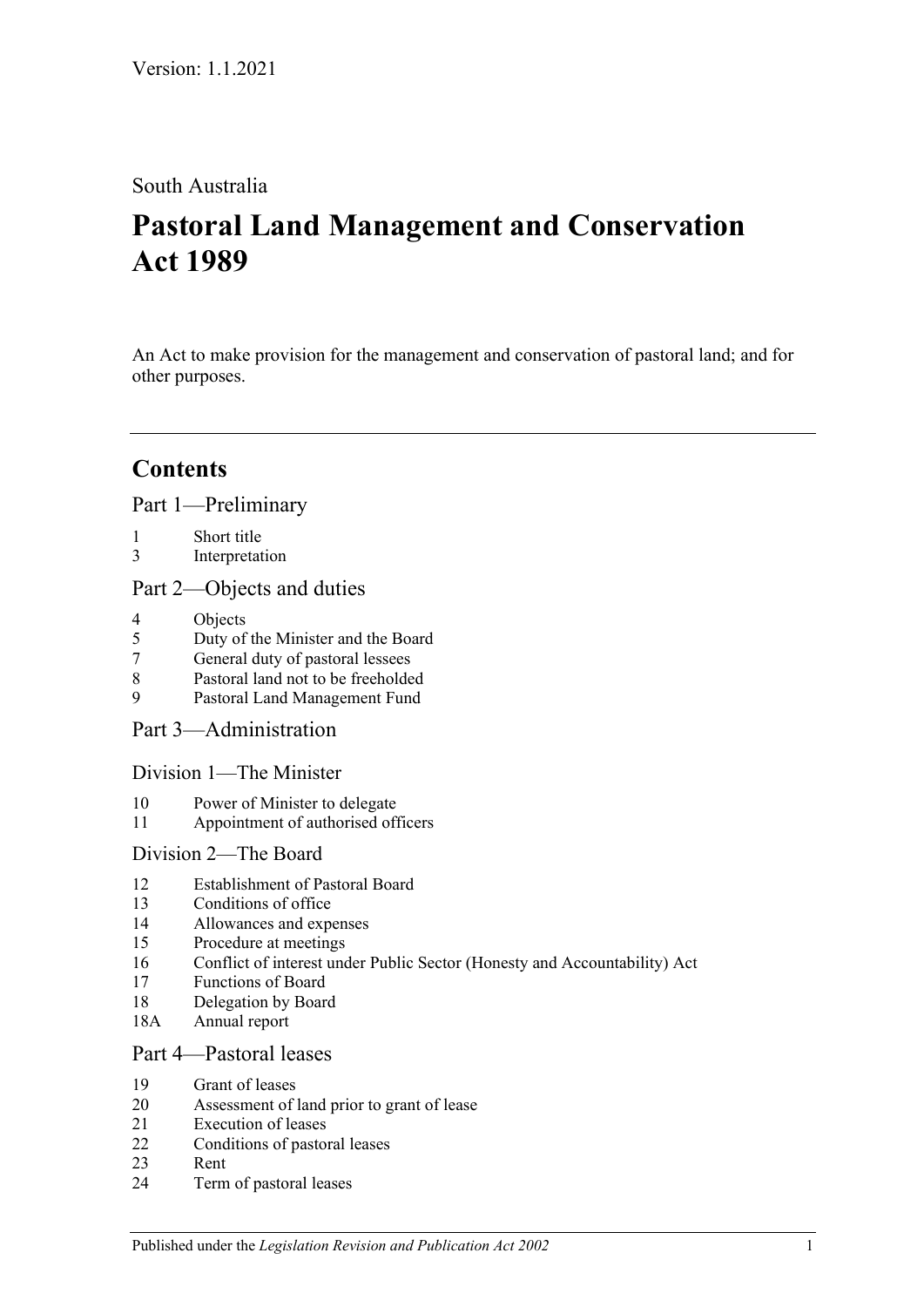- 25 [Assessment of land](#page-15-0)
- 25A [Establishment of pool of persons for the purposes of section](#page-15-1) 25B
- 25B [Assistance to lessee](#page-16-0)
- 26 [Extension of term of pastoral leases and variation of conditions](#page-17-0)
- 27 [Exemption from stamp duty](#page-17-1)
- 28 [Dealing with pastoral leases](#page-18-0)
- 29 [Agreements to deal with a lease](#page-18-1)
- 30 [Consent to certain share transfers in pastoral company](#page-18-2)
- 31 [Alteration of boundaries](#page-19-0)
- 31A [Variation of land subject to lease](#page-19-1)
- 32 [Resumption of land](#page-20-0)
- 33 [Abandonment of land](#page-20-1)
- 34 [Vacation of land](#page-20-2)
- 35 [Penalties for late payment of rent](#page-21-0)
- 36 [Waiver](#page-21-1)
- 37 [Cancellation of lease or imposition of fine on breach of conditions](#page-21-2)
- 38 [Cancellation of pastoral lease obtained by false statement](#page-21-3)
- 39 [Compensation](#page-22-0)
- 40 [Notice of adverse action to be given to holders of registered interests or caveats](#page-22-1)

#### [Part 5—Land management and protection](#page-22-2)

- 41 [Property plans](#page-22-3)
- 42 [Verification of stock levels](#page-23-0)
- 43 [Notices to destock or take other action](#page-24-0)
- 44 [Reference areas](#page-25-0)

#### [Part 6—Access to pastoral land](#page-25-1)

#### [Division 1—Public access routes and stock routes](#page-25-2)

- 45 [Establishment of public access routes and stock routes](#page-25-3)
- [Division 2—Travelling stock](#page-27-0)
- 46 [Travelling with stock](#page-27-1)

#### [Division 2A—Indigenous land use agreements](#page-27-2)

- 46A [Indigenous land use agreement binding on lessees](#page-27-3)
- 46B [Immunity from liability](#page-28-0)
- 46C [ILUA to be endorsed on lease](#page-28-1)

#### [Division 3—Public access](#page-29-0)

- 47 [Rights of Aboriginal persons](#page-29-1)
- 48 [Right to travel across and camp on pastoral land](#page-29-2)
- 48A [Public register](#page-30-0)
- 48B [Trespassers on pastoral land the subject of an ILUA](#page-31-0)
- 49 [Public access not to be obstructed](#page-32-0)

#### Division [4—Wind farms](#page-32-1)

- 49A [Interpretation](#page-32-2)
- 49B [Minister may grant licences](#page-33-0)
- 49C [Applicant for licence to enter access agreement](#page-33-1)
- 49D [Interaction between Division and licence](#page-34-0)
- 49E [Rights under licence](#page-34-1)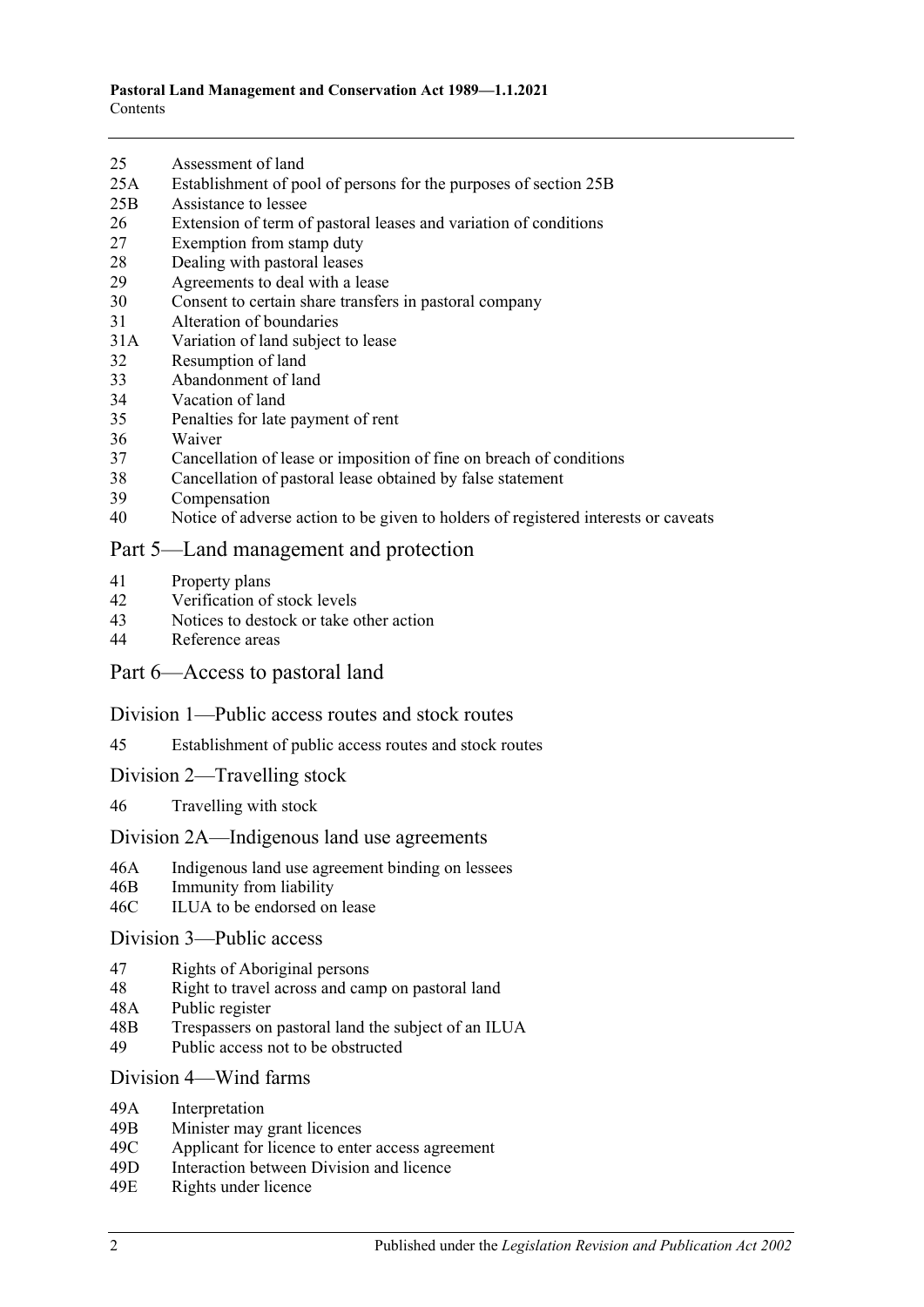- 49F [Minister to fix terms and conditions](#page-34-2)
- 49G [Waiver of conditions etc](#page-35-0)
- 49H [Dealing with licence](#page-35-1)
- 49I [Cancellation of licences](#page-36-0)
- 49J [Access to pastoral land prior to grant of licence](#page-36-1)
- 49K [Payments](#page-37-0)
- 49L [Appeals to ERD Court](#page-37-1)<br>49M Exemption from stamp
- [Exemption from stamp duty](#page-39-0)
- 49N [Special provisions relating to Murray-Darling Basin and River](#page-39-1) Murray Protection Areas<br>490 Application of Crown Land Management Act 2009
- 49O Application of *[Crown Land Management Act](#page-39-2) 2009*
- 49P [Rights under wind farm licence to prevail](#page-39-3)

[Part 7—Reviews](#page-39-4)

#### Division [1—Reviews by Tribunal](#page-39-5)

- 50 [Jurisdiction of Tribunal](#page-39-6)
- 51 [Operation of certain decisions pending review](#page-40-0)
- 52 [Related provisions](#page-40-1)

#### Division [2—Review of valuation and review by Tribunal](#page-41-0)

53 [Valuations—right of review](#page-41-1)

#### [Part 8—Miscellaneous](#page-41-2)

- 57 [Misuse of pastoral land](#page-41-3)
- 58 [Notice to be given of cattle muster](#page-42-0)
- 59 [Right to take water](#page-42-1)
- 60 [Policing powers](#page-42-2)
- 61 [Powers of entry etc](#page-43-0)
- 62 [Act does not derogate from Mining Act, Opal Mining Act or Petroleum and Geothermal](#page-43-1)  [Energy Act](#page-43-1)
- 63 [Offence of hindering or obstructing person exercising powers under this Act](#page-43-2)
- 65 [Duty of Registrar-General](#page-44-0)
- 66 [Certain debts are charges over leases](#page-44-1)
- 67 [Service of notices](#page-44-2)
- 68 [Evidentiary provision](#page-44-3)
- 69 [General defence](#page-45-0)
- 70 [Regulations](#page-45-1)

[Schedule—Transitional provisions](#page-45-2)

[Legislative history](#page-47-0)

### <span id="page-2-0"></span>**The Parliament of South Australia enacts as follows:**

## **Part 1—Preliminary**

## <span id="page-2-1"></span>**1—Short title**

This Act may be cited as the *Pastoral Land Management and Conservation Act 1989*.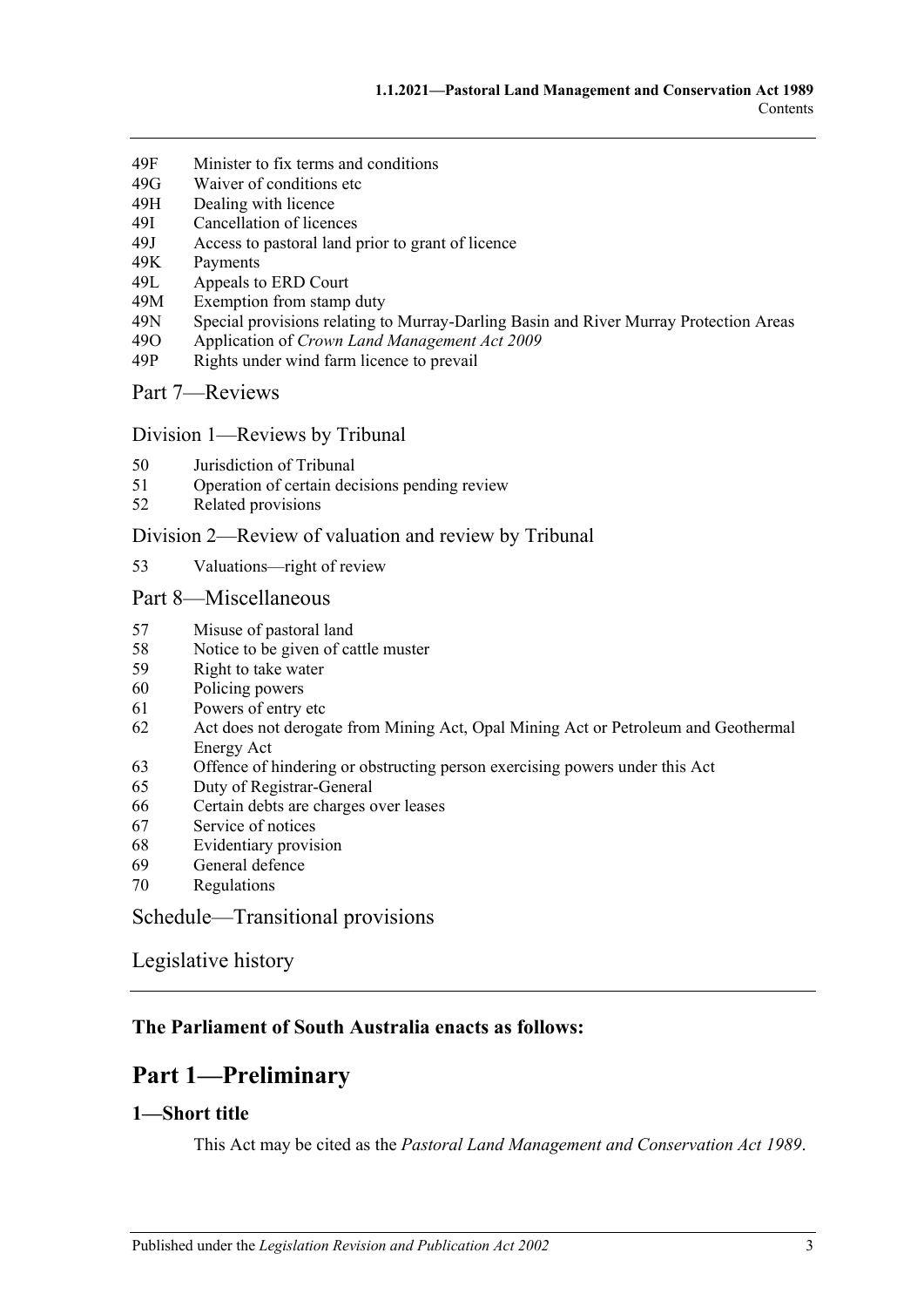## <span id="page-3-2"></span><span id="page-3-0"></span>**3—Interpretation**

(1) In this Act, unless the contrary intention appears—

*Aboriginal people* means the people who inhabited Australia before European colonisation;

*Aboriginal person* means a descendant of the Aboriginal people who is accepted as a member by a group in the community who claim descent from the Aboriginal people;

*authorised officer* means—

- (a) a police officer; or
- (b) a person appointed by the Minister as an authorised officer for the purposes of this Act;

*the Board* means the Pastoral Board established under this Act;

*Crown land* means land held by the Crown that has not been alienated in fee simple and is not part of a reserve under the *[National Parks and Wildlife Act](http://www.legislation.sa.gov.au/index.aspx?action=legref&type=act&legtitle=National%20Parks%20and%20Wildlife%20Act%201972) 1972* or subject to any lease (other than a mining lease), agreement to purchase or dedication;

*degradation* of land means a decline in the quality of the natural resources of the land resulting from human activities on the land, and *degraded* has a corresponding meaning;

*ILUA* means an indigenous land use agreement registered under Part 2 Division 3 of the *Native Title Act 1993* of the Commonwealth, the parties to which must include, but are not limited to, the Crown, a lessee of pastoral land and a native title group;

*motor vehicle* means any vehicle capable of being driven or ridden that is propelled by means of an engine;

*native title group* means—

- (a) in the case where the ILUA is an ILUA (body corporate agreement) under Part 2 Division 3 Subdivision B of the *Native Title Act 1993* of the Commonwealth—the persons referred to in section 24BD(1) of that Act; and
- (b) in the case where the ILUA is an ILUA (area agreement) under Part 2 Division 3 Subdivision C of the *Native Title Act 1993* of the Commonwealth—the persons referred to in section 24CD(2) or (3) (as the case requires) of that Act; and
- <span id="page-3-1"></span>(c) in any case—
	- (i) a person who is, pursuant to section 24EA of the *Native Title Act 1993* of the Commonwealth, bound by a particular ILUA; and
	- (ii) a person—
		- (A) who holds native title; or
		- (B) who is a member of a native title claim group (within the meaning of the *Native Title Act 1993* of the Commonwealth),

in relation to the land or waters subject to a particular ILUA; and

(iii) any other person identified in the regulations as being included within the ambit of this definition,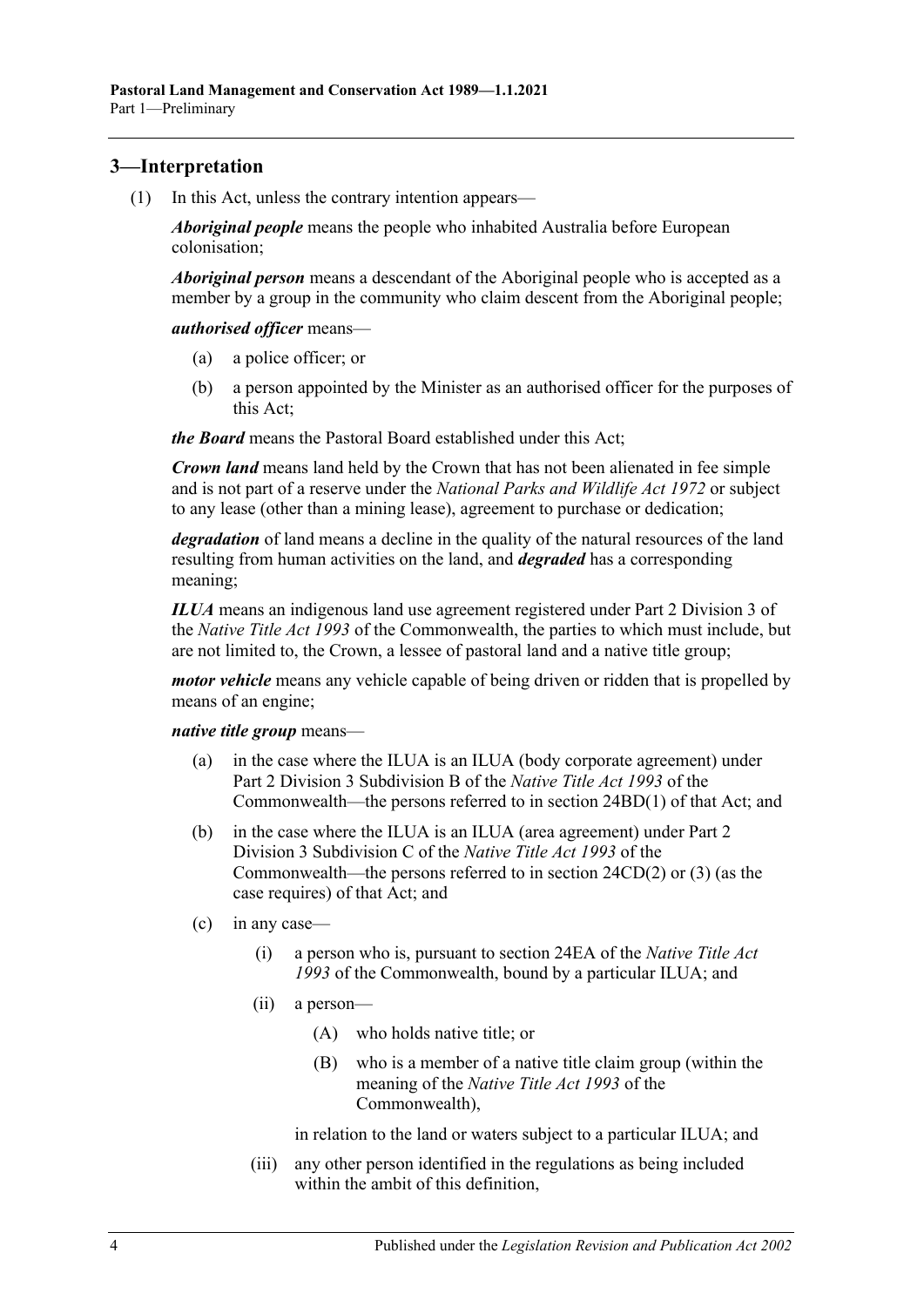but does not include a person identified in the regulations as being excluded from the ambit of this definition;

*pastoral land* means land comprised in a pastoral lease;

*pastoral lease* means a lease granted under this Act over Crown land for pastoral purposes;

*pastoral purposes* means the pasturing of stock and other ancillary purposes;

*rehabilitation* of degraded land means to bring the land back to at least the condition it was in before its degradation, having particular regard to its capacity to carry stock and its level of soil stability;

*the repealed Act* means the *[Pastoral Act](http://www.legislation.sa.gov.au/index.aspx?action=legref&type=act&legtitle=Pastoral%20Act%201936) 1936* repealed by this Act;

*solar energy facility* means a facility for the harnessing of energy from the sun;

*stock* means any species of animal permitted by the terms of a pastoral lease to be pastured by the lessee on the land as part of the commercial enterprise under the lease;

*Tribunal* means the South Australian Civil and Administrative Tribunal established under the *[South Australian Civil and Administrative Tribunal](http://www.legislation.sa.gov.au/index.aspx?action=legref&type=act&legtitle=South%20Australian%20Civil%20and%20Administrative%20Tribunal%20Act%202013) Act 2013*;

*unimproved value*, in relation to land, means unimproved value as defined in the *[Valuation of Land Act](http://www.legislation.sa.gov.au/index.aspx?action=legref&type=act&legtitle=Valuation%20of%20Land%20Act%201971) 1971*;

*variation* of conditions includes an addition, deletion or substitution, and *to vary* has a corresponding meaning;

*wind farm* means a facility for the harnessing of energy from the wind;

*wind farm licence* means a licence under [Part 6 Division](#page-32-1) 4 authorising the operation of a wind farm (or specified aspects of a wind farm) on pastoral land, including the construction of access roads and infrastructure associated with the wind farm.

(2) For the purposes of the definition of *ILUA*, a *native title group* does not include a person who would not, but for the operation of [paragraph](#page-3-1) (c) of the definition of *native title group*, be included in the definition of *native title group*.

## <span id="page-4-0"></span>**Part 2—Objects and duties**

#### <span id="page-4-1"></span>**4—Objects**

The objects of this Act are as follows:

- (a) to ensure that all pastoral land in the State is well managed and utilised prudently so that its renewable resources are maintained and its yield sustained; and
- (b) to provide for—
	- (i) the effective monitoring of the condition of pastoral land; and
	- (ii) the prevention of degradation of the land and its indigenous plant and animal life; and
	- (iii) the rehabilitation of the land in cases of damage; and
- (c) to provide a form of tenure of Crown land for pastoral purposes that is conducive to the economic viability of the pastoral industry; and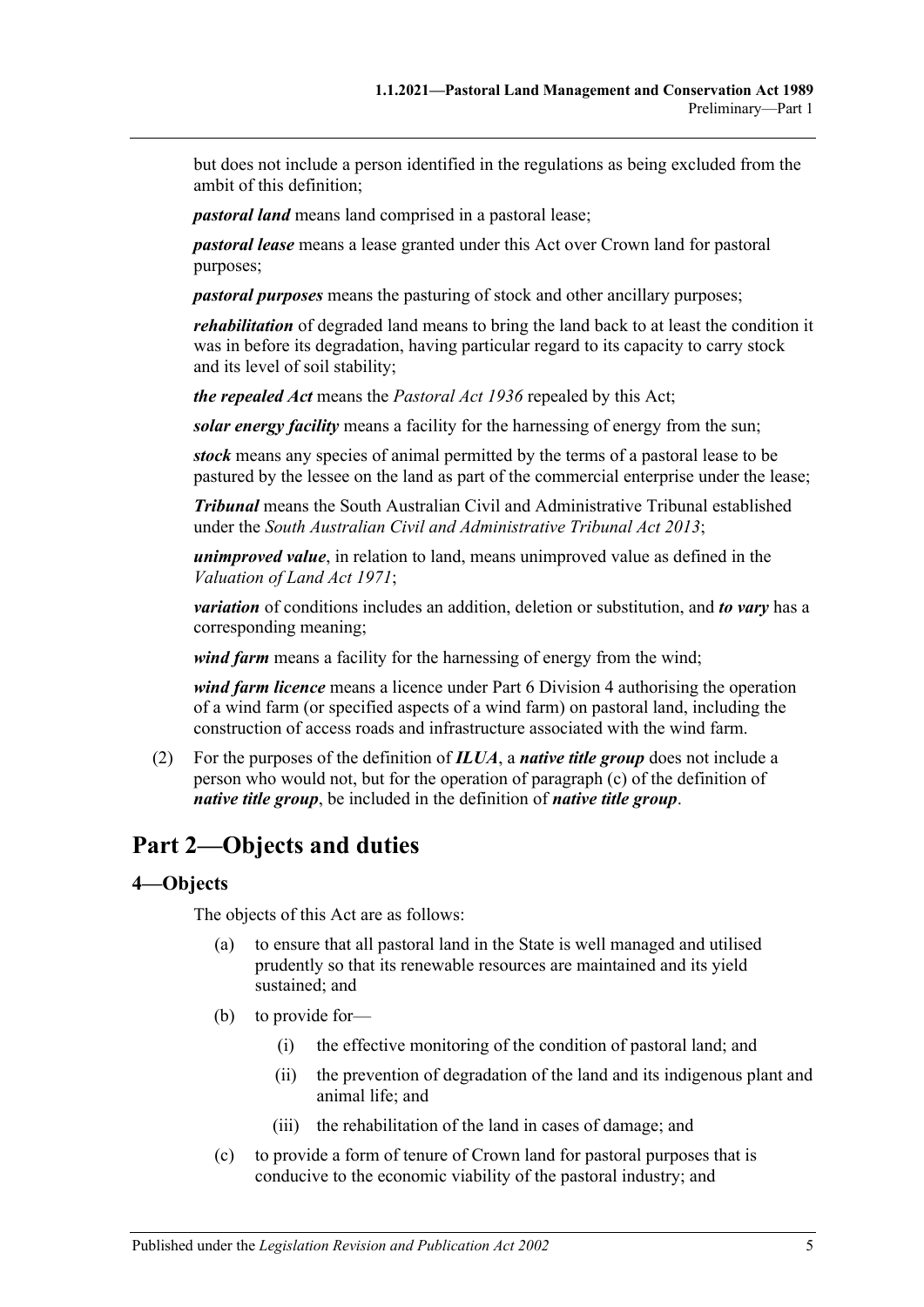- (d) to recognise the right of Aboriginal persons to follow traditional pursuits on pastoral land; and
- (e) to provide the community with a system of access to and through pastoral land that finds a proper balance between the interests of the pastoral industry and the interests of the community in enjoying the unique environment of the land; and
- (f) to provide for the operation of wind farms on pastoral land, concurrently with the land being used for pastoral purposes.

### <span id="page-5-0"></span>**5—Duty of the Minister and the Board**

The Minister and the Board, in administering this Act and in exercising any other power or discharging any other function in relation to pastoral leases—

- (a) must act consistently with and seek to further the objects of this Act; and
- (b) must have regard to plans or guidelines established by Government agencies, regional landscape boards and planning authorities that are applicable to pastoral land; and
- (c) must have regard to the relevant terms of any ILUA.

#### <span id="page-5-1"></span>**7—General duty of pastoral lessees**

It is the duty of a lessee throughout the term of a pastoral lease—

- (a) to carry out the enterprise under the lease in accordance with good land management practices; and
- (b) to prevent degradation of the land; and
- (c) to endeavour, within the limits of financial resources, to improve the condition of the land.

#### <span id="page-5-2"></span>**8—Pastoral land not to be freeholded**

Despite any Act or law to the contrary—

- (a) the Minister cannot enter into any agreement or arrangement for transferring an estate in fee simple in pastoral land to the lessee of that land, except pastoral land that the Governor has determined is to be used for some purpose other than pastoral purposes;
- (b) a pastoral lease is the only form of tenure that can be granted over Crown land that is to be used wholly or principally for pastoral purposes.

#### <span id="page-5-3"></span>**9—Pastoral Land Management Fund**

- (1) The Minister must establish a fund to be entitled the *Pastoral Land Management Fund* (in this section referred to as the *Fund*).
- <span id="page-5-4"></span>(2) The Fund will consist of—
	- (a) if the amount received in a particular year by way of rent paid under pastoral leases exceeds the administrative costs attributable to administering those leases for that year—a prescribed percentage (being not less than 5 per cent or more than 15 per cent) of the excess; and
	- (ab) 95% of—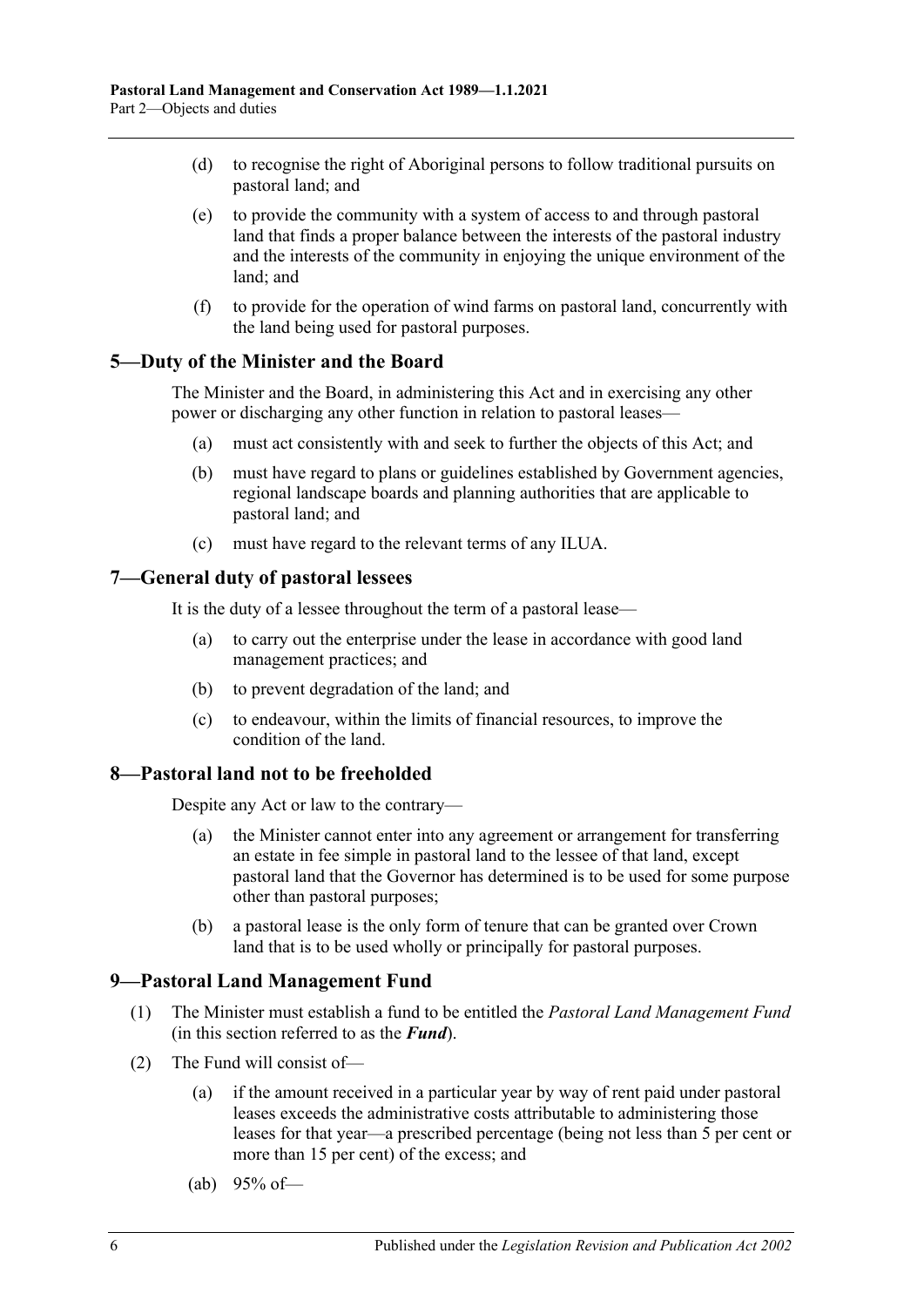- (i) any fee paid for an approval under [Part 6 Division](#page-32-1) 4 to enter and occupy pastoral land; and
- (ii) any licence fees payable under a wind farm licence granted under [Part 6 Division](#page-32-1) 4; and
- (b) any money provided by Parliament for the purposes of the Fund; and
- (c) any money paid into the Fund pursuant to any other Act; and
- (d) any accretions arising out of investment of the money of the Fund.
- (3) The amount to be paid into the Fund in respect of a particular year pursuant to [subsection](#page-5-4) (2)(a) must be paid into the Fund no later than 30 June of the next ensuing year.
- (4) The money in the Fund may be invested in such manner as the Minister thinks fit.
- (5) Subject to [subsection](#page-6-3) (6), the Fund must be applied in such manner as the Minister, on the recommendation of the Board, thinks fit for the following purposes and in the following order of priority:
	- (a) research into techniques for pastoral land management, for prevention or minimisation of pastoral land degradation and for rehabilitation of degraded pastoral land;
	- (b) the publication of research findings and dissemination of information relating to those techniques;
	- (e) experimentation with and practical development of those techniques;
	- (d) such other projects relating to the management and conservation of pastoral land as the Minister thinks fit.
- <span id="page-6-3"></span>(6) The Fund may be applied for the purpose of making a payment under [section](#page-37-0) 49K.

## <span id="page-6-0"></span>**Part 3—Administration**

### <span id="page-6-1"></span>**Division 1—The Minister**

#### <span id="page-6-2"></span>**10—Power of Minister to delegate**

- (1) The Minister may delegate any of the Minister's powers or functions under this Act (except for this Part)—
	- (a) to the Board; or
	- (b) to any particular person or body; or
	- (c) to the person for the time being occupying a particular office or position.
- (2) A delegation under this section—
	- (a) must be by instrument in writing; and
	- (b) may be absolute or conditional; and
	- (c) does not derogate from the power of the Minister to act in any matter; and
	- (d) is revocable at will by the Minister.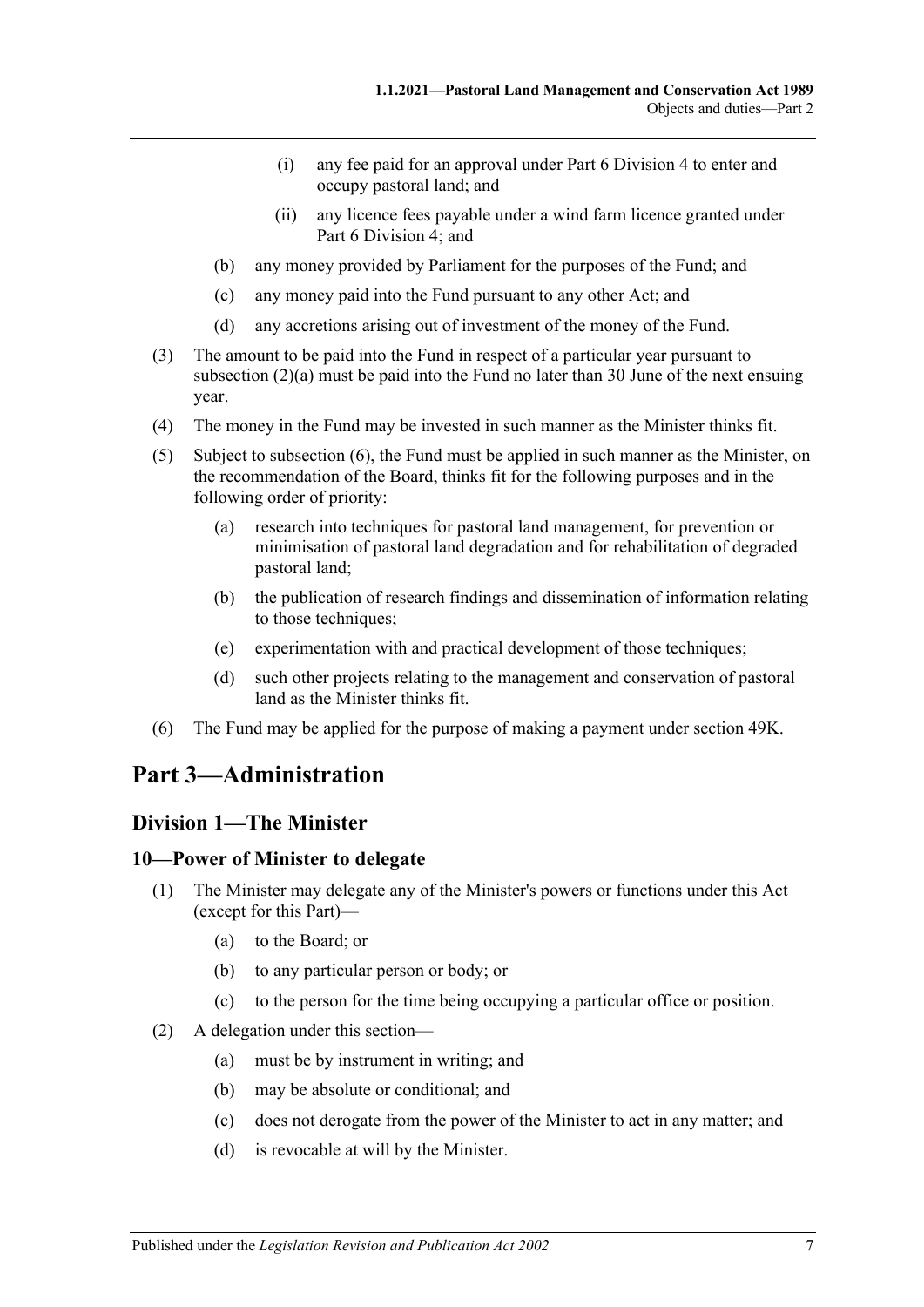#### <span id="page-7-0"></span>**11—Appointment of authorised officers**

- (1) The Minister may appoint such persons to be authorised officers for the purposes of this Act as the Minister thinks fit.
- (2) An appointment under this section—
	- (a) will be for a period stated in the instrument of appointment; and
	- (b) may be made subject to conditions limiting the area within which, or the purposes for which, the appointee may exercise the powers of an authorised officer.
- (3) A person appointed as an authorised officer must be issued with an identity card in a form approved by the Minister.

## <span id="page-7-1"></span>**Division 2—The Board**

### <span id="page-7-2"></span>**12—Establishment of Pastoral Board**

- (1) The *Pastoral Board* is established.
- (2) The Board consists of 6 members appointed by the Minister, of whom—
	- (a) one, being a person who has, in the opinion of the Minister, wide experience in administration of pastoral leases; and
	- (b) one, being a person who has, in the opinion of the Minister for Environment and Heritage, a wide knowledge of the ecology, and experience in the management, of the pastoral land of this State, will be appointed on the nomination of that Minister; and
	- (c) one, being a person who, in the opinion of the Minister for Primary Industries, Natural Resources and Regional Development, has had wide experience in the field of land and soil conservation of pastoral land, will be appointed on the nomination of that Minister; and
	- (d) one will be selected by the Minister from a list of 3 persons who produce beef cattle on pastoral land outside the dog fence, submitted by Livestock SA Incorporated; and
	- (e) one will be selected by the Minister from a list of 3 persons who produce sheep on pastoral land inside the dog fence, submitted by the South Australian Farmers Federation; and
	- (f) one will be selected by the Minister from a list of 3 persons submitted by the Conservation Council of South Australia Inc.
- <span id="page-7-5"></span><span id="page-7-4"></span><span id="page-7-3"></span>(3) At least one member must be a woman and one a man.
- (4) The Minister will appoint a member of the Board to preside at meetings of the Board.
- (5) The Minister must appoint a deputy to each member of the Board.
- (6) A person who is to be the deputy of a member appointed under [subsection](#page-7-3)  $(2)(d)$ , [\(e\)](#page-7-4) or [\(f\)](#page-7-5) must be appointed in the same manner as the member was appointed to the Board.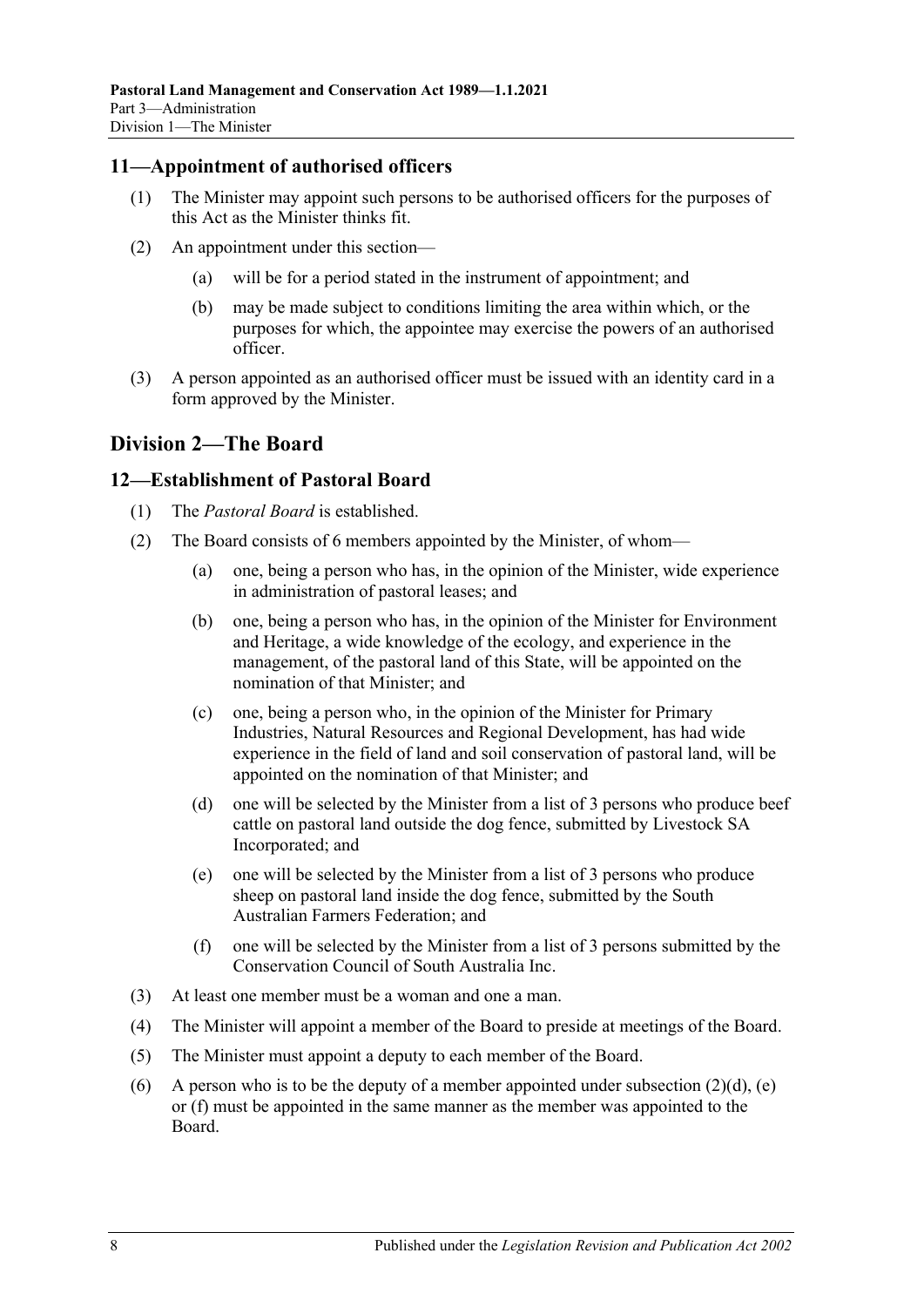- (7) Where the appointments of a member under [subsection](#page-7-3)  $(2)(d)$ , [\(e\)](#page-7-4) or [\(f\)](#page-7-5) and of that member's deputy are being made at the same time, both must be selected from the one panel of names.
- (8) A deputy may, in the absence of the member, act as a member of the Board.

## <span id="page-8-0"></span>**13—Conditions of office**

- (1) A member of the Board will be appointed for a term not exceeding three years and will, on the expiration of a term of office, be eligible for reappointment.
- <span id="page-8-3"></span>(2) The Minister may remove a member of the Board from office—
	- (a) for misconduct; or
	- (b) for neglect of duty; or
	- (c) for incompetence; or
	- (d) for mental or physical incapacity to carry out the duties of office satisfactorily.
- (3) The office of a member becomes vacant if the member—
	- (a) dies; or
	- (b) completes a term of office and is not reappointed; or
	- (c) resigns by written notice addressed to the Minister; or
	- (d) is removed from office by the Minister under [subsection](#page-8-3) (2).
- (4) Upon the office of a member becoming vacant, a person must be appointed in accordance with this Act to the vacant office.

### <span id="page-8-1"></span>**14—Allowances and expenses**

A member of the Board is entitled to such allowances and expenses as the Minister may determine.

### <span id="page-8-2"></span>**15—Procedure at meetings**

- (1) A meeting of the Board will be chaired by the member appointed to preside at meetings or, in the absence of that person, by a member chosen by the members present from amongst their own number.
- (2) Subject to [subsection](#page-8-4) (3), the Board may act despite there being vacancies in its membership.
- <span id="page-8-4"></span>(3) Four members constitute a quorum of the Board and no business may be transacted at a meeting of the Board unless a quorum is present.
- (4) Each member present at a meeting of the Board has one vote on any question arising for decision and, if the votes are equal, the member presiding at the meeting may exercise a casting vote.
- (5) A decision carried by a majority of the votes cast by the members present at a meeting is a decision of the Board.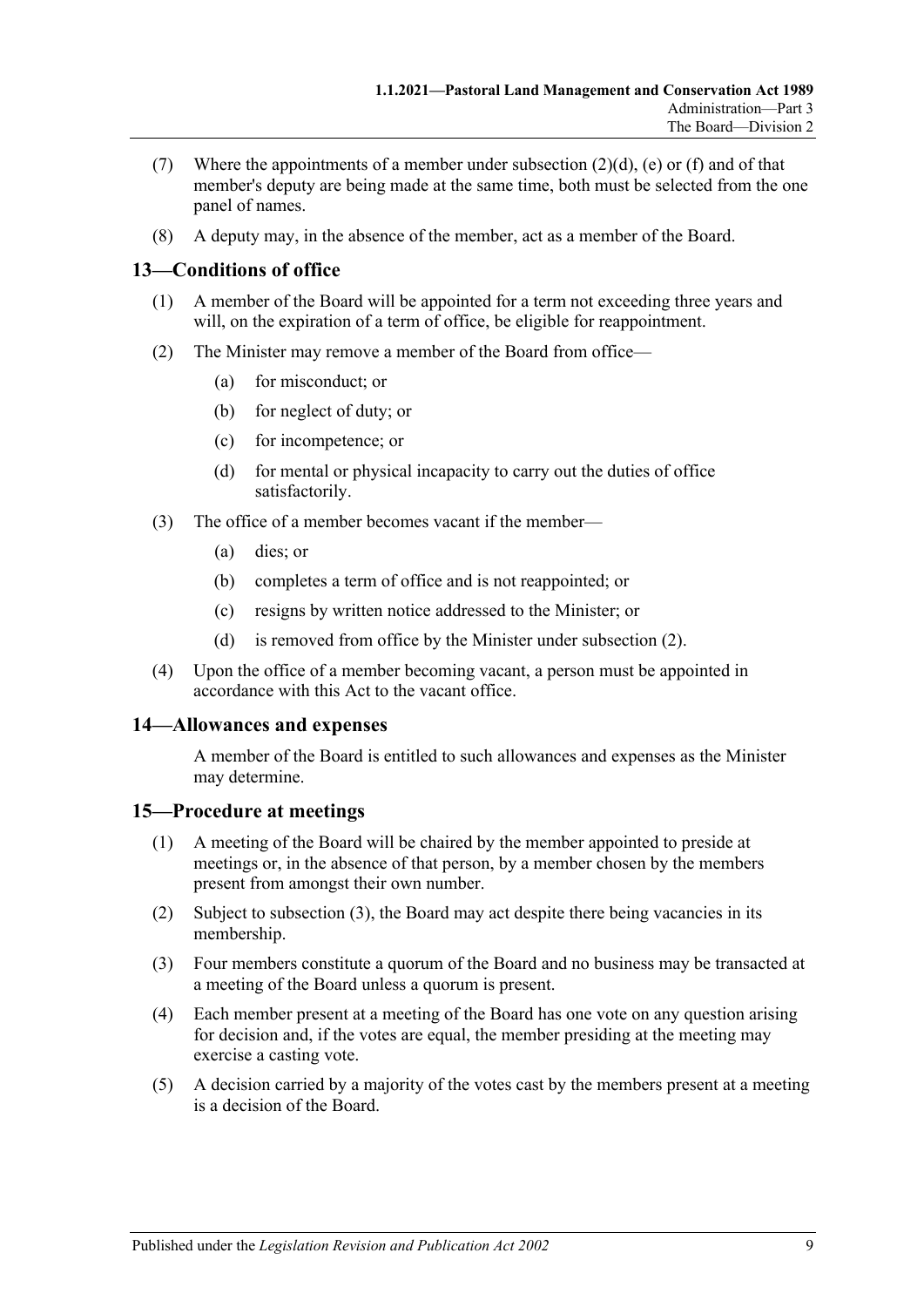- (5a) A conference by telephone or other electronic means between members of the Board will, for the purposes of this section, be taken to be a meeting of the Board at which the participating members are present if—
	- (a) notice of the conference is given to all members in the manner determined by the Board for that purpose; and
	- (b) each participating member is capable of communicating with every other participating member during the conference.
- (5b) A proposed resolution of the Board becomes a valid decision of the Board despite the fact that it is not voted on at a meeting of the Board if—
	- (a) a notice of the proposed resolution is given to all members in accordance with procedures determined by the Board; and
	- (b) a majority of the members expresses concurrence in the proposed resolution by letter, telex, facsimile transmission or other written communication setting out the terms of the proposed resolution.
- (5c) The Board must cause accurate minutes of its meetings to be kept.
- (6) Subject to this Act, the proceedings of the Board may be conducted as it thinks fit.

### <span id="page-9-0"></span>**16—Conflict of interest under Public Sector (Honesty and Accountability) Act**

A member of the Board will not be taken to have a direct or indirect interest in a matter for the purposes of the *[Public Sector \(Honesty and Accountability\) Act](http://www.legislation.sa.gov.au/index.aspx?action=legref&type=act&legtitle=Public%20Sector%20(Honesty%20and%20Accountability)%20Act%201995) 1995* by reason only of the fact that the member has an interest in a matter that is shared in common with pastoralists generally, or a substantial section of pastoralists.

#### <span id="page-9-1"></span>**17—Functions of Board**

- (1) The Board is responsible to the Minister for the administration of this Act and, in carrying out that function, is subject to the control and direction of the Minister.
- (2) The other functions of the Board are as follows:
	- (a) to advise the Minister on the policies that should govern the administration of pastoral land;
	- (b) to advise the Minister on any other matter referred to the Board by the Minister;
	- (c) to perform the other functions assigned to the Board by or under this Act or another Act or by the Minister.

### <span id="page-9-2"></span>**18—Delegation by Board**

- (1) The Board may, with the consent of the Minister, delegate any of its powers or functions (other than the function of advising the Minister on the policies that should govern the administration of pastoral land)—
	- (a) to a member of the Board; or
	- (b) to any particular person or body; or
	- (c) to the person for the time being occupying a particular office or position.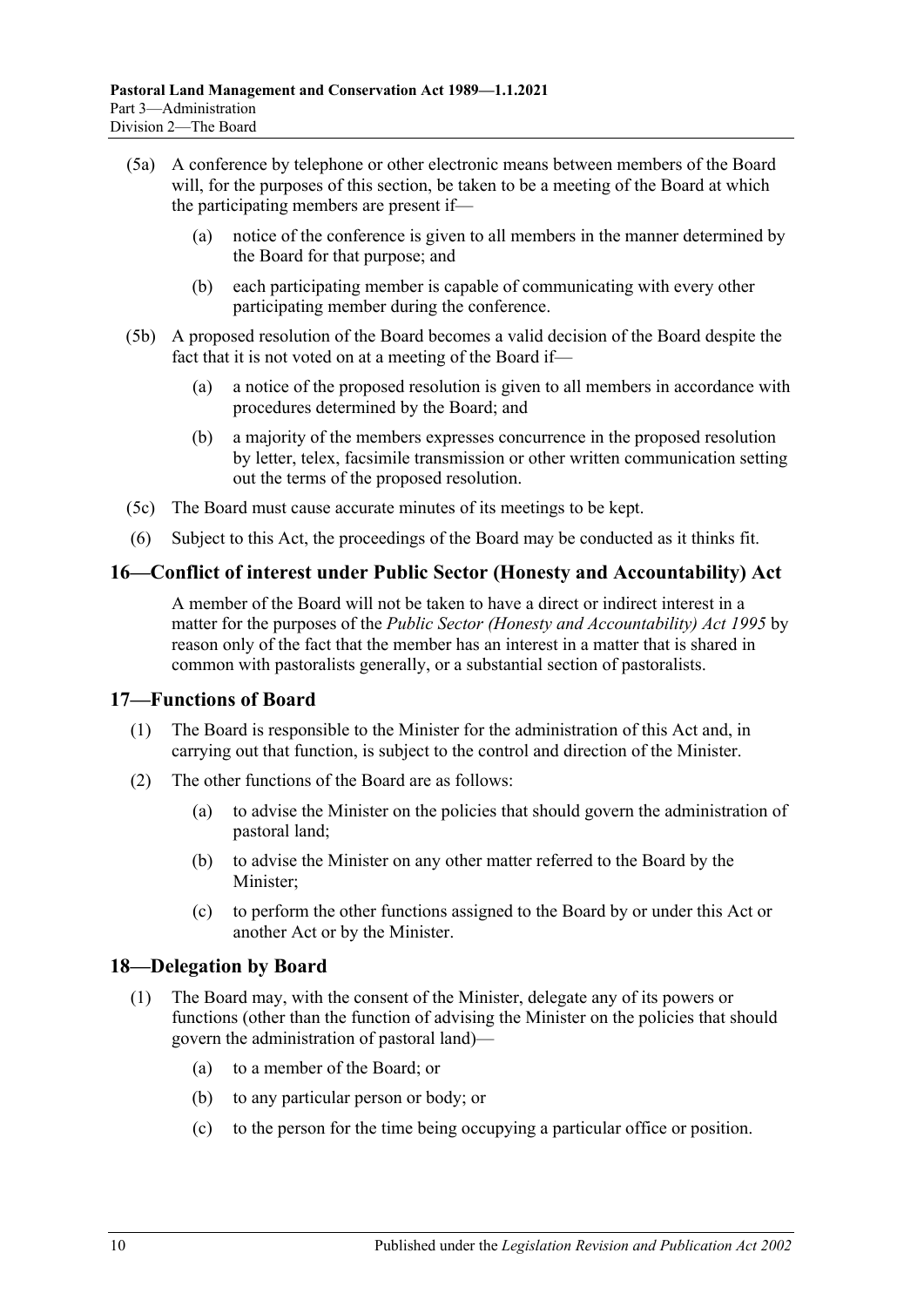- (2) A delegation under this section—
	- (a) must be by instrument in writing; and
	- (b) may be absolute or conditional; and
	- (c) does not derogate from the power of the Board to act in any matter; and
	- (d) is revocable at will by the Board.

### <span id="page-10-0"></span>**18A—Annual report**

- (1) The Board must, no later than 30 September in each year, furnish the Minister with a report of its operations during the preceding financial year.
- (2) The Minister must, within 12 sitting days of receiving a report, have copies of it laid before both Houses of Parliament.

## <span id="page-10-1"></span>**Part 4—Pastoral leases**

### <span id="page-10-2"></span>**19—Grant of leases**

- (1) Subject to this Act, the Minister may grant pastoral leases over Crown land.
- <span id="page-10-4"></span>(2) Where the Minister proposes to make Crown land available for lease for pastoral purposes, the process for taking a lease must be an open competitive process.
- (3) [Subsection](#page-10-4) (2) does not apply—
	- (a) if the Minister is satisfied that special circumstances exist justifying the addition of the land to the holding of an existing lease; or
	- (b) if the land was subject to a pastoral lease that was surrendered upon condition that a further such lease be granted to the same lessee or a nominee of the lessee; or
	- (c) if the Minister is satisfied, on the recommendation of the Board, that for any other good and proper reason it would be just and equitable to offer the land to a particular person.

### <span id="page-10-3"></span>**20—Assessment of land prior to grant of lease**

- (1) The Minister cannot grant a pastoral lease over Crown land—
	- (a) if the Governor has determined that the land should be set aside or used for some other more appropriate purpose; or
	- (b) unless—
		- (i) the Board is satisfied that the land is suitable for pastoral purposes; and
		- (ii) an assessment has been made of the condition of the land.
- <span id="page-10-5"></span>(2) However, the Minister may grant a pastoral lease over Crown land without an assessment having been made under [subsection](#page-10-5)  $(1)(b)(ii)$  if an assessment has been made within the previous 14 years.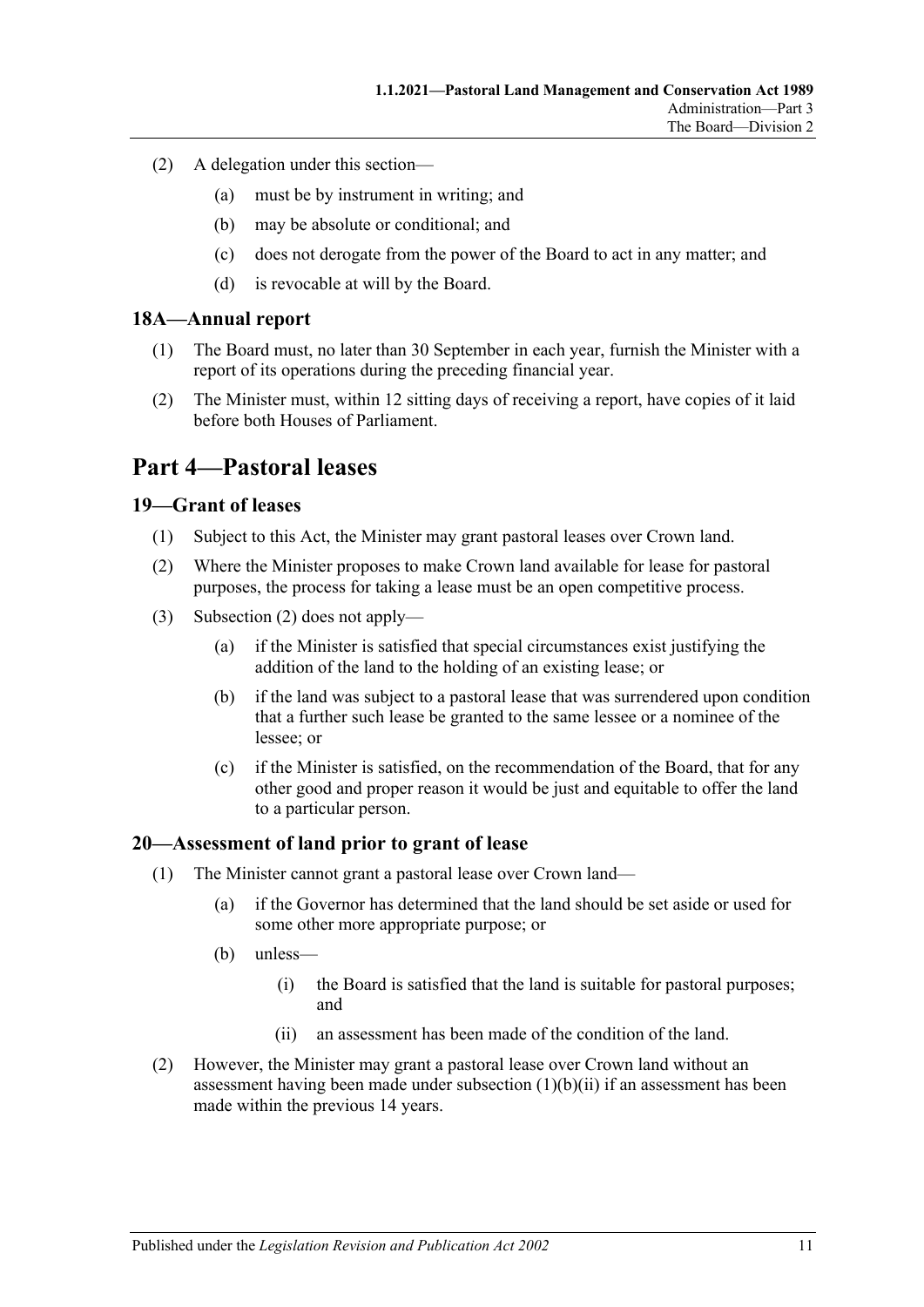#### <span id="page-11-0"></span>**21—Execution of leases**

Where—

- (a) a document intended to constitute a pastoral lease is sent to the prospective lessee for execution; and
- (b) the document is not returned duly executed, together with such fees or other amounts as may be required, within a period (which must be at least 30 days) specified in an accompanying notice,

the Minister may decline to enter into the lease and forfeit any deposit or other money paid in connection with it.

#### <span id="page-11-1"></span>**22—Conditions of pastoral leases**

- <span id="page-11-4"></span><span id="page-11-3"></span><span id="page-11-2"></span>(1) A pastoral lease will be granted subject to conditions and reservations providing for the following matters (but no others):
	- (a) general conditions providing for—
		- (iii) the payment of rent annually in arrears;
		- (iv) the lessee's obligation to pay in the due manner all rates, taxes and other government charges in relation to the land;
		- (v) the lessee's obligation to comply with the following Acts and any regulations under those Acts to the extent that they apply in relation to the land:
			- (A) the *[Landscape South Australia Act](http://www.legislation.sa.gov.au/index.aspx?action=legref&type=act&legtitle=Landscape%20South%20Australia%20Act%202019) 2019*; and
			- (B) the *[Dog Fence Act](http://www.legislation.sa.gov.au/index.aspx?action=legref&type=act&legtitle=Dog%20Fence%20Act%201946) 1946*; and
			- (C) the *[Mining Act](http://www.legislation.sa.gov.au/index.aspx?action=legref&type=act&legtitle=Mining%20Act%201971) 1971*; and
			- (D) the *[Petroleum and Geothermal Energy Act](http://www.legislation.sa.gov.au/index.aspx?action=legref&type=act&legtitle=Petroleum%20and%20Geothermal%20Energy%20Act%202000) 2000*; and
			- (G) any other prescribed Act;
		- (vi) the lessee's obligation not to hinder or obstruct any person who is exercising, or attempting to exercise, a right of access to the land pursuant to this Act or any other Act;
		- (vii) the lessee's obligation not to hinder, obstruct or interfere with the holder of a wind farm licence under [Part 6 Division](#page-32-1) 4 who is exercising, or attempting to exercise, a right under the licence;
	- (b) land management conditions providing for—
		- (i) the lessee's obligation not to pasture (as part of the commercial enterprise under the lease) any species of animal on the land other than the species specified in the lease, except with the prior approval of the Board;
		- (ii) the lessee's obligation to ensure that numbers of stock on the land or a particular part of the land do not exceed the maximum levels specified in the lease, except with the prior approval of the Board;
		- (iii) the lessee's obligation not to use the land for any purpose other than pastoral purposes, except with the prior approval of the Board;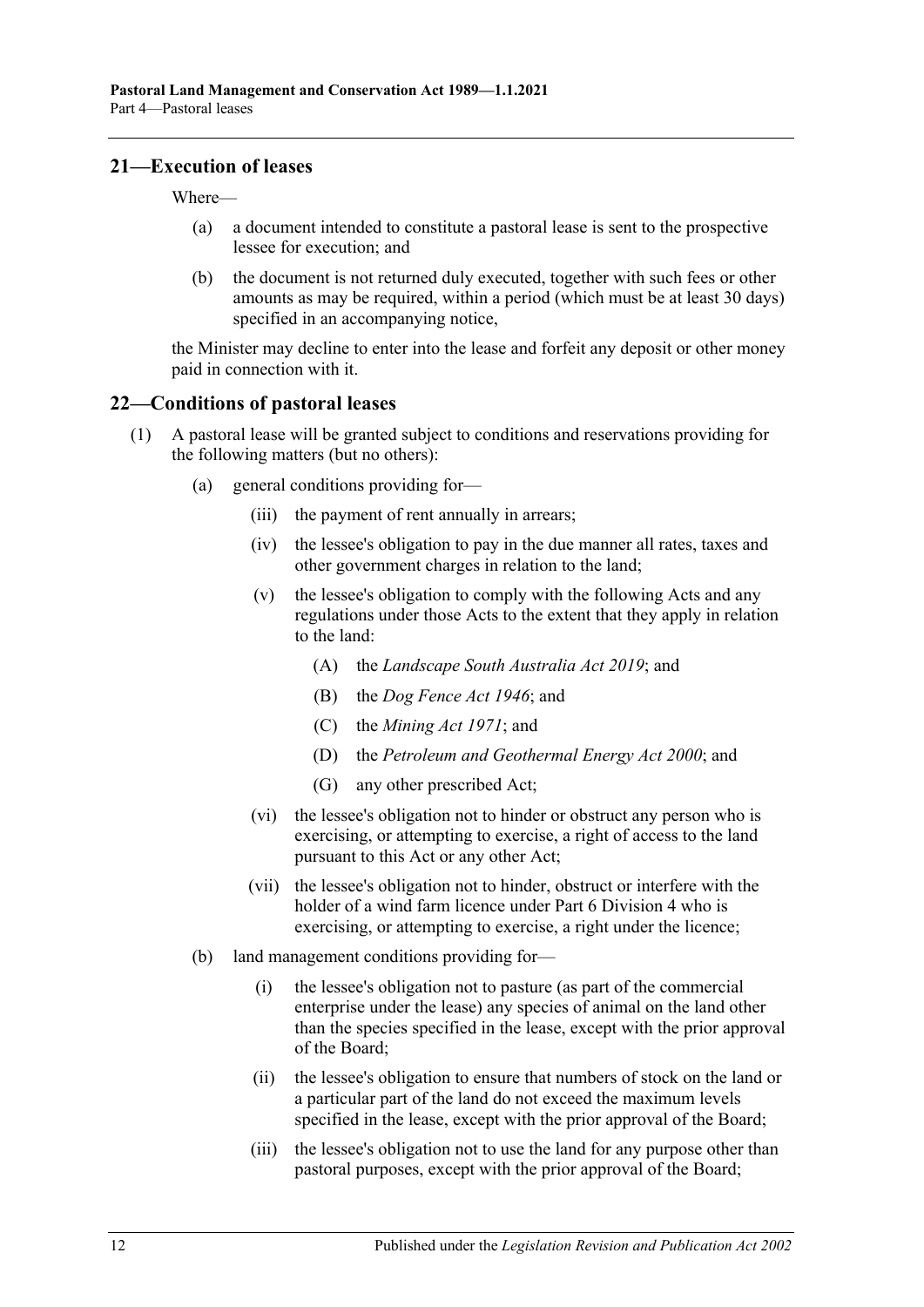- (iv) the lessee's obligation to maintain existing fencing in a stockproof condition;
- (v) the lessee's obligation to maintain existing constructed stock watering points in proper working order;
- (vi) the lessee's obligation to close off specified areas on the land, or to close or move specified access points on the land, for the purposes of rehabilitation of degraded land;
- (vii) in the case of a pastoral lease relating to land in the Arkaroola Protection Area under the *[Arkaroola Protection Act](http://www.legislation.sa.gov.au/index.aspx?action=legref&type=act&legtitle=Arkaroola%20Protection%20Act%202012) 2012*—the lessee's obligation to use the land in accordance with the management plan under that Act;
- <span id="page-12-0"></span>(c) reservations providing for—
	- (i) the property in minerals, petroleum, underground waters and live or dead standing timber on or under the land to be vested in the Crown;
	- (ii) the right of the Commissioner of Highways to establish public roads across the land;
	- (iii) the right of the Minister to grant a wind farm licence under [Part 6](#page-32-1)  [Division](#page-32-1) 4.
- (1a) A condition referred to in [subsection](#page-11-2)  $(1)(a)$  or  $(1)(b)$ , and a reservation referred to in [subsection](#page-12-0)  $(1)(c)$ , will be taken to be a condition or reservation (as the case requires) of all pastoral leases (whether granted before or after the commencement of this subsection).
- (2) The form of a pastoral lease and any matters (such as maximum stock levels) to be specified in the conditions of a lease will be determined by the Board.
- (3) The only conditions of a pastoral lease that can be varied by the Board pursuant to this Act are the land management conditions.
- (4) Nothing in this Act prevents a lessee and the Board from entering into an agreement for the variation of a condition of the lease.
- (5) A condition of a pastoral lease is, to the extent that it relates to the minimum stocking rate of pastoral land, void and of no effect.
- <span id="page-12-1"></span>(6) The Board may, at the request or with the consent of the lessee—
	- (a) approve the pasturing (as part of the commercial enterprise under the lease) of a species of animal other than a species specified in the lease; and
	- (b) approve a level of stock on the land, or on a particular part of the land, in excess of the maximum levels specified in the lease; and
	- (c) approve the use of land subject to a pastoral lease for a purpose other than pastoral purposes; and
	- $(d)$
- (i) set aside from use for pastoral purposes land, or a part of the land, subject to a pastoral lease; and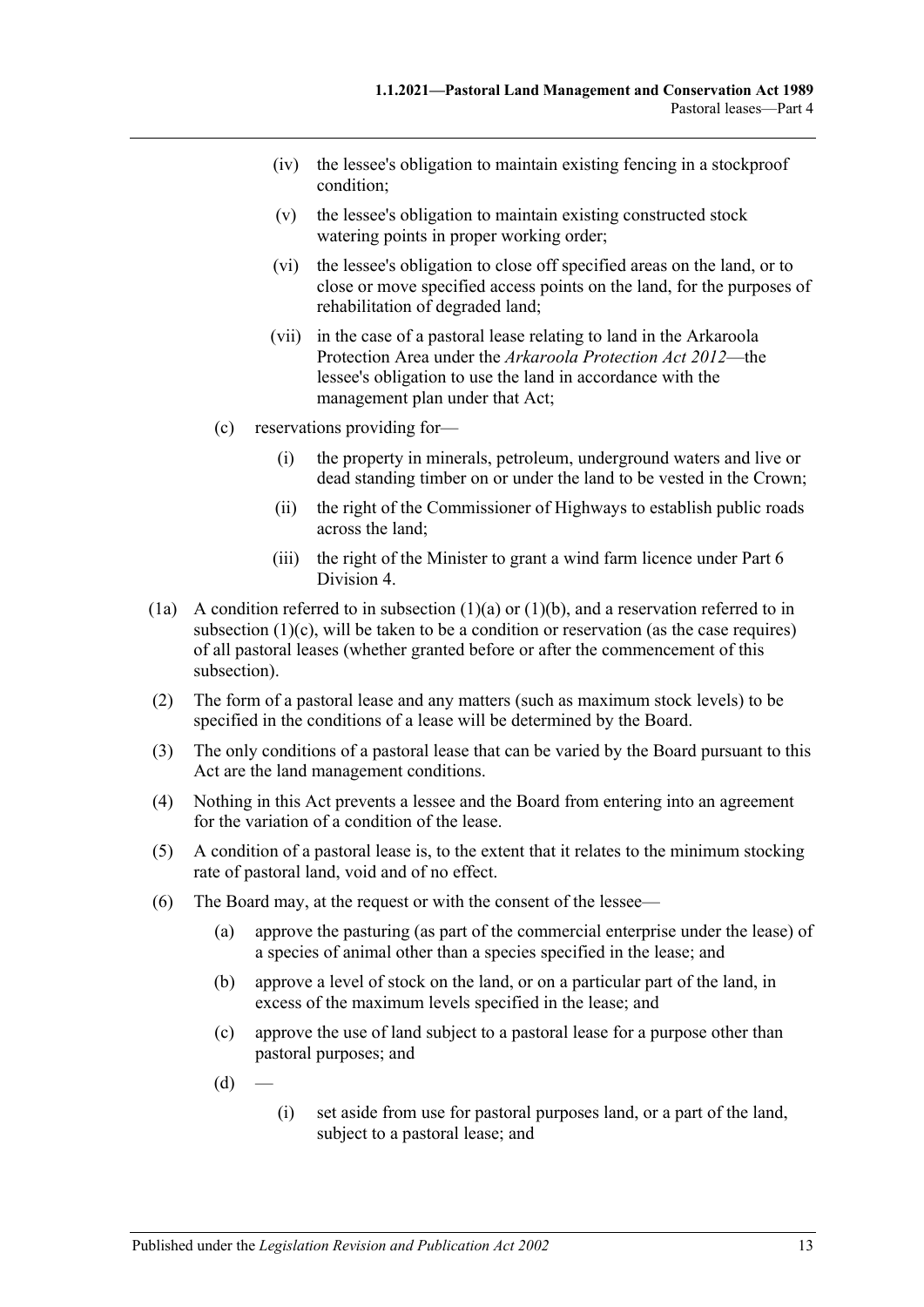- (ii) approve the use of the pastoral land set aside for the primary purpose of traditional Aboriginal pursuits, conservation purposes or other purposes as specified by the Board.
- (7) An approval of the Board under [subsection](#page-12-1) (6) must be in writing and may be subject to conditions.
- (8) Despite the preceding provisions of this section, the Minister may, from time to time, issue directions to a lessee for the purposes of the condition referred to in [subsection](#page-11-4)  $(1)(a)(vi)$  (and such directions will have effect as if they were conditions of the lease).

**Note—**

Directions might, for example, specify areas in which trees are not to be planted so as not to interfere with the operation of a wind farm.

### <span id="page-13-0"></span>**23—Rent**

- (1) The rent payable to the Crown under a pastoral lease—
	- (a) is the amount from time to time determined under this section to be the annual rent for the lease; and
	- (b) is payable annually in arrears.
- <span id="page-13-1"></span>(2) The annual rent for a pastoral lease is to be determined as follows:
	- (a) the Valuer-General will from time to time determine the unimproved value of the land in accordance with the *[Valuation of Land Act](http://www.legislation.sa.gov.au/index.aspx?action=legref&type=act&legtitle=Valuation%20of%20Land%20Act%201971) 1971*, taking into account, in addition to any other matters taken into account under that Act, the following matters:
		- (i) the purposes, whether authorised under the lease or by the Board, for which the land is used and the inherent capacity of the land to be used for those purposes; and
		- (ii) any prevailing climatic conditions currently affecting the productivity of the land; and
		- (iii) the proximity and accessibility of markets and other facilities to the extent that they affect the profitability of the lessee's enterprise; and
		- (iv) any views as to land condition factors expressed by the regional landscape board within whose region the land is situated (and the Valuer-General must seek those views before making the determination); and
		- (v) the views of any consultative committee established by the Minister for the purpose of assisting in the determination of pastoral lease rents;
	- (b) the Valuer-General will, on making a determination under [paragraph](#page-13-1) (a), fix the annual rent for the lease as a percentage of the unimproved value of the land, being a percentage—
		- (i) that represents, in the Valuer-General's opinion, the appropriate rate of return for the land, taking into account the purposes for which the land is being used; and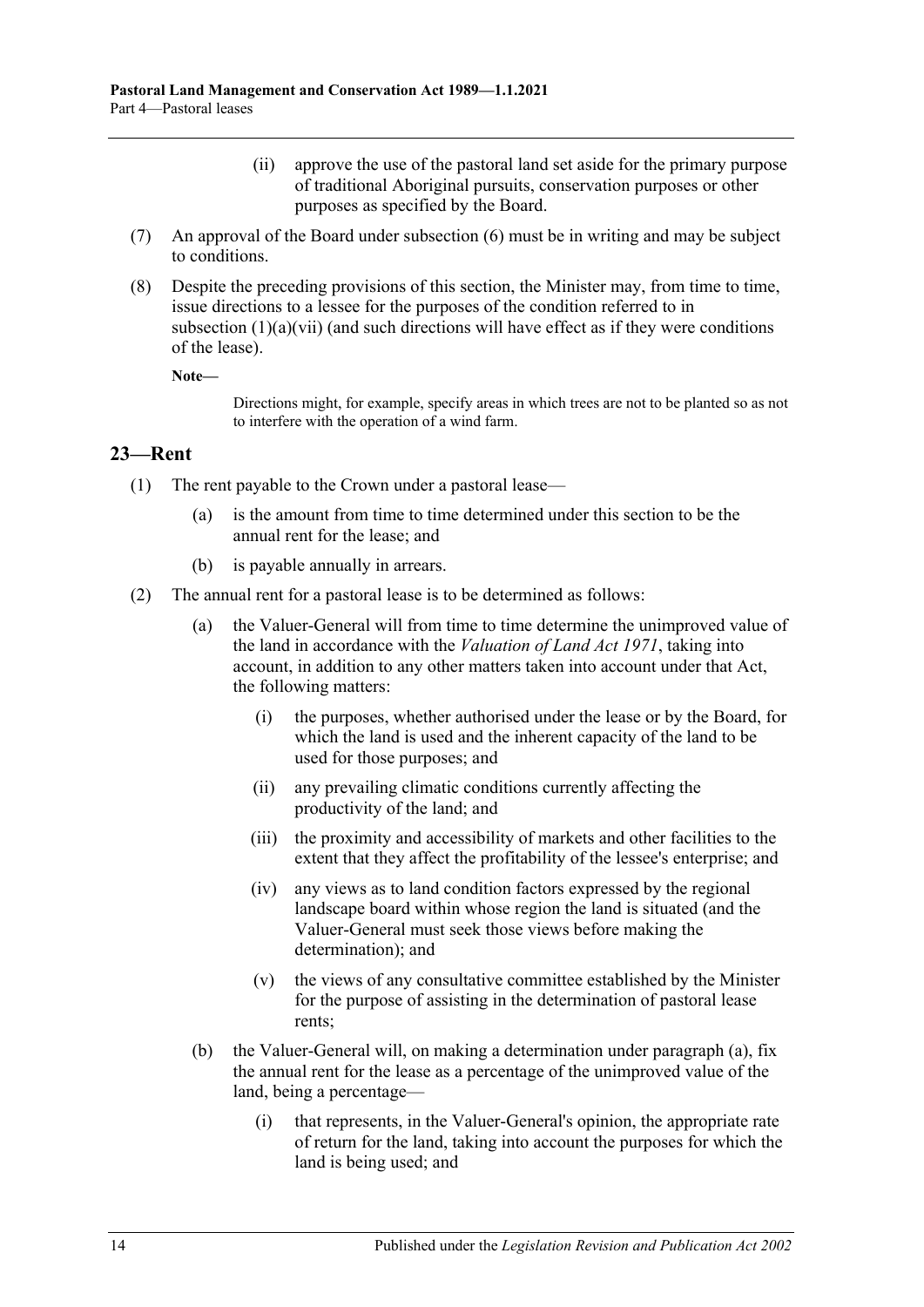- (ii) that may vary from lease to lease according to the various purposes for which land is being used.
- (3) The Valuer-General must make a determination of the rents for all pastoral leases at the same time.
- (4) The Valuer-General—
	- (a) may make such a determination at any time; and
	- (b) must do so on direction by the Minister,

but, in any event, must make such a determination at least every 5 years.

- (5) On completing a determination of the annual rent for a pastoral lease, the Valuer-General must give to the Board a notice of the determination that includes a statement of the unimproved value of the land and the percentage on which the rent is based.
- (6) The Minister may, on the recommendation of the Board, and if the Minister is satisfied—
	- (a) that some factor exists affecting the profitability of the enterprise under a pastoral lease that has arisen since the Valuer-General last determined the annual rent for the lease; or
	- (b) that the lessee has, under an agreement with the Minister, carried out work on the land on behalf of the Minister for which the lessee has not been recompensed; or
	- (c) that the lessee has, on his or her own initiative, undertaken special measures to remedy or prevent degradation of the land,

reduce by an appropriate amount the rent that would otherwise be payable under the lease in respect of any particular year.

- (7) The Board is responsible for issuing and sending to lessees annual rent accounts.
- (8) The Board may, for the purposes of administrative efficiency, fix a common day by which the rent under all pastoral leases must be paid in each year and, for that purpose, rent accounts for a period greater or less than a year may be sent to lessees.
- (9) A rent account must be accompanied by or include—
	- (a) a copy of the Valuer-General's notice of determination if a new determination has been made since the last rent account sent to the lessee; and
	- (b) an explanation of any debits or credits shown on the account; and
	- (c) a statement of the reasons for any reduction, waiver or deferment of rent pursuant to this section.
- (10) The Minister may, on the recommendation of the Board, and if the Minister is satisfied that a case of hardship exists, waive or defer payment of any amount of the rent due and payable under a pastoral lease, subject to such conditions (if any) as the Board recommends.

### <span id="page-14-0"></span>**24—Term of pastoral leases**

(1) Subject to [subsection](#page-15-2) (2), a pastoral lease will be granted for a term of 42 years.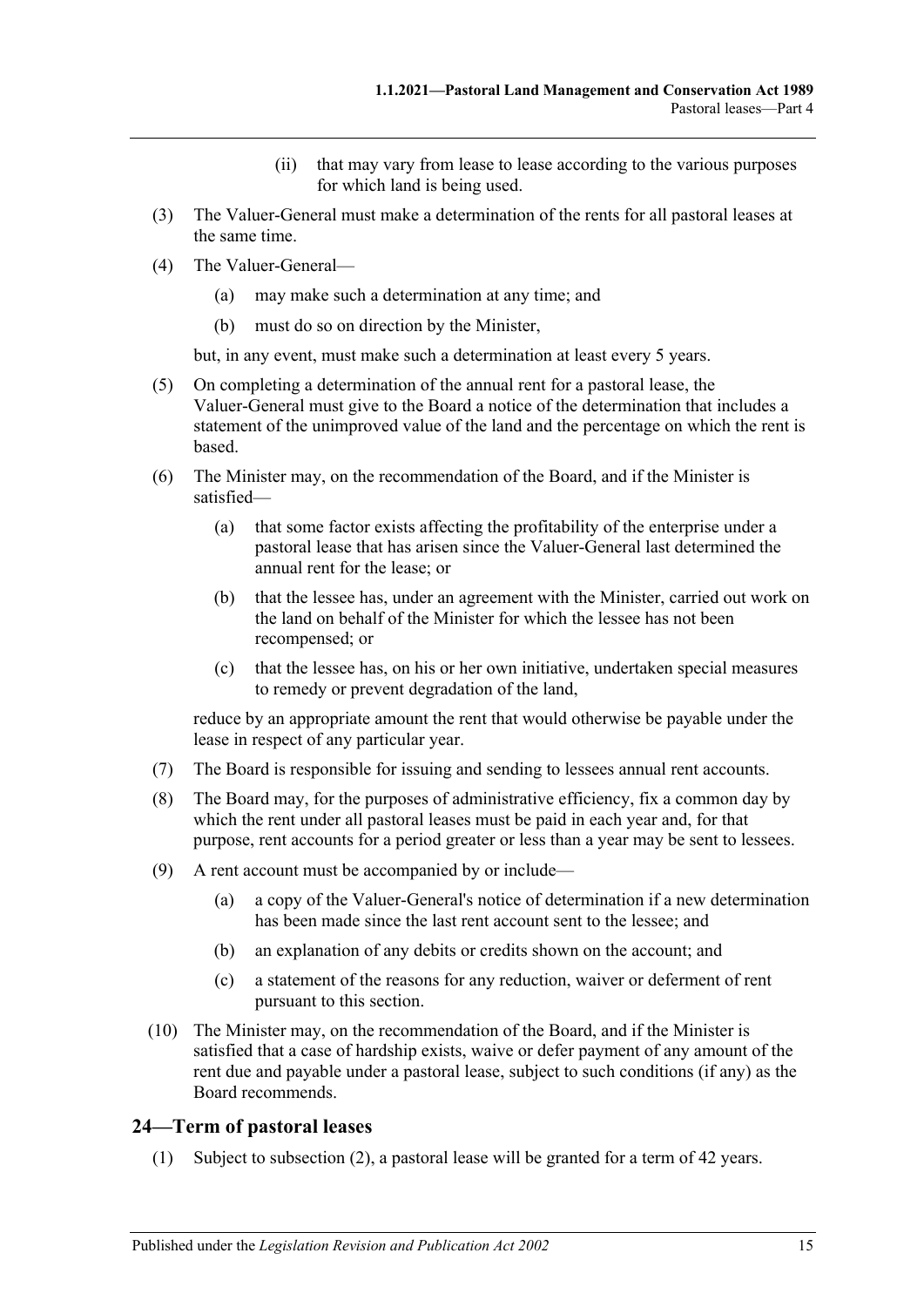<span id="page-15-2"></span>(2) Where a lessee surrenders two or more pastoral leases for the purposes of merger of the leases, the term of the lease to be granted to the lessee will be such term as the Board, having regard to the terms of the surrendered leases, thinks appropriate.

### <span id="page-15-0"></span>**25—Assessment of land**

- (1) The Board must cause an assessment of the condition of the land comprised in each pastoral lease to be completed at intervals of not more than 14 years.
- (2) An assessment of the condition of land pursuant to this Act—
	- (a) must be thorough; and
	- (b) must include an assessment of the capacity of the land to carry stock; and
	- (c) must be conducted in accordance with recognised scientific principles; and
	- (d) must be carried out by persons who are qualified and experienced in land assessment techniques; and
	- (e) must take into account any matter prescribed by the regulations.
- (3) The Board must, by notice in writing, advise a lessee of a proposed assessment not less than 28 days before the assessment is due to commence.
- <span id="page-15-4"></span>(4) On completing an assessment of the condition of land, the Board must forward—
	- (a) a copy of the assessment; and
	- (b) a written report of any action the Board proposes taking as a consequence of the assessment,

to the lessee.

(5) The Board cannot take any action under this Act as a consequence of an assessment until after the end of the period during which an application for assistance may be lodged under [section](#page-16-0) 25B.

### <span id="page-15-1"></span>**25A—Establishment of pool of persons for the purposes of [section](#page-16-0) 25B**

- (1) The Minister must establish a pool of persons for the purposes of [section](#page-16-0) 25B.
- <span id="page-15-3"></span>(2) The pool will consist of such number of persons (being not less than 2 and not more than 6) as the Minister thinks fit, appointed by the Minister after consultation with Livestock SA Incorporated and the Conservation Council of South Australia Inc.
- (3) A member of the public service is not eligible for appointment as a member of the pool.
- (4) A member of the pool will be appointed on terms and conditions determined by the Minister.
- (5) Each person appointed under [subsection](#page-15-3) (2) must have qualifications or experience in pastoral land management.
- (6) The Minister must maintain a public register containing the name and contact details of each member of the pool.
- (7) The public register is to be available for inspection, without fee, during ordinary office hours—
	- (a) at a public office, or public offices, determined by the Minister; and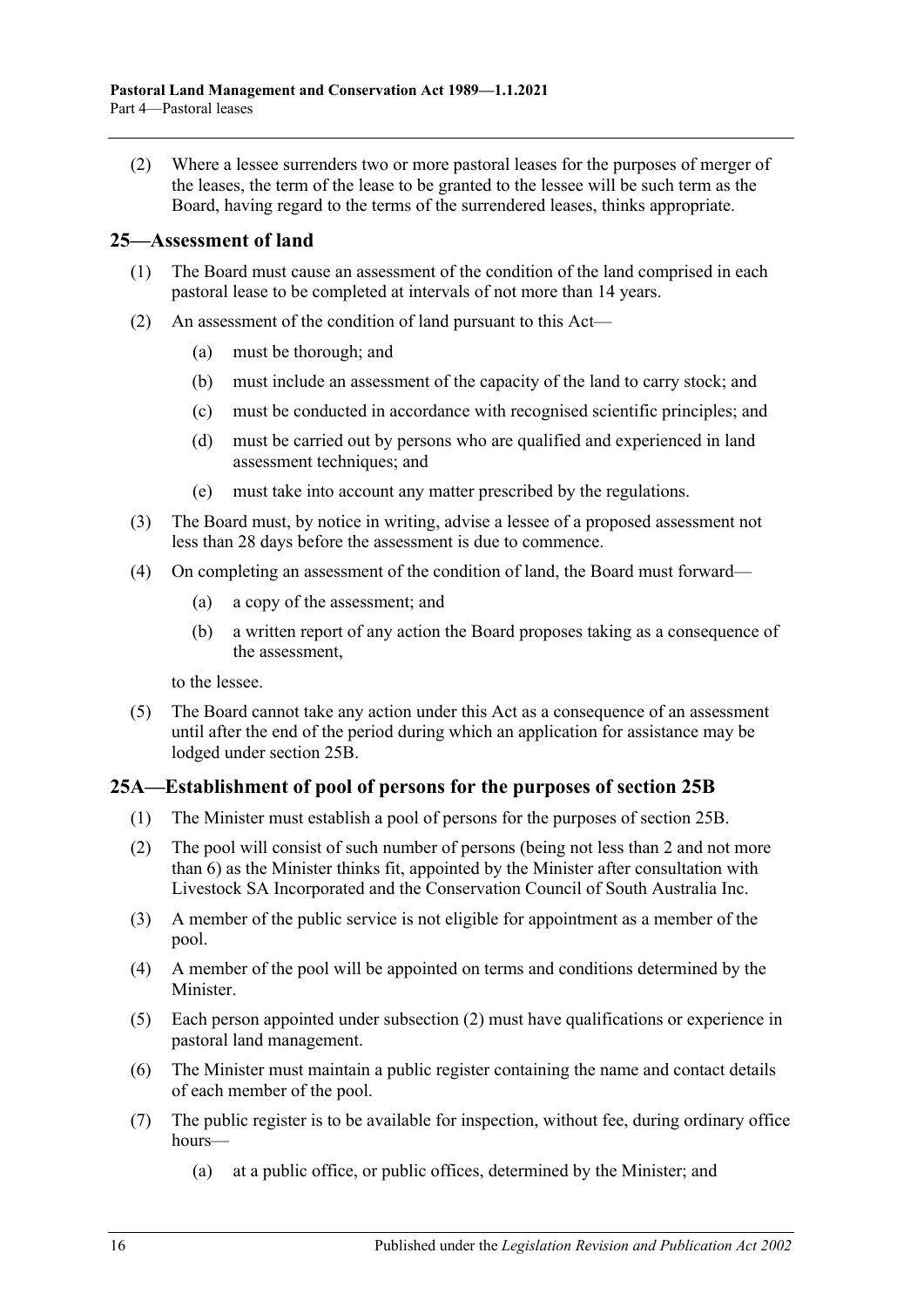- (b) at a website determined by the Minister.
- <span id="page-16-2"></span>(8) The Minister may, by notice in the Gazette, publish guidelines in relation to the provision of assistance under [section](#page-16-0) 25B.

#### <span id="page-16-1"></span><span id="page-16-0"></span>**25B—Assistance to lessee**

- (1) A lessee who has received under [section](#page-15-4) 25(4)—
	- (a) a copy of an assessment; or
	- (b) a written report of proposed action,

may, within 60 days after the copy of the assessment or the report is forwarded to the lessee under that section, apply to the Minister for assistance in relation to the lessee's dealings with the Board, or any other person or body, as a consequence of the assessment or in relation to the proposed action.

- (2) An application under [subsection](#page-16-1) (1)—
	- (a) may request that the assistance be provided by a particular member of the pool of persons established under [section](#page-15-1) 25A; and
	- (b) must identify—
		- (i) the nature of the assistance sought by the lessee; and
		- (ii) if the lessee seeks assistance to dispute any part of the assessment, or oppose any proposed action—the grounds for the dispute or opposition; and
	- (c) must be made in a manner and form determined by the Minister and will not be conditional on the payment of any fee.
- (3) If an application is made under [subsection](#page-16-1) (1), the Minister must, unless satisfied that the application is frivolous or vexatious, appoint a member of the pool to provide assistance to the lessee in accordance with any guidelines published in accordance with [section](#page-16-2) 25A(8) (and if the application requests that the assistance be provided by a particular member of the pool, the Minister must appoint that member unless the Minister is of the opinion that it would be inappropriate for any reason for that member to do so).
- <span id="page-16-3"></span>(4) A member of the pool must—
	- (a) inform the Minister in writing of any direct or indirect interest that the person has or acquires that conflicts, or may conflict, with the provision of any assistance that the member is appointed to provide; and
	- (b) comply with any directions given by the Minister regarding the resolution of the conflict, or potential conflict.

Maximum penalty: \$20 000.

- (5) [Subsection](#page-16-3) (4) does not apply in relation to an interest that the member has or acquires while the member remains unaware that he or she has an interest in the matter, but in any proceedings against the member the burden will lie on the member to prove that he or she was not, at the material time, aware of his or her interest.
- (6) No civil liability attaches to a member of the pool for an act or omission in good faith in the exercise or purported exercise of a function under this section.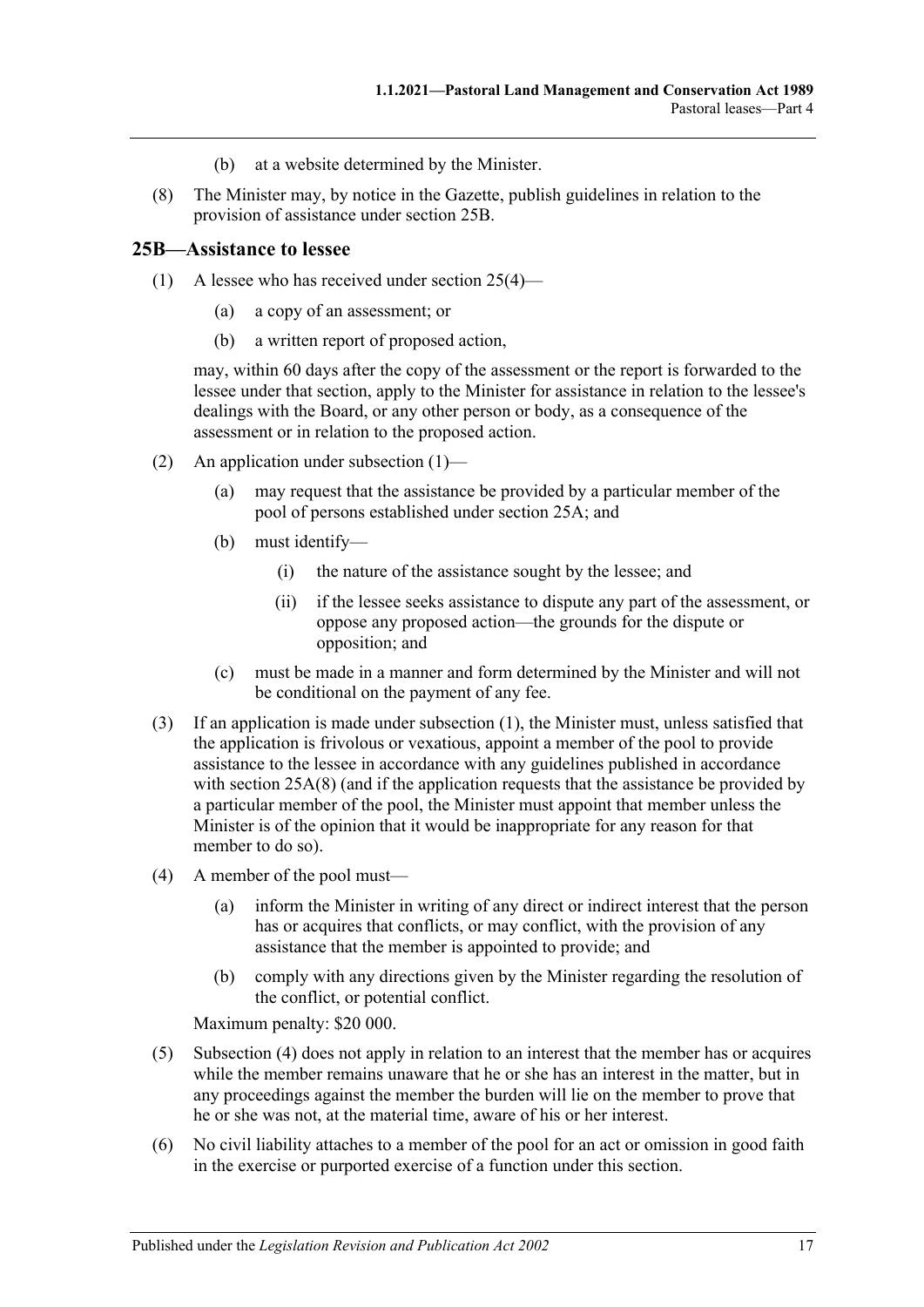(7) The Pastoral Board must give consideration to any comments made to the Board by the lessee relating to the assessment, or the written report of proposed action, referred to in [subsection](#page-16-1) (1).

#### <span id="page-17-0"></span>**26—Extension of term of pastoral leases and variation of conditions**

- (1) The Board may, by notice in writing given to the lessee, vary the land management conditions of a pastoral lease to take effect on the date or dates specified in the notice (and, if a property plan has been approved in respect of the pastoral lease, the variation must accord with the terms of the plan).
- (2) However, the Board cannot vary the land management conditions of a pastoral lease unless the lease conditions as varied by the Board are accepted by the lessee.
- <span id="page-17-5"></span>(3) Subject to [subsection](#page-17-2) (5), the Board must, by notice in writing given to the lessee within 12 months after the completion of the most recent assessment under [section](#page-15-0) 25—
	- (a) if the land management conditions of a pastoral lease are not to be varied by the notice under this subsection—extend the term of a pastoral lease; or
	- (b) if the land management conditions of a pastoral lease are to be varied by the notice under this subsection—offer to extend the term of a pastoral lease,

<span id="page-17-3"></span>by such period as will bring the term to 42 years (measured from the date the most recent assessment was completed).

- <span id="page-17-4"></span>(4) An offer to extend the term of a pastoral lease under [subsection](#page-17-3)  $(3)(b)$  is subject to the condition that the lessee accepts the lease conditions as varied within 12 months after receiving the offer (and if the lessee does not accept the lease conditions as varied within that period the offer is, by force of this section, withdrawn).
- <span id="page-17-2"></span>(5) The Board may refuse to extend the term of a pastoral lease if satisfied—
	- (a) there has been a wilful breach of a condition of the lease resulting in, or likely to result in, degradation of the land; or
	- (b) the lessee has, without reasonable excuse, failed to discharge a duty imposed by [section](#page-5-1) 7.
- $(6)$  If—
	- (a) an offer to extend a pastoral lease has been withdrawn under [subsection](#page-17-4) (4); or
	- (b) the Board has refused to extend the term of a pastoral lease under [subsection](#page-17-2) (5),

the Board may (either on an application by the lessee or of its own motion), if satisfied that the grounds for the revocation or refusal no longer exist, extend the term of a pastoral lease by such period as will bring the balance of the term to 42 years (measured from the date the most recent assessment was completed).

(7) For the purposes of this section, an assessment is taken to have been completed on the day that the Board resolves to issue a notice under [subsection](#page-17-5) (3).

### <span id="page-17-1"></span>**27—Exemption from stamp duty**

The grant of a pastoral lease or extension of the term of a lease is exempt from stamp duty.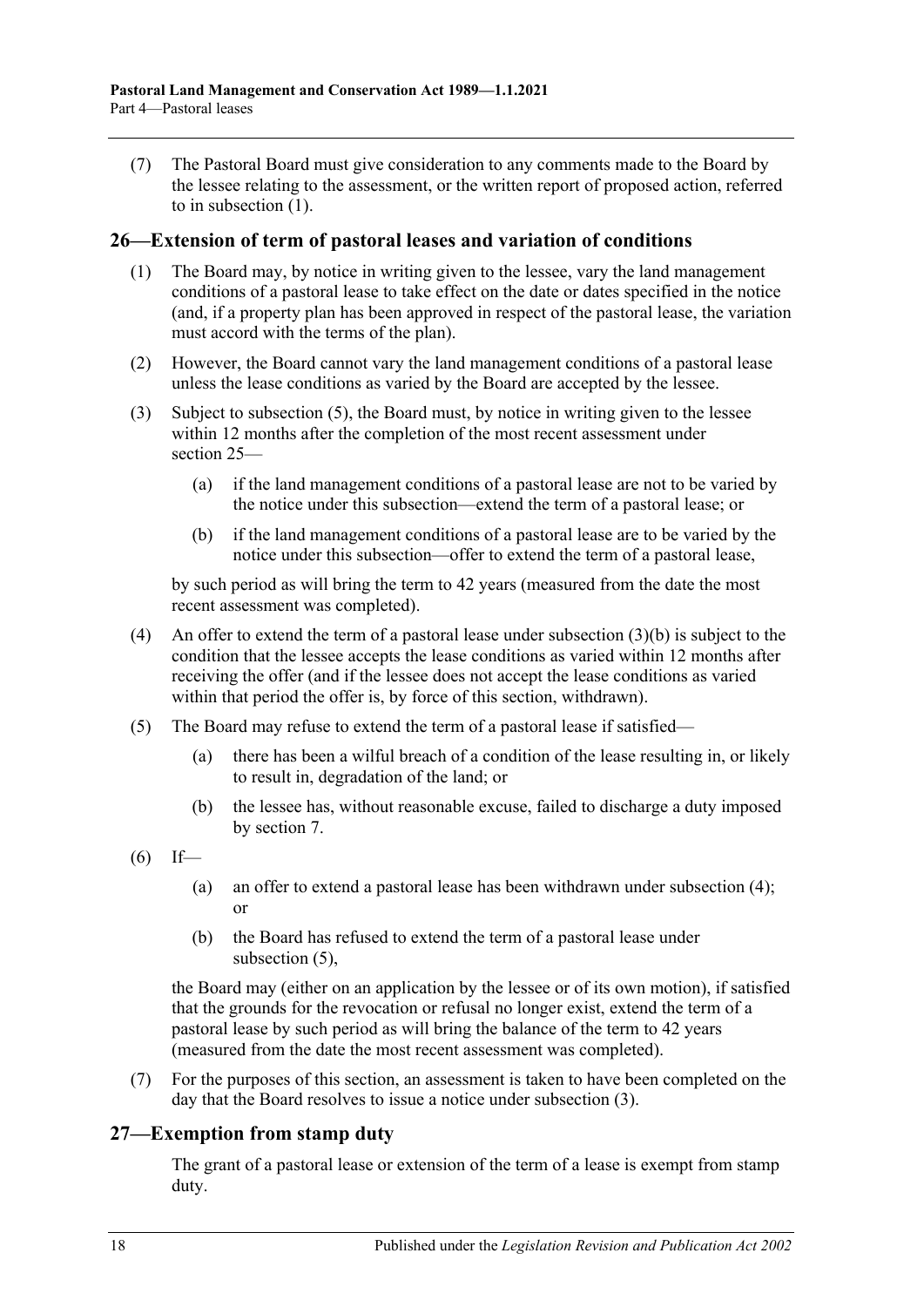### <span id="page-18-3"></span><span id="page-18-0"></span>**28—Dealing with pastoral leases**

- (1) Subject to the conditions of the lease, the interest of the lessee under a pastoral lease cannot be transferred, assigned, mortgaged, sublet or otherwise dealt with without the consent of the Minister.
- (2) The Minister must not unreasonably or capriciously refuse or withhold consent under [subsection](#page-18-3) (1).
- (3) Where a lessee transfers or assigns his or her interest under a pastoral lease, all accrued and accruing liabilities pass to the transferee or assignee.
- (4) Any such liabilities that had accrued before the date of the transfer or assignment may be enforced against the transferor or assignor (who will be regarded as jointly and severally liable with the transferee or assignee).
- (5) A pastoral lease can be wholly or partially surrendered with the consent of the Minister (which may be unconditional or subject to conditions) and, subject to [subsection](#page-18-4) (6), the consent of all persons who have a registered interest in or caveat over the lease.
- <span id="page-18-4"></span>(6) If it appears to the Minister that a consent has been unreasonably withheld, the Minister may accept the surrender despite the absence of that consent.
- (7) Where the surrender of a pastoral lease is conditional on the granting of an interest in the land to the lessee or any other person, an interest or caveat registered on the lease continues in force and will be endorsed on the new lease or other documents of title, unless the holder of the interest or caveat consents to its discharge.
- (8) Where the surrender of a pastoral lease is not conditional on the granting of an interest in the land to the lessee or any other person, the land reverts to the Crown freed from all encumbrances and claims.

### <span id="page-18-1"></span>**29—Agreements to deal with a lease**

Where an agreement is entered into under which the parties agree to transfer, assign, mortgage, sublet or otherwise deal with a pastoral lease, the agreement will expire 12 months after its execution unless the consent of the Minister to the transfer, assignment, mortgage, subletting or other dealing has been obtained.

#### <span id="page-18-5"></span><span id="page-18-2"></span>**30—Consent to certain share transfers in pastoral company**

- (1) Where a company—
	- (a) is a lessee under a pastoral lease; or
	- (b) is a party to an agreement for the transfer, assignment, mortgage or subletting of a pastoral lease to the company,

no change in the ownership of the shares of the company can be effected without the prior consent of the Minister, if the change in ownership would result in a controlling interest in the company being held by some person, or by some other person than the present holder of such an interest.

(2) [Subsection](#page-18-5) (1) does not apply to a change in ownership of shares effected by a will or other testamentary disposition.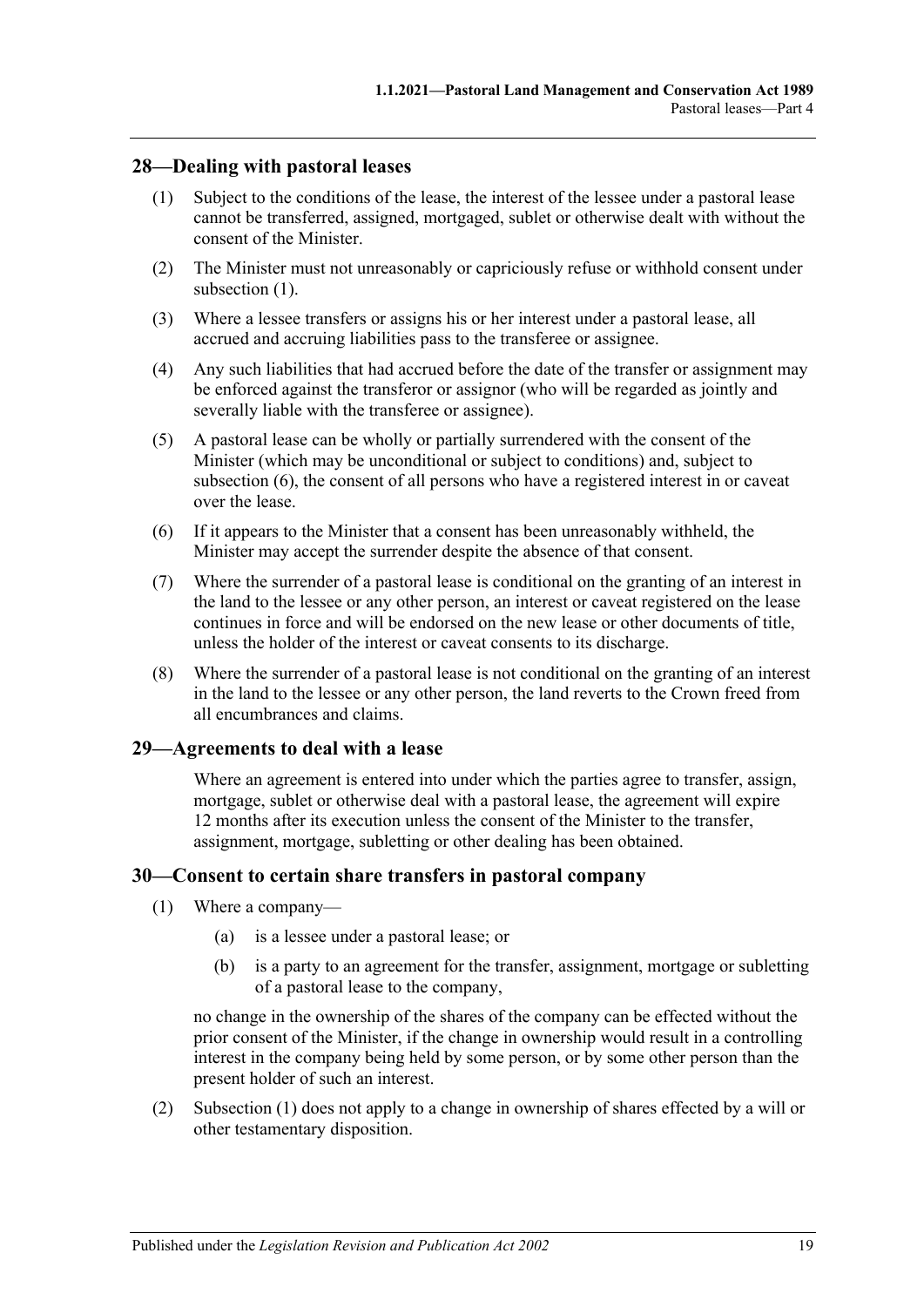#### <span id="page-19-0"></span>**31—Alteration of boundaries**

- (1) If the Board is satisfied that the boundary of land subject to a pastoral lease does not reflect the land actually occupied by the lessee, the Minister may, by notice in writing to the lessee, alter the boundary accordingly.
- <span id="page-19-2"></span> $(1a)$  If—
	- (a) part only of the land subject to a pastoral lease (the *relevant land*) has been resumed in accordance with [section](#page-20-0) 32 for the purposes of a solar energy facility; and
	- (b) construction of the solar energy facility has not, in the opinion of the Minister, been substantially completed within 5 years after the date on which the resumption took effect,

the Minister may, by notice in the Gazette, alter the boundary of the pastoral lease referred to in [paragraph](#page-19-2) (a) so that the relevant land is again included in the lease.

- (2) The Minister may, in a notice under this section, vary the rent payable under the lease to take into account the increase or reduction in value of the lease that results from the alteration of the boundary.
- (3) On registration by the Registrar-General of a boundary alteration pursuant to this section—
	- (a) the alteration takes effect; and
	- (b) all registered interests or caveats to which the pastoral lease is subject extend over the lease as so altered.

### <span id="page-19-1"></span>**31A—Variation of land subject to lease**

- (1) The Minister may, by notice in writing to the relevant lessees—
	- (a) excise land, or a part of land, subject to a pastoral lease and transfer the land, or the part of land, to another lease; and
	- (b) alter the boundaries of the leases accordingly.
- (2) Despite a provision of this Act, the Minister may, in the same notice—
	- (a) vary the rent payable under a pastoral lease to take into account the increase or reduction in value of the lease resulting from the alteration of the boundaries; and
	- (b) vary the land management conditions of a pastoral lease (including varying a condition relating to the maximum level of stock on the land, or a particular part of the land).
- (3) The Minister may only take action under this section—
	- (a) on the recommendation of the Board; and
	- (b) at the request or with the consent of the relevant lessees.
- (4) On registration by the Registrar-General of a boundary alteration pursuant to this section—
	- (a) the alteration takes effect; and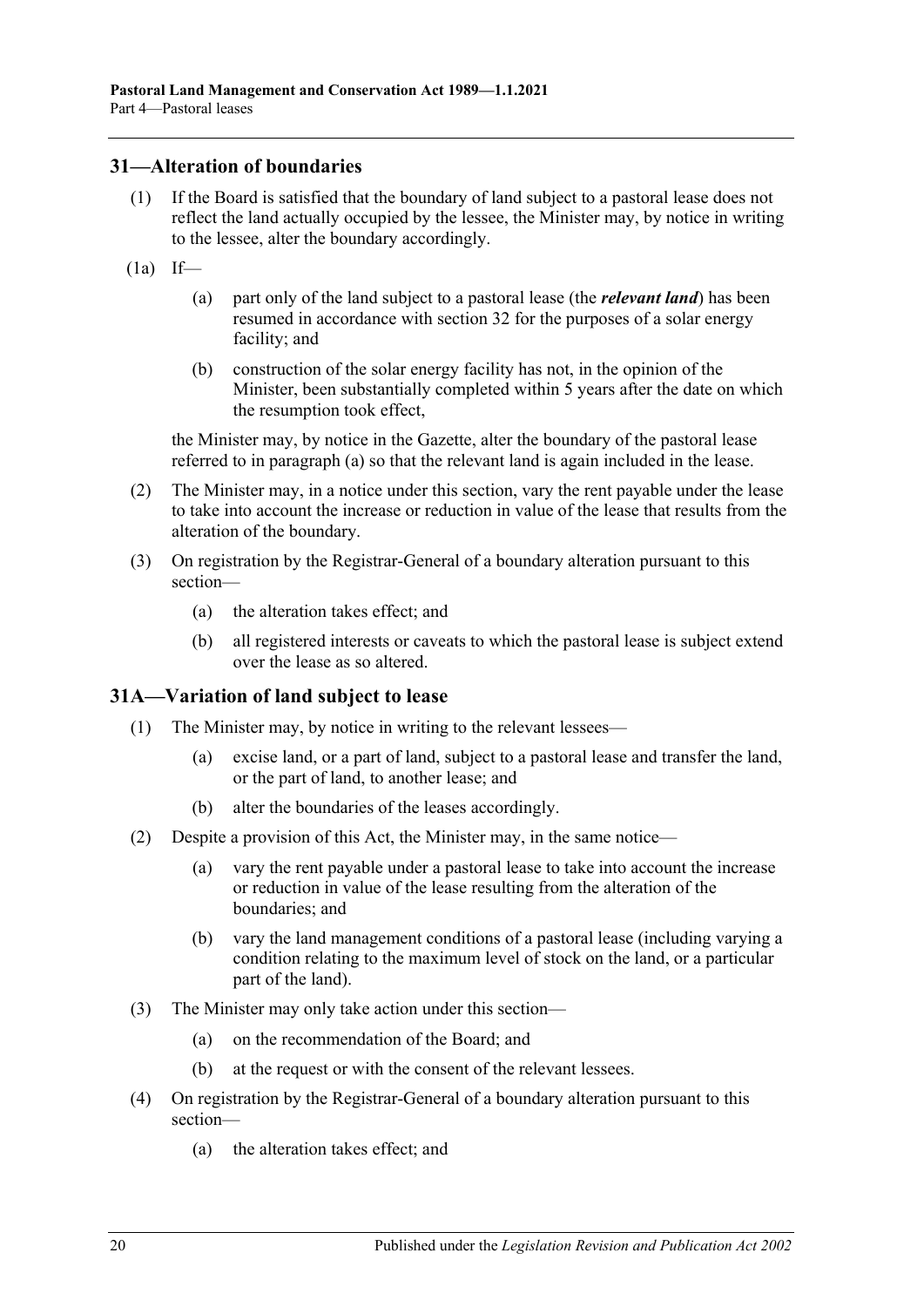(b) all registered interests or caveats to which the pastoral lease is subject extend over the lease as so altered.

## <span id="page-20-3"></span><span id="page-20-0"></span>**32—Resumption of land**

- (1) The Minister may, by notice in the Gazette, resume any pastoral land.
- (2) Before a notice is published under [subsection](#page-20-3) (1), the Minister must give written notice of intention to resume to the lessee under the pastoral lease affected by the proposal.
- (3) The resumption takes effect—
	- (a) if the resumption is for the purposes of a solar energy facility—on a day specified in the notice in the Gazette, which must be a day falling at least 2 months after the date on which that notice is given; or
	- (b) in any other case—on a day specified in the notice in the Gazette, which must be a day falling at least 6 months after the date on which that notice is given.
- (4) Where the whole of the land subject to a pastoral lease is resumed, the resumption operates to cancel the lease.
- <span id="page-20-4"></span>(5) Where part only of the land subject to a pastoral lease is resumed—
	- (a) the area of land resumed is excised from the area to which the lease formerly applied; and
	- (b) the lease continues to apply to the remainder of that land subject to—
		- (i) any variation of its conditions specified in the notice;
		- (ii) any variation of its conditions determined by the Tribunal on the application of the lessee (and any such variation may, according to the Tribunal's determination, operate in addition to or in substitution of a variation under [subparagraph](#page-20-4) (i)).
- <span id="page-20-5"></span>(6) For the purposes of the *[South Australian Civil and Administrative Tribunal Act](http://www.legislation.sa.gov.au/index.aspx?action=legref&type=act&legtitle=South%20Australian%20Civil%20and%20Administrative%20Tribunal%20Act%202013) 2013*, an application to vary any conditions of a lease under [subsection](#page-20-5)  $(5)(b)(ii)$  will be taken to come within the Tribunal's original jurisdiction.

### <span id="page-20-1"></span>**33—Abandonment of land**

If land subject to a pastoral lease has been abandoned, the Board may cancel the lease.

### <span id="page-20-7"></span><span id="page-20-2"></span>**34—Vacation of land**

- (1) Where the lessee or former lessee under a pastoral lease vacates the land leaving behind property, the Minister may, by notice in writing, require him or her to remove the property within a stipulated period.
- <span id="page-20-6"></span>(2) If the notice is not complied with within the stipulated period, the Minister may remove and dispose of the property.
- (3) Any costs incurred by the Minister under [subsection](#page-20-6) (2) that are not covered by the proceeds (if any) of the sale of the property may be recovered as a debt from the person to whom the notice under [subsection](#page-20-7) (1) was given.
- (4) Any surplus proceeds of the sale of the property must be paid to the lessee or former lessee.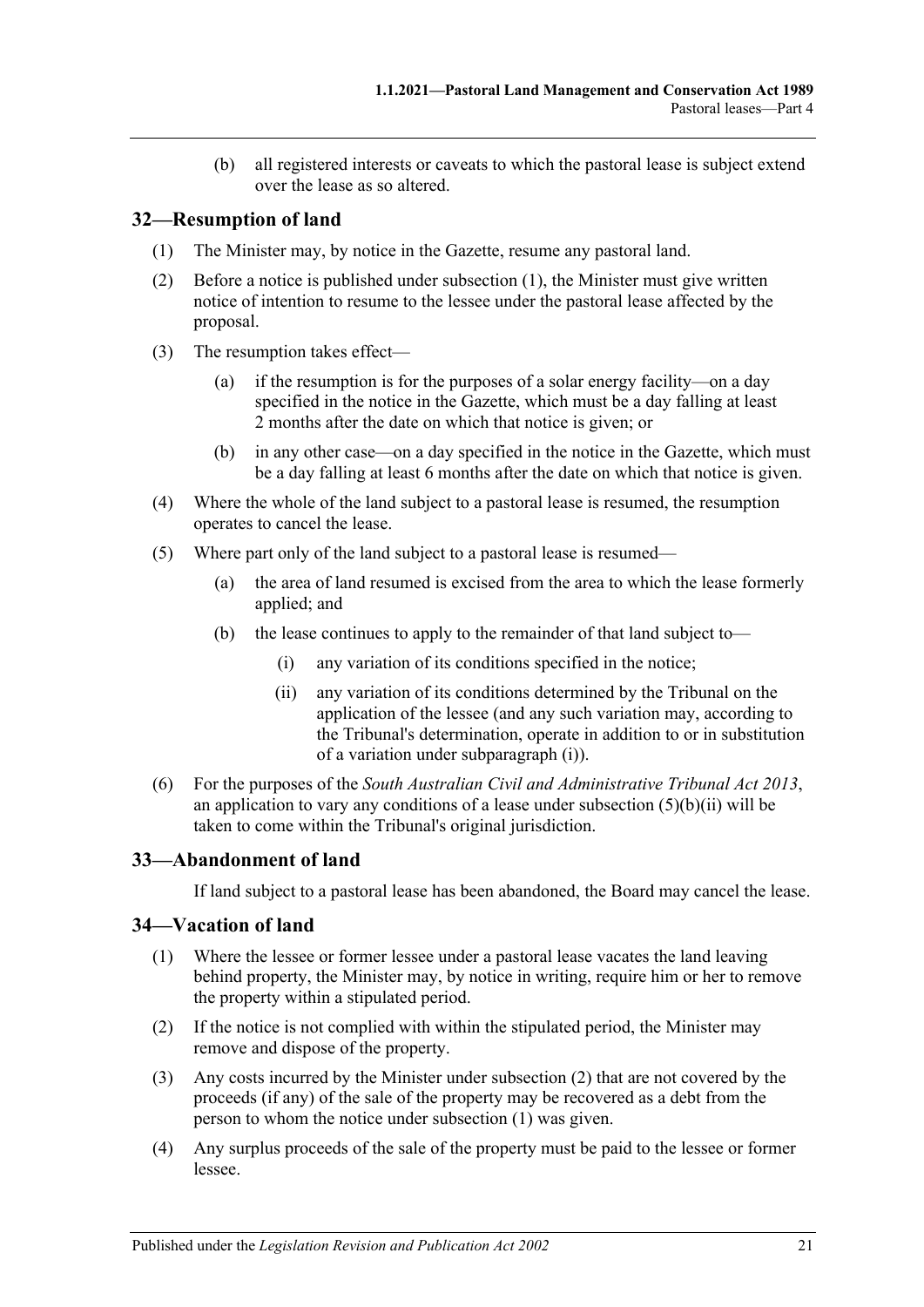#### <span id="page-21-0"></span>**35—Penalties for late payment of rent**

- (1) The Minister may, by notice in the Gazette—
	- (a) fix a scale of penalties to be paid by lessees for late payment of rent or any other amount due under pastoral leases;
	- (b) vary or revoke a scale previously fixed under this section.
- (2) Any such penalty will be regarded as an amount that is due and payable under the pastoral lease.
- (3) The Board may, for proper reasons, remit a penalty under this section in whole or part.

#### <span id="page-21-1"></span>**36—Waiver**

The Board may, if it thinks special reason exists for doing so, waive a breach of, or non-compliance with, a condition of a pastoral lease unconditionally or subject to conditions.

#### <span id="page-21-2"></span>**37—Cancellation of lease or imposition of fine on breach of conditions**

- (1) Subject to [subsection](#page-21-4) (2), the Board may—
	- (a) impose a fine on the lessee under a pastoral lease of an amount not exceeding \$10 000; or
	- (b) cancel a pastoral lease,

if satisfied that a breach of a condition of the lease has occurred.

- <span id="page-21-4"></span>(2) The Board cannot cancel a pastoral lease unless satisfied—
	- (a) that the lessee has been allowed a reasonable opportunity to make good the breach but has failed to do so; or
	- (b) that cancellation is necessary in order to prevent, arrest or minimise damage to or deterioration of the land.
- (3) On cancelling a pastoral lease under this section, the Board may—
	- (a) order that the lessee or the holder of any registered interest in or caveat over the lease be compensated for loss suffered as a result of the cancellation to such extent as the board thinks fit (but the total amount payable under all such orders must not exceed the market value of the lessee's interest less the costs incurred by the Board in taking action under this section); or
	- (b) make such incidental or ancillary orders as it thinks fit.
- (4) On cancellation of a pastoral lease under this section, the land is freed from all encumbrances and claims.
- (5) Fines imposed under this section—
	- (a) are payable by the Board into the Consolidated Account; and
	- (b) if unpaid, may be recovered by the Board from the lessee as a debt.

#### <span id="page-21-3"></span>**38—Cancellation of pastoral lease obtained by false statement**

The Board may cancel a pastoral lease if satisfied that the lease was obtained under this Act by a false declaration or statement.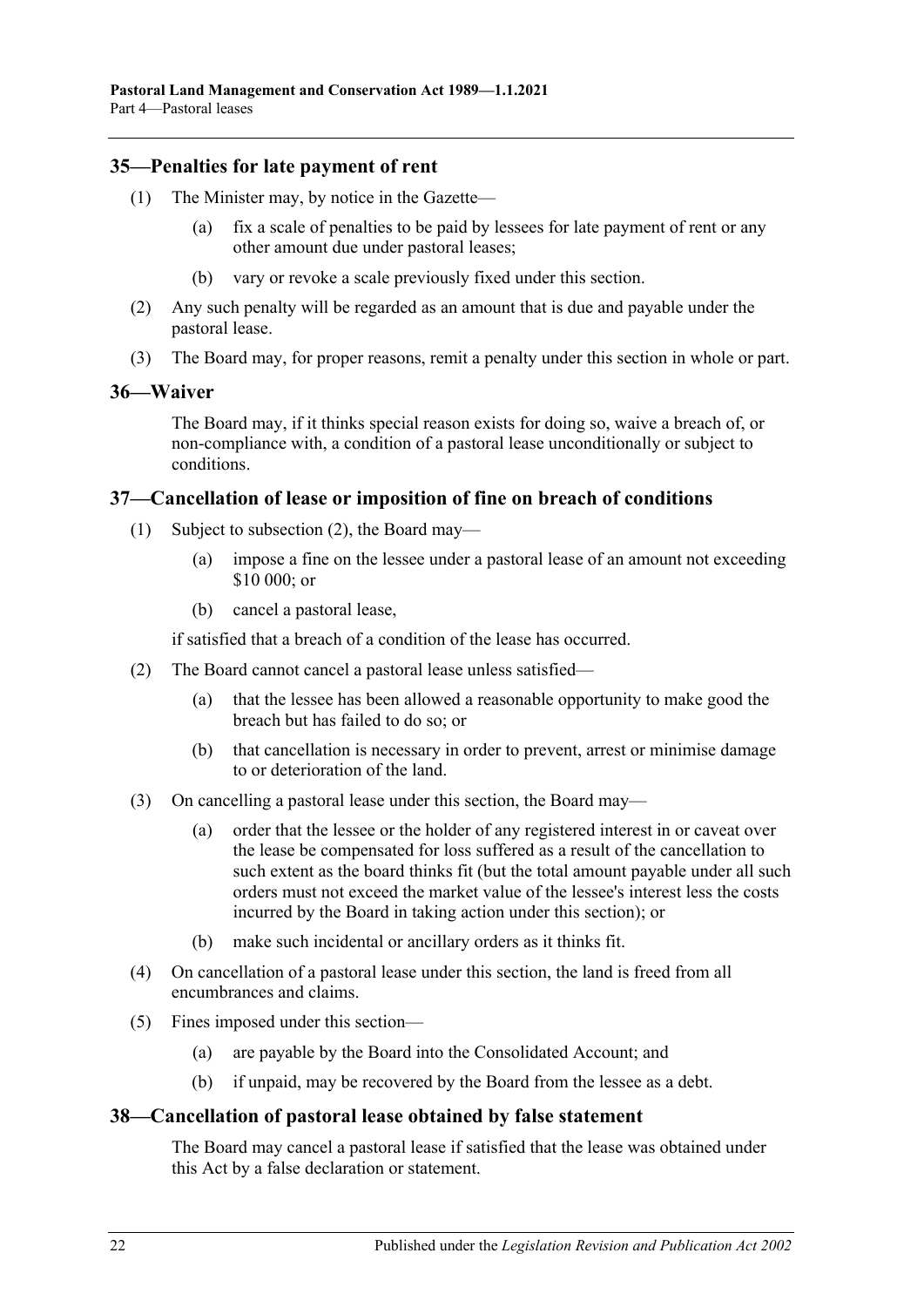### <span id="page-22-0"></span>**39—Compensation**

- (1) A lessee is entitled to compensation on—
	- (a) resumption of pastoral land; or
	- (b) expiry of a lease pursuant to a refusal to extend its term under [section](#page-15-0) 25 or [26.](#page-17-0)
- (2) The amount of the compensation—
	- (a) will be determined by agreement between the Minister and the lessee or, in default of agreement, by the Supreme Court; and
	- (b) must be based on the market value of the pastoral lease as if the lease were not being resumed or were not expiring but had been duly extended in accordance with this Act.

## <span id="page-22-1"></span>**40—Notice of adverse action to be given to holders of registered interests or caveats**

- (1) The Board or the Minister (as the case may require) must—
	- (a) before resuming any pastoral land; or
	- (b) before cancelling a lease pursuant to this Part; or
	- (c) on making a decision under this Part not to extend the term of a lease,

give written notice of the action to all persons who have a registered interest in or caveat over the lease.

(2) Notice of a proposed resumption or cancellation must be given at least 14 days before the proposal is implemented.

## <span id="page-22-2"></span>**Part 5—Land management and protection**

### <span id="page-22-4"></span><span id="page-22-3"></span>**41—Property plans**

- (1) If the Board is of the opinion that pastoral land has, from any cause, been damaged, or is likely to suffer damage or deteriorate, and that in order to prevent, arrest or minimise damage to or deterioration of the land, or to rehabilitate the land, it is necessary that action under this section be taken, the Board may, by notice in writing to the lessee, require the lessee—
	- (a) to submit to the Board a plan (a *property plan*) detailing the proposed management of the pastoral land over a specified period; or
	- (b) to submit to the Board a revised property plan,

in accordance with the terms of the notice.

- (2) The Board must not, in exercising its powers under [subsection](#page-22-4) (1), act capriciously or vexatiously.
- (3) A property plan must contain such information as the Board may require.
- <span id="page-22-5"></span>(4) The Board may—
	- (a) approve, by endorsement, a property plan or revised property plan; or
	- (b) refer the plan back to the lessee for modification; or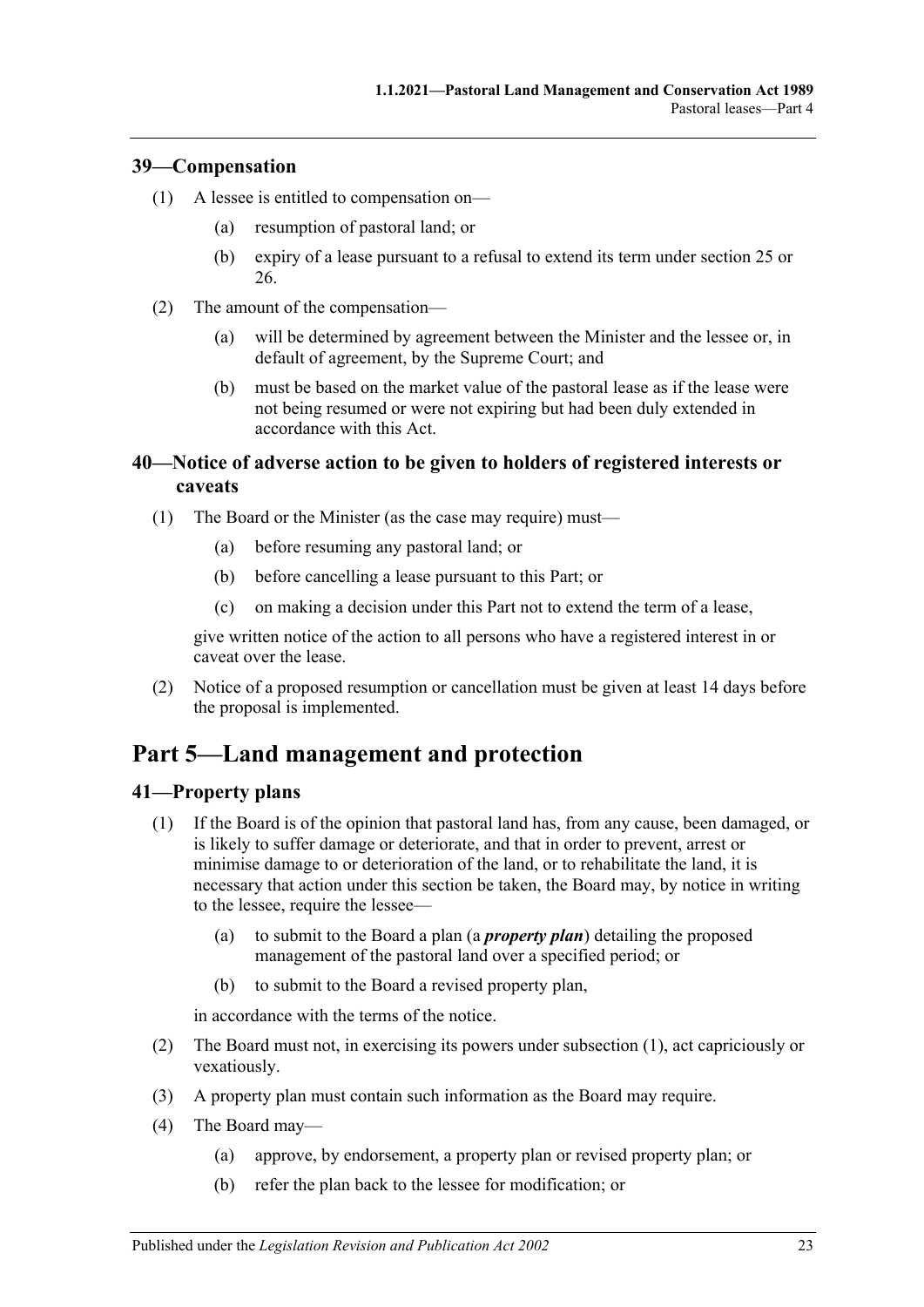- (c) reject the plan and—
	- (i) require, by notice in writing, the lessee to submit a fresh plan; or
	- (ii) prepare (or revise, as the case may be) a property plan itself and recover the cost of doing so from the lessee as a debt.
- <span id="page-23-1"></span>(5) If a lessee fails to comply with a notice under [subsection](#page-22-4) (1) or [\(4\),](#page-22-5) the Board may prepare a property plan or revised property plan in respect of the pastoral land and recover the cost of doing so from the lessee as a debt.
- (6) A property plan or revised property plan prepared by the Board pursuant to [subsection](#page-22-5) (4) or [\(5\)](#page-23-1) will be taken to be an approved property plan for the land to which it relates.
- (7) The Board may, by endorsement, approve a property plan voluntarily submitted to the Board by a lessee.
- (8) An approved property plan may, with the approval of the Board, be varied by the lessee.
- (9) A property plan or revised property plan must be prepared in consultation with the regional landscape board for the region in which the pastoral land to which the plan relates is located.
- (9a) Where a proposed property plan (including a property plan prepared or revised by the Board) includes or will include an activity for which a permit would, but for section 106 of the *[Landscape South Australia Act](http://www.legislation.sa.gov.au/index.aspx?action=legref&type=act&legtitle=Landscape%20South%20Australia%20Act%202019) 2019*, be required under that Act, the Board must not approve the plan or prepare or revise it without first consulting and having regard to the views of the authority under that Act to whom an application for a permit for that activity would otherwise have to be made.
- (10) If a lessee fails, without reasonable excuse—
	- (a) to comply with a notice under [subsection](#page-22-4) (1) or [\(4\);](#page-22-5) or
	- (b) to implement an approved property plan,

the failure constitutes a breach of the conditions of the pastoral lease.

#### <span id="page-23-0"></span>**42—Verification of stock levels**

- (1) The lessee under a pastoral lease must, not later than 31 July in each year, furnish the Board with a statutory declaration as to stock levels on the pastoral land as at 30 June of that year.
- (2) For the purpose of ascertaining at any time the amount of stock on pastoral land, or on any particular area of pastoral land, the Board may, by notice in writing to the lessee—
	- (a) require the lessee to furnish the Board, within a specified time, with a statutory declaration as to stock levels on the land; or
	- (b) require the lessee to muster stock in accordance with the terms of the notice in order to allow a person authorised by the Minister to count the stock.
- <span id="page-23-2"></span>(3) A statutory declaration furnished pursuant to this section must contain such information as the Board may require.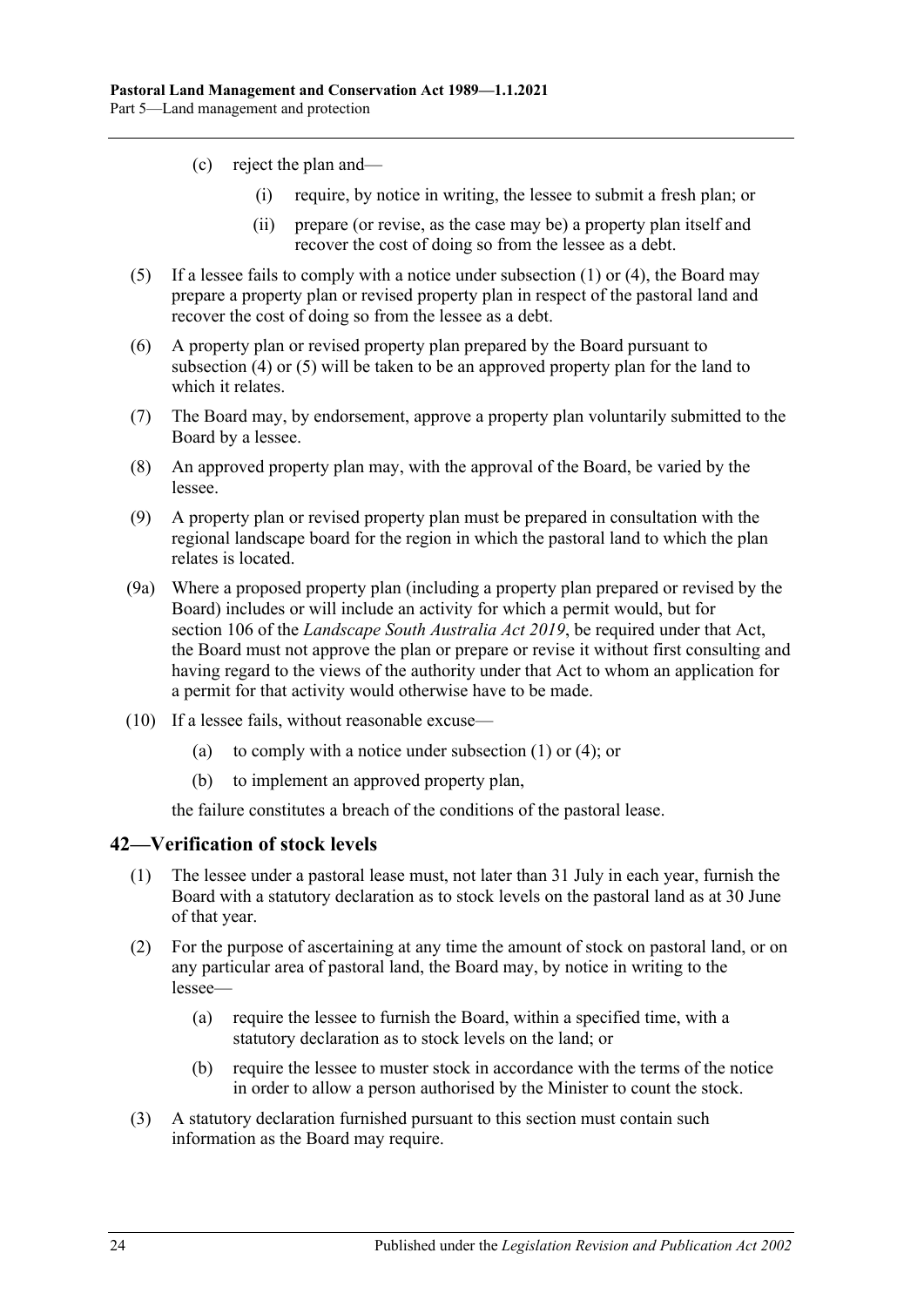- (4) If a lessee fails to comply with a notice under [subsection](#page-23-2)  $(2)(b)$ , the Board may cause the muster to be carried out and, subject to [subsection](#page-24-1) (5), may recover the cost of doing so from the lessee as a debt.
- <span id="page-24-1"></span>(5) If a muster carried out pursuant to this section verifies that the stock levels as declared by the lessee in accordance with this section were accurate, the cost of carrying out the muster will be borne by the Crown.
- (6) A declaration as to stock levels will be taken to be accurate if a subsequent muster finds that the numbers of stock on the land are less than or do not exceed by more than 10 per cent the declared levels.
- (7) If a lessee fails, without reasonable excuse, to comply with a requirement of, or notice under, this section, the failure constitutes a breach of the conditions of the pastoral lease.

### <span id="page-24-2"></span><span id="page-24-0"></span>**43—Notices to destock or take other action**

- (1) If the Board is of the opinion that pastoral land has, from any cause, been damaged, or is likely to suffer damage or deteriorate, and that in order to prevent, arrest or minimise damage to or deterioration of the land, or to rehabilitate the land, it is necessary that action under this section be taken, the Board may, by notice in writing to the lessee, require the lessee to do any one or more of the following:
	- (a) remove a specified number of stock from the land or a particular part of the land;
	- (b) keep the amount of stock on the land or a particular part of the land to a specified level, or to keep no stock at all on that land;
	- (c) carry out specified improvements to or land treatment works on the land;
	- (d) adopt or desist from specified land management practices,

in accordance with the terms of the notice.

- (2) A notice under [subsection](#page-24-2) (1) may provide—
	- (a) that it is to have effect for a specified period; or
	- (b) that it is to have effect until the Board, on the application of the lessee, directs that the notice cease to operate.
- (2a) Where the Board proposes to issue or vary a notice under [subsection](#page-24-2) (1) that would require a lessee to undertake an activity for which a permit would, but for section 106 of the *[Landscape South Australia Act](http://www.legislation.sa.gov.au/index.aspx?action=legref&type=act&legtitle=Landscape%20South%20Australia%20Act%202019) 2019*, be required under that Act, the Board must not issue or vary the notice without first consulting and having regard to the views of the authority under that Act to whom an application for a permit for that activity would otherwise have to be made.
- (3) The Board may, by notice in writing to the lessee, vary or revoke a notice under this section.
- (4) If a lessee fails to comply with a notice under [subsection](#page-24-2) (1), the Board may cause the required action to be carried out and may recover the cost of doing so from the lessee as a debt.
- (5) If a lessee fails to comply with a notice under [subsection](#page-24-2) (1), the failure constitutes a breach of the conditions of the pastoral lease.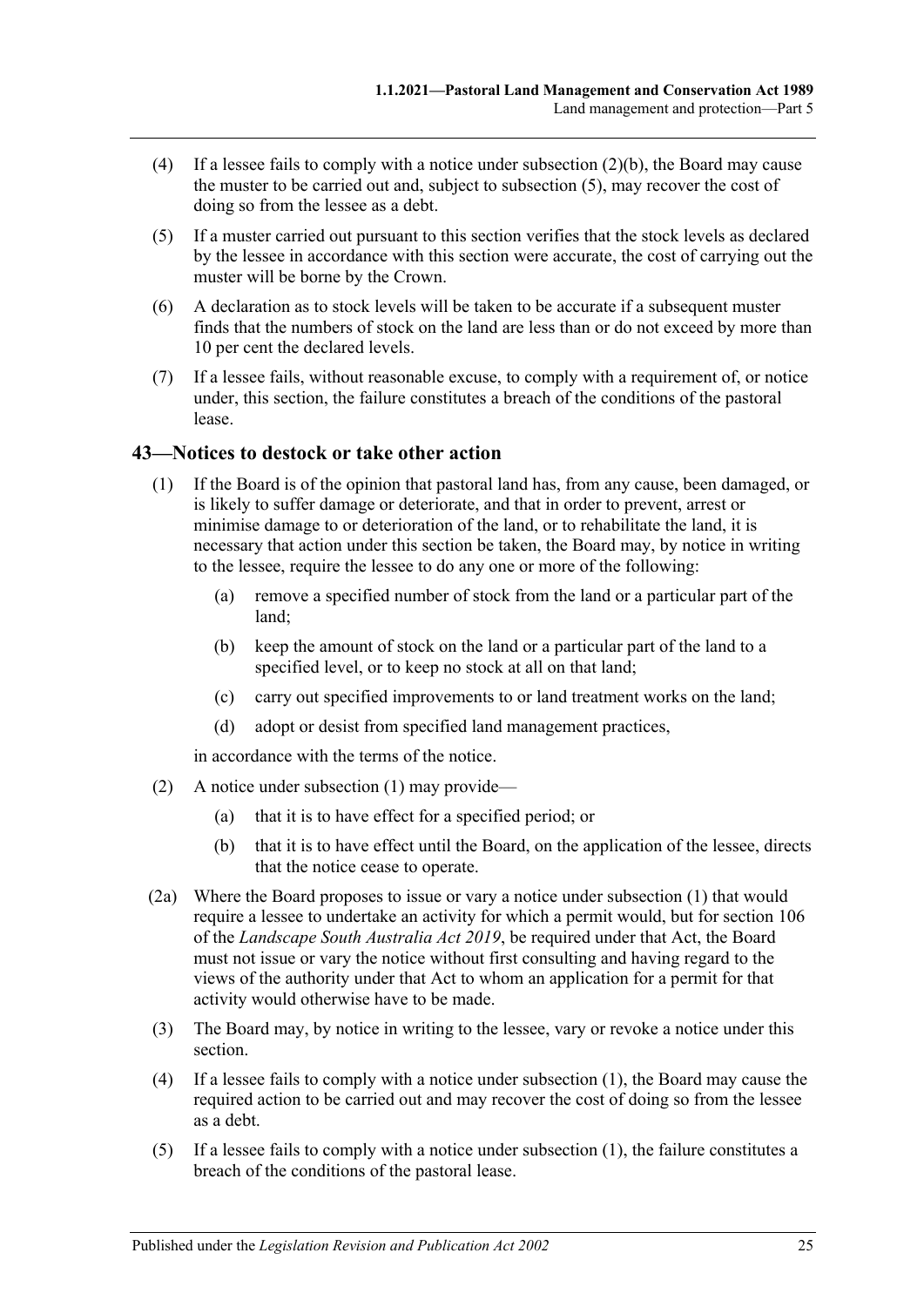#### <span id="page-25-0"></span>**44—Reference areas**

- (1) The Board may, by notice in the Gazette, declare a specified area of pastoral land to be a reference area for the purposes of evaluating the effect that the grazing of stock has on the land.
- (2) A reference area—
	- (a) cannot exceed one square kilometre in size; and
	- (b) will, where necessary, be fenced by the Minister.
- (3) A lessee is not obliged to maintain a reference area or its fences, subject to any agreement between the lessee and the Minister to the contrary.
- (4) The lessee of pastoral land on which a reference area is established—
	- (a) must not, if the area is fenced, allow any stock within the reference area; and
	- (b) must, if the Board so requires, inspect the area and its fences and make reports to the Board in accordance with the directions of the Board.

Maximum penalty: \$5 000.

- (5) The Board may, by notice in the Gazette, vary or revoke a notice under this section.
- (6) The lessee of pastoral land on which a reference area is established is not entitled to compensation for any reduction in the value of the lease resulting from the establishment of the reference area, but any such reduction in value will be taken into account when the lease is next revalued for the purposes of rent determination.

## <span id="page-25-1"></span>**Part 6—Access to pastoral land**

### <span id="page-25-2"></span>**Division 1—Public access routes and stock routes**

#### <span id="page-25-3"></span>**45—Establishment of public access routes and stock routes**

- (1) A public access route is a route dedicated as a public access route pursuant to this section.
- (2) A stock route is a route—
	- (a) delineated as a stock route on a prescribed plan; or
	- (b) dedicated as a stock route pursuant to this section.
- (3) The Board may, by notice in the Gazette—
	- (a) dedicate delineated routes over pastoral land as public access routes or stock routes, or both; or
	- (b) vary or revoke a notice under this section.
- (4) A map in a notice published under this section must also show all public roads that cross the pastoral land, and all stock routes delineated on a prescribed plan that cross the land.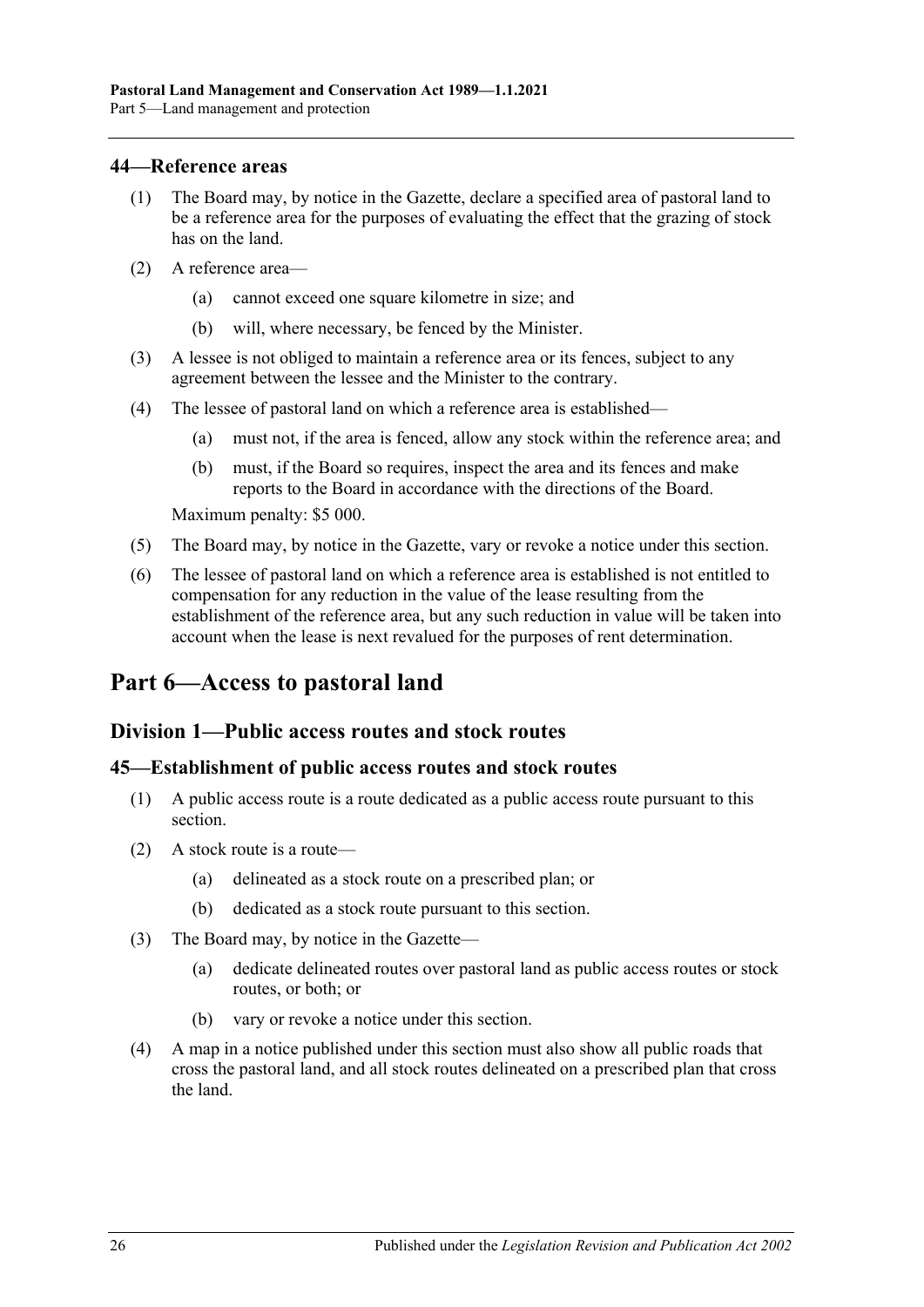- <span id="page-26-0"></span>(5) A notice must not be published under this section unless—
	- (a) the proposal to be implemented by the notice has been published in a newspaper circulating generally in the State inviting members of the public to comment on the proposal within a specified period of not less than three months; and
	- (b) the Board has considered any such comments; and
	- (c) the Board has consulted with—
		- (i) all pastoral lessees affected by the proposal; and
		- (ii) the regional landscape board for the region within which the public access route or stock route lies; and
		- (iii) such organisations as the Board believes have an interest in the matter.
- (6) [Subsection](#page-26-0) (5) does not apply in relation to the temporary closure of a public access route or stock route, or any part of such a route, pursuant to [subsection](#page-26-1) (7).
- <span id="page-26-1"></span>(7) On being satisfied, on the application of a lessee, that it is necessary to do so for the purposes of the safety of the public, the management of stock or the carrying out of rehabilitative work on land adjacent to the route, the Board may, by notice in the Gazette, temporarily close a public access route or a stock route, or a part of such a route and, for that purpose, may require the lessee to erect such signs or barriers as the Board thinks fit for the purpose of warning the public of the closure.
- (8) If a public access route or a stock route as delineated on a prescribed plan or on a map published under this section differs from the route as it exists on the ground or as marked out on the ground, the latter prevails.
- (9) On a public access route or stock route being established—
	- (a) the lessee's rights under the pastoral lease over the land comprising the route cease; and
	- (b) the care, control and management of the route is vested in the Minister,

but the Minister is not thereby obliged to maintain any such route.

- (10) However, the Minister may, if of the opinion that an access route has suffered considerable damage as a result of it being used by members of the public, contribute towards the repair or maintenance of the route.
- (11) A lessee of pastoral land over which a public access route or stock route is established is not obliged and cannot be required to keep stock off the route, and may use the route for the purposes of droving stock.
- (12) The lessee of pastoral land over which a public access route or stock route is established is not entitled to compensation for any reduction in the value of the lease resulting from establishment of the route, but any such reduction in value will be taken into account when the lease is next revalued for the purposes of rent determination.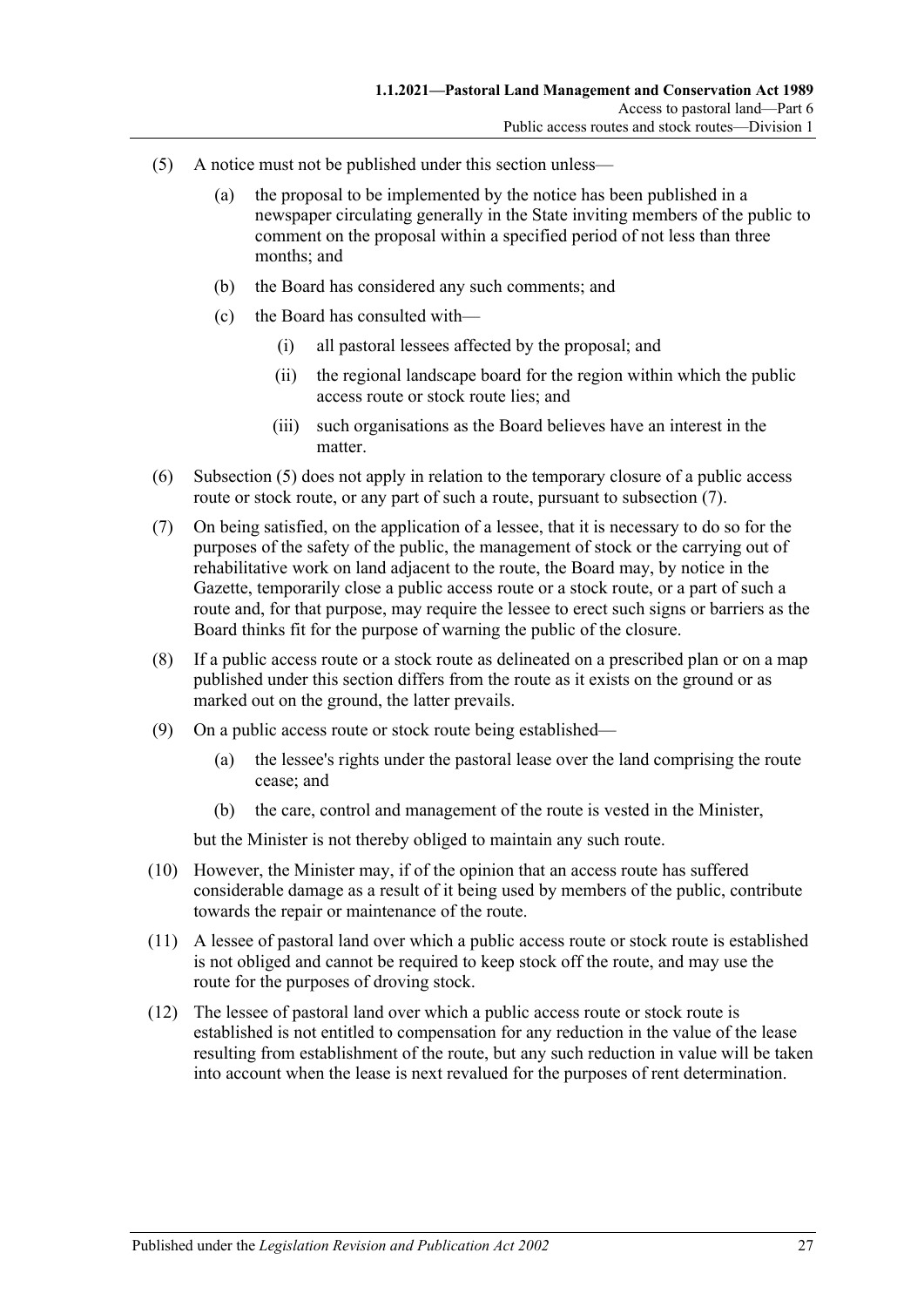## <span id="page-27-0"></span>**Division 2—Travelling stock**

#### <span id="page-27-4"></span><span id="page-27-1"></span>**46—Travelling with stock**

- (1) A person may, after giving notice in accordance with the regulations to the lessee of pastoral land, travel with stock across the land.
- (2) Where the predominant purpose of a person exercising the powers conferred by [subsection](#page-27-4) (1) is to obtain feed for the stock from land comprised in the lease, that person is liable to pay compensation to the lessee in accordance with the regulations.
- (3) A person who exercises powers conferred by this section—
	- (a) must—
		- (i) if there is a stock route across the land—use the stock route;
		- (ii) if there is no such stock route—use a route directed by the lessee;
		- (iii) in the absence of a stock route and directions from the lessee—use the most direct practicable route; and
	- (b) must travel the stock across the land—
		- (i) in the case of sheep—not less than 8 kilometres each day;
		- (ii) in the case of cattle—not less than 16 kilometres each day; and
	- (c) must comply with any conditions imposed by the regulations.

Maximum penalty: \$1 250.

- (4) If pastoral land is fenced, the lessee must, for the purpose of facilitating the exercise of rights conferred by this section—
	- (a) provide a gate or other means of access at any point at which the fence is intersected by a stock route; and
	- (b) provide such other gates or other means of access as are necessary so that the length of fence between points of access does not exceed 16 kilometres.

Maximum penalty: \$1 250.

### <span id="page-27-2"></span>**Division 2A—Indigenous land use agreements**

#### <span id="page-27-3"></span>**46A—Indigenous land use agreement binding on lessees**

- (1) An ILUA that is in force in relation to pastoral land is binding on the current lessee of the land whether or not the lessee was the person with whom the ILUA was made.
- <span id="page-27-5"></span>(2) A lessee of pastoral land may enter an ILUA in relation to contiguous pastoral land that is under the lessee's management and control (and the lessee of the contiguous pastoral land will be taken not to be the occupier of that land for the purposes of this Division).
- (3) An ILUA that is in force in relation to pastoral land the subject of [subsection](#page-27-5) (2) is binding on the current occupier of the land whether or not the occupier was the person with whom the ILUA was made.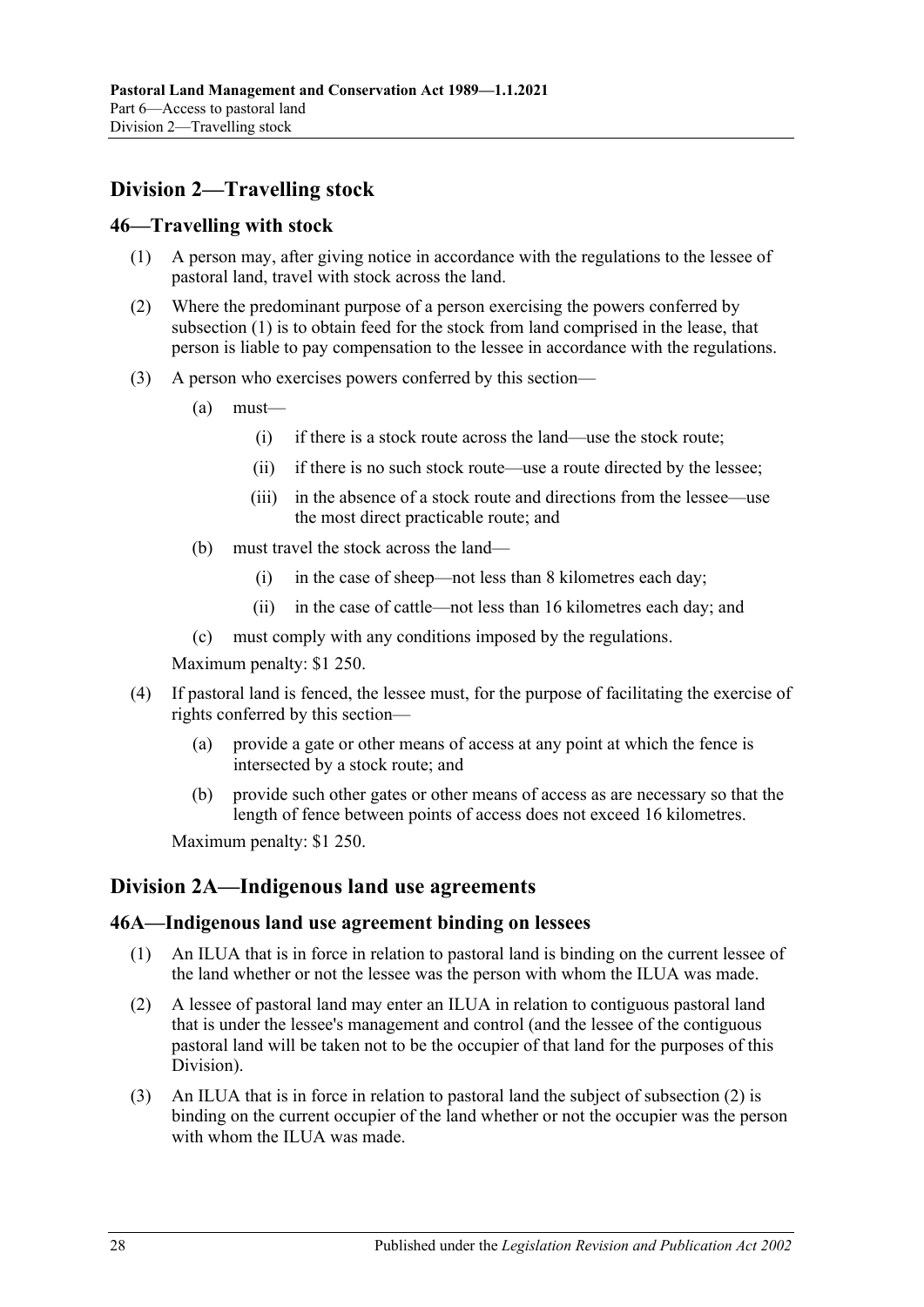## <span id="page-28-0"></span>**46B—Immunity from liability**

- (1) Subject to this section, no civil liability attaches to a party to an ILUA for injury, damage or loss—
	- (a) caused by another party to the ILUA; or
	- (b) suffered by a person who is unlawfully on pastoral land the subject of the ILUA unless the injury, damage or loss was caused intentionally or through gross negligence.
- (2) Subject to this section, an ILUA may—
	- (a) modify the duty of care or standard of care required of a party to an ILUA as against another party to the ILUA; or
	- (b) limit the civil liability of a party to an ILUA as against another party to the ILUA.
- (3) To avoid doubt, sections 17C(4) and (6) of the *[Wrongs Act](http://www.legislation.sa.gov.au/index.aspx?action=legref&type=act&legtitle=Wrongs%20Act%201936) 1936* do not apply to an occupier of pastoral land the subject of an ILUA.
- (4) Nothing in this section affects the operation of a statutory insurance or compensation scheme.
- (5) For the purposes of this section, a reference to—
	- (a) a party to an ILUA includes a reference to—
		- (i) in the case of a lessee of pastoral land—
			- (A) that lessee, in relation to pastoral land used by the lessee for pastoral purposes that is contiguous to land the subject of the pastoral lease; and
			- (B) a family member, employee or invitee (not being a person entering the pastoral land under [section](#page-29-2) 48) of the lessee that is on the pastoral land; and
		- (ii) in the case of a native title group—an invitee of an Aboriginal person exercising a right of entry or staying on the pastoral land under the ILUA or [section](#page-29-3) 47(1);
	- (b) a reference to pastoral land includes a reference to contiguous land that is located within the perimeter fence line of land the subject of a pastoral lease, but is not the subject of the lease.

### <span id="page-28-2"></span><span id="page-28-1"></span>**46C—ILUA to be endorsed on lease**

- (1) If an ILUA is entered in relation to pastoral land, the Minister must cause a notice of that fact (in a form approved by the Registrar-General) to be lodged with the Registrar-General.
- (2) The Registrar-General must, on receipt of a notice under [subsection](#page-28-2) (1), endorse on the relevant pastoral lease or pastoral leases the fact that an ILUA has been entered in relation to pastoral land the subject of the lease or leases.
- (3) No stamp duty or fee is payable in respect of a notice lodged or action of the Registrar-General pursuant to this section.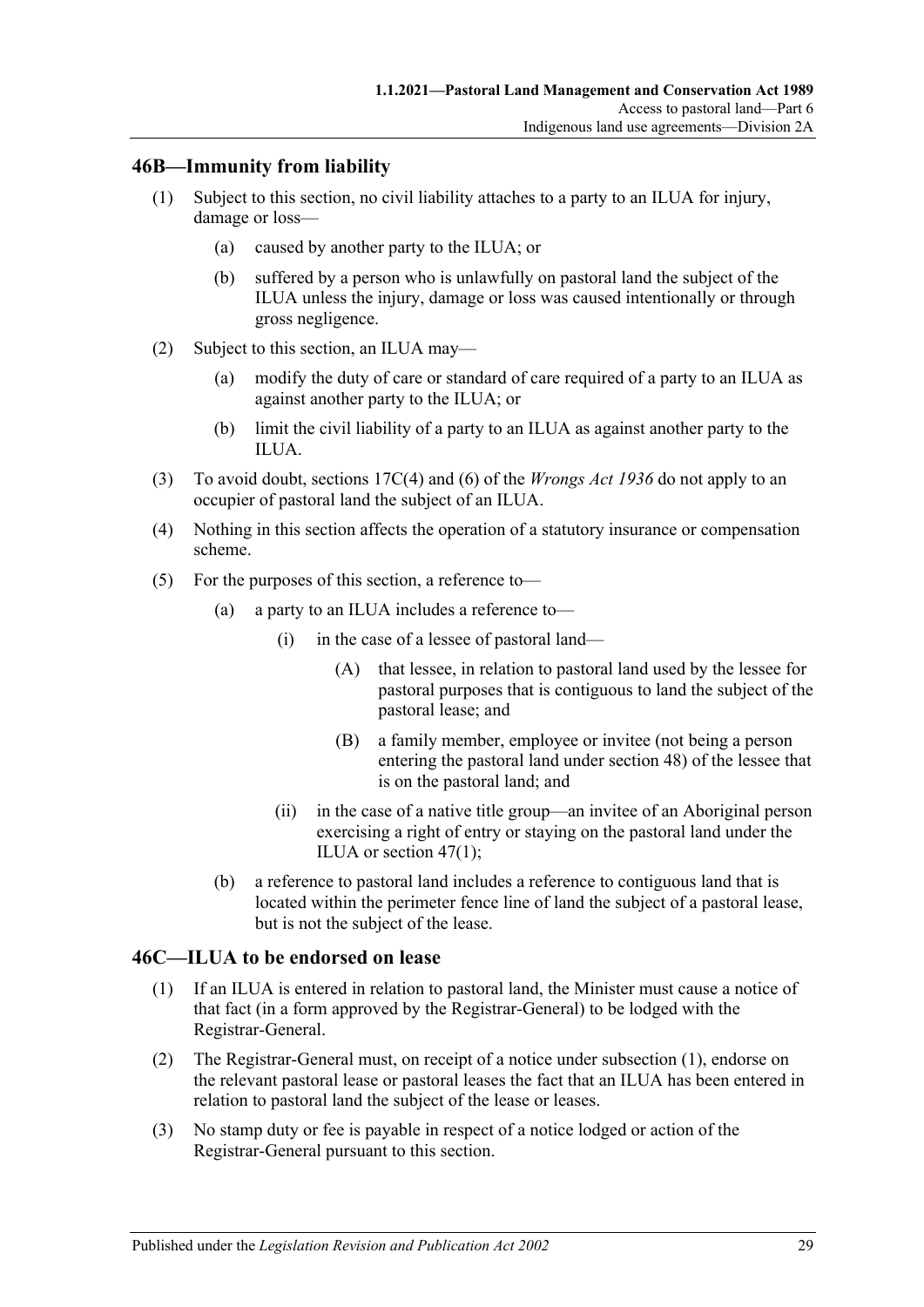## <span id="page-29-0"></span>**Division 3—Public access**

### <span id="page-29-3"></span><span id="page-29-1"></span>**47—Rights of Aboriginal persons**

- (1) Despite this Act or any pastoral lease granted under this Act or the repealed Act, but subject to this section, an Aboriginal person may enter, travel across or stay on pastoral land for the purpose of following the traditional pursuits of the Aboriginal people.
- (2) [Subsection](#page-29-3) (1) does not give an Aboriginal person a right to camp—
	- (a) within a radius of one kilometre of any house, shed or other outbuilding on pastoral land; or
	- (b) within a radius of 500 metres of a dam or any other constructed stock watering point.
- (3) An ILUA in force in relation to particular pastoral land may—
	- (a) confer a right to enter, travel across or stay on the land in addition to the rights conferred by [subsection](#page-29-3) (1); or
	- (b) remove or qualify, or make any other provision in relation to, the rights conferred by [subsection](#page-29-3) (1).

### <span id="page-29-2"></span>**48—Right to travel across and camp on pastoral land**

- (1) Subject to this Act, a person may travel (by any means) or camp temporarily on a public access route.
- <span id="page-29-4"></span>(2) Subject to this Act and to the terms (if any) of an ILUA relating to public access and activities on the land in force in relation to the land, a person may, on giving oral or written notice to the lessee, travel across pastoral land (otherwise than on a public access route) by any means other than a motor vehicle, a horse or a camel and, in the course of so travelling, camp temporarily on the land.
- <span id="page-29-6"></span>(2a) A term of an ILUA may only limit a right conferred by [subsection](#page-29-4) (2) to the extent reasonably necessary for the following purposes:
	- (a) restricting public access to places identified by the native title group as being places of cultural significance;
	- (b) preventing injury, damage or loss to any person that may arise from an activity undertaken under the ILUA or under [section](#page-29-3) 47(1);
	- (c) protecting an activity of the native title group on pastoral land the subject of the ILUA.
- <span id="page-29-5"></span>(3) Subject to this Act, a person may, with the consent of the lessee or the Minister, travel across pastoral land (otherwise than on a public access route) by means of a motor vehicle, a horse or a camel and, in the course of so travelling, camp temporarily on the land.
- (4) This section does not give a person the right to camp—
	- (a) within a radius of one kilometre of any house, shed or other outbuilding on the land; or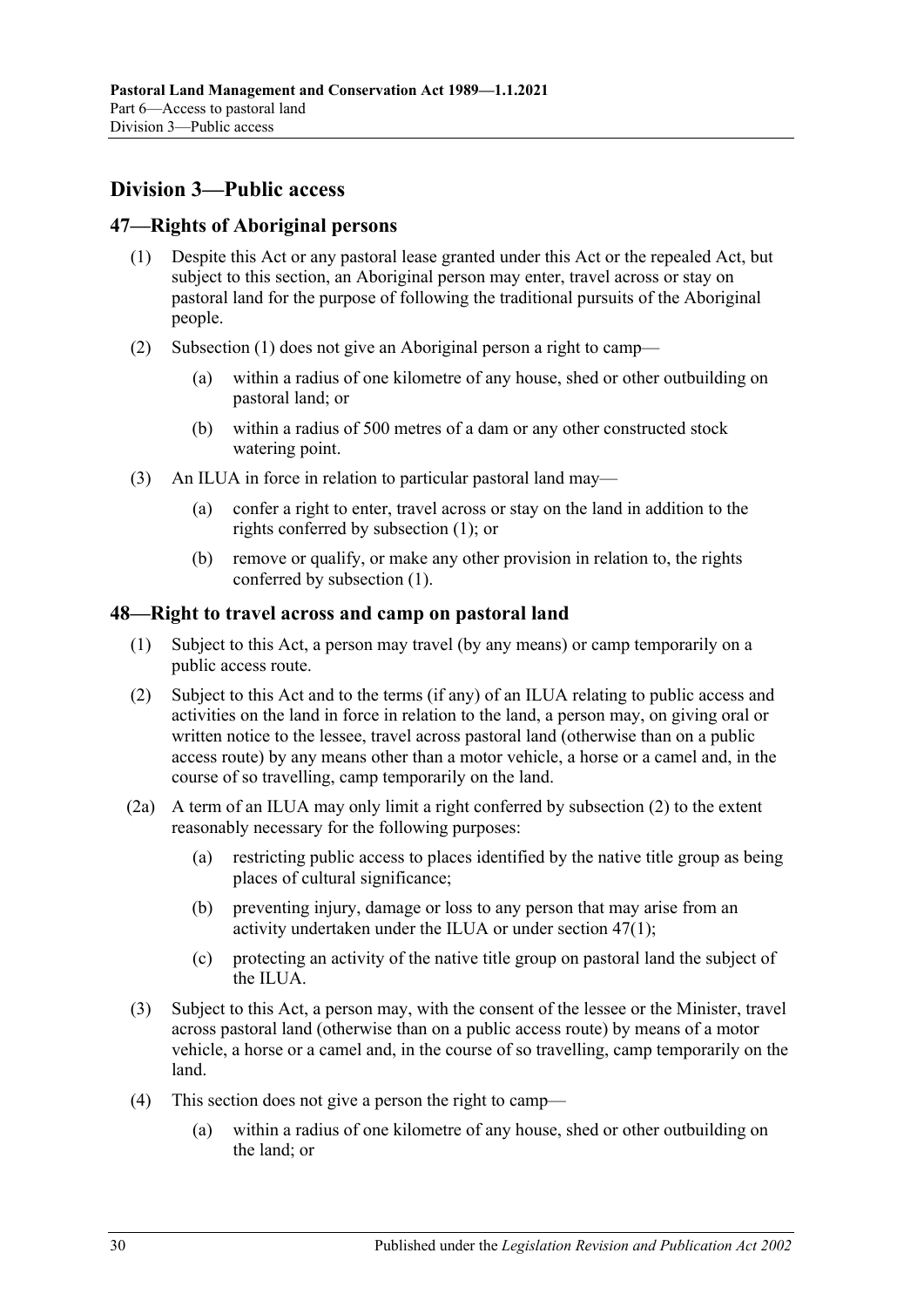- (b) within a radius of 500 metres of a dam or any other constructed stock watering point on the land.
- <span id="page-30-1"></span>(5) A person who proposes to travel across or camp on pastoral land in the manner referred to in [subsection](#page-29-5) (3) must first seek the lessee's consent to the proposal and the lessee may refuse that consent if of the opinion that it is necessary to do so for the purposes of the safety of the public, the management of stock or the carrying out of rehabilitative work on the land or for any other good and sufficient reason.
- (6) If the lessee refuses to consent to a proposal under [subsection](#page-30-1) (5), the person may seek the Minister's consent to the proposal.
- <span id="page-30-2"></span>(7) The Minister may, without consulting the lessee, consent to the proposal but, if the Minister consents to the proposal without consulting the lessee, the proposal cannot be carried out until the Minister has notified the lessee that consent has been given.
- (8) The Minister incurs no liability by virtue of giving consent to a proposal to travel across or camp on pastoral land.
- (8a) A lessee must not give consent under [subsection](#page-30-1) (5), or the Minister under [subsection](#page-30-2) (7), to a proposal to travel across or camp on pastoral land in a manner referred to in [subsection](#page-29-5) (3) if to do so would be inconsistent with the terms (if any) of an ILUA in force in relation to the land relating to public access and activities on the land.
- (9) For the purposes of this section, camping is temporary if it is for a period not exceeding two weeks or, if some other greater or lesser period is prescribed in respect of a particular area, that period in relation to camping in that area.
- <span id="page-30-3"></span>(10) An authorised person may give to a person travelling across or camping on pastoral land the subject of an ILUA such directions as may be reasonably required for the purpose of giving effect to a term of an ILUA relating to one or more of the purposes referred to in [subsection](#page-29-6) (2a).
- (11) A person who, without lawful authority or reasonable excuse, fails to comply with a direction under [subsection](#page-30-3) (10) is guilty of an offence. Maximum penalty: \$1 250.
- (12) In this section—

*authorised person* means—

- (a) the lessee of pastoral land the subject of the ILUA; or
- (b) the native title group in relation to pastoral land the subject of the ILUA; or
- (c) an employee of the lessee or other person acting on the authority of the lessee.
- (13) In proceedings for an offence against this section, an allegation in the complaint that a person named in the complaint was on a specified date an authorised person in relation to specified pastoral land will be accepted, in the absence of proof to the contrary, as proof of the authorisation.

## <span id="page-30-0"></span>**48A—Public register**

- (1) The Minister must maintain a public register in relation to this Division.
- (2) The public register must contain—
	- (a) details of each pastoral lease the subject of an ILUA; and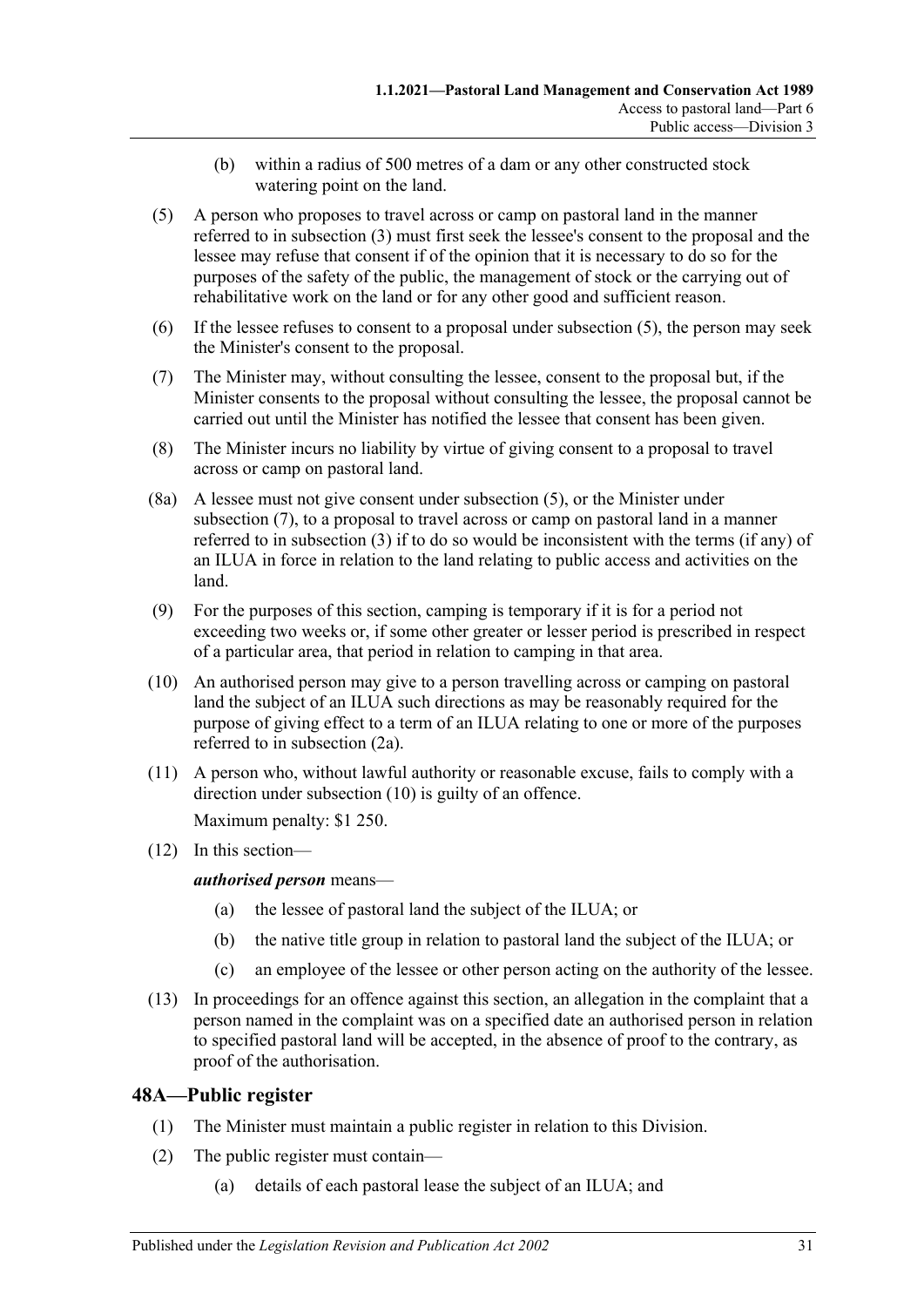- (b) contact details of each lessee of pastoral land the subject of an ILUA; and
- <span id="page-31-1"></span>(c) contact details of each native title group who is a party to an ILUA; and
- (d) information relating to the terms (if any) of an ILUA relating to the access of Aboriginal persons onto pastoral land the subject of an ILUA; and
- (e) information relating to the terms (if any) of an ILUA relating to public access onto pastoral land the subject of an ILUA.
- (3) The public register may be kept in the form of a computer record.
- (4) The public register is to be available for inspection, without fee, during ordinary office hours at a public office, or public offices, determined by the Minister.
- (5) The Minister must ensure that copies of material on the public register can be purchased for a reasonable fee at the public office, or public offices, at which the register is kept available for inspection.
- (6) The Minister must ensure that the public register can be inspected at a website determined by the Minister.
- (7) For the purposes of [subsection](#page-31-1) (2)(c), a *native title group* does not include a person who would not, but for the operation of [paragraph](#page-3-1) (c) of the definition of *native title group* in [section](#page-3-2) 3(1), be included in the definition of *native title group*.

## <span id="page-31-0"></span>**48B—Trespassers on pastoral land the subject of an ILUA**

- $(1)$  If—
	- (a) a person trespasses on pastoral land the subject of an ILUA; and
	- (b) the nature of the trespass is such as to interfere with the enjoyment of the land by the lessee or the native title group; and
	- (c) the trespasser is asked by an authorised person to leave the land,

the trespasser is, if he or she fails to leave the land forthwith or again trespasses on the land within 24 hours of being asked to leave, guilty of an offence.

Maximum penalty: \$2 500 or imprisonment for 6 months.

- (2) A person who trespasses on pastoral land the subject of an ILUA must, if asked to do so by an authorised person, give his or her name and address to the authorised person. Maximum penalty: \$1 250.
- (3) An authorised person, on asking a trespasser to leave pastoral land the subject of an ILUA or to give a name and address, must, if the trespasser so requests, inform the trespasser of—
	- (a) the authorised person's name and address; and
	- (b) the capacity in which the person is an authorised person under this section.
- (4) In this section—

#### *authorised person* means—

- (a) the lessee of pastoral land the subject of the ILUA; or
- (b) the native title group in relation to pastoral land the subject of the ILUA; or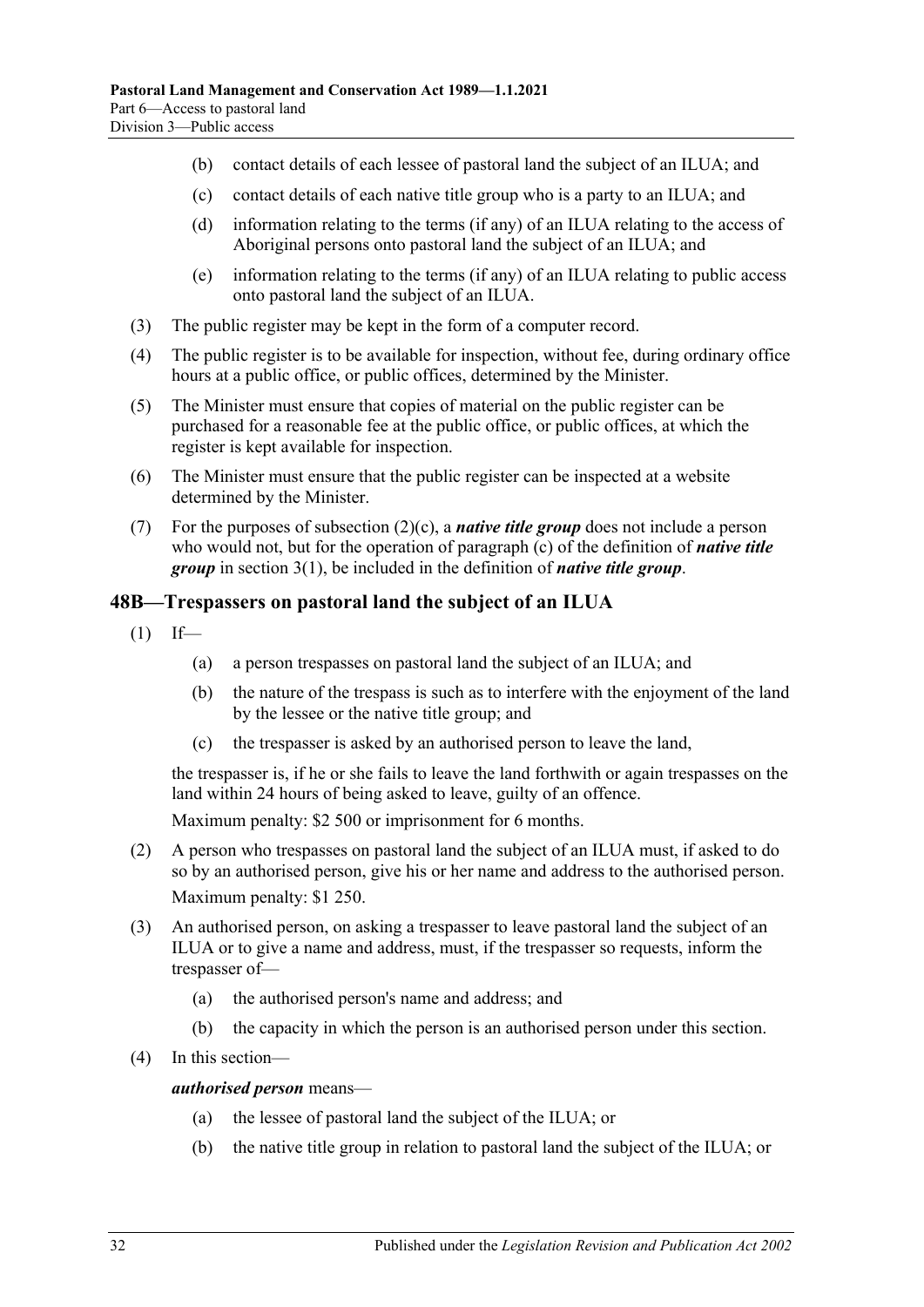- (c) an employee of the lessee or other person acting on the authority of the lessee; or
- (d) a person acting on the written authority of the native title group;

*pastoral land* includes a building or structure.

- <span id="page-32-3"></span>(5) In proceedings for an offence against this section, an allegation in the complaint that a person named in the complaint was on a specified date an authorised person in relation to specified pastoral land will be accepted, in the absence of proof to the contrary, as proof of the authorisation.
- (6) For the purposes of [subsection](#page-32-3) (4)(d), a *native title group* does not include a person who would not, but for the operation of [paragraph](#page-3-1) (c) of the definition of *native title group* in [section](#page-3-2) 3(1), be included in the definition of *native title group*.

### <span id="page-32-0"></span>**49—Public access not to be obstructed**

(1) A person must not, without lawful authority, place any obstruction across a public access route or stock route.

Maximum penalty: \$1 250.

- (2) If any pastoral land over which a public access route is established is fenced, the lessee—
	- (a) must provide a gate or other means of access at the point of intersection; and
	- (b) must keep any such gate unlocked.

Maximum penalty: \$1 250.

## <span id="page-32-1"></span>**Division 4—Wind farms**

#### <span id="page-32-2"></span>**49A—Interpretation**

In this Division—

*access agreement*—each of the following are access agreements in relation to pastoral land:

- (a) an agreement between an applicant for a wind farm licence in relation to the land and the lessee for access to the land, or infrastructure on the land, by the lessee;
- (b) if a resources tenement is held over the land—an agreement between an applicant for a wind farm licence in relation to the land and the holder of the resources tenement for access to the land, or infrastructure on the land, by the resources tenement holder during construction and operation of the wind farm,

but an access agreement may not provide for access by a lessee or resources tenement holder to infrastructure associated with a wind farm if access to the infrastructure is not required for pastoral purposes or activities under the relevant resources tenement;

*ERD Court* means the Environment, Resources and Development Court;

*prescribed interested party*, in relation to pastoral land, means the following:

(a) the lessee;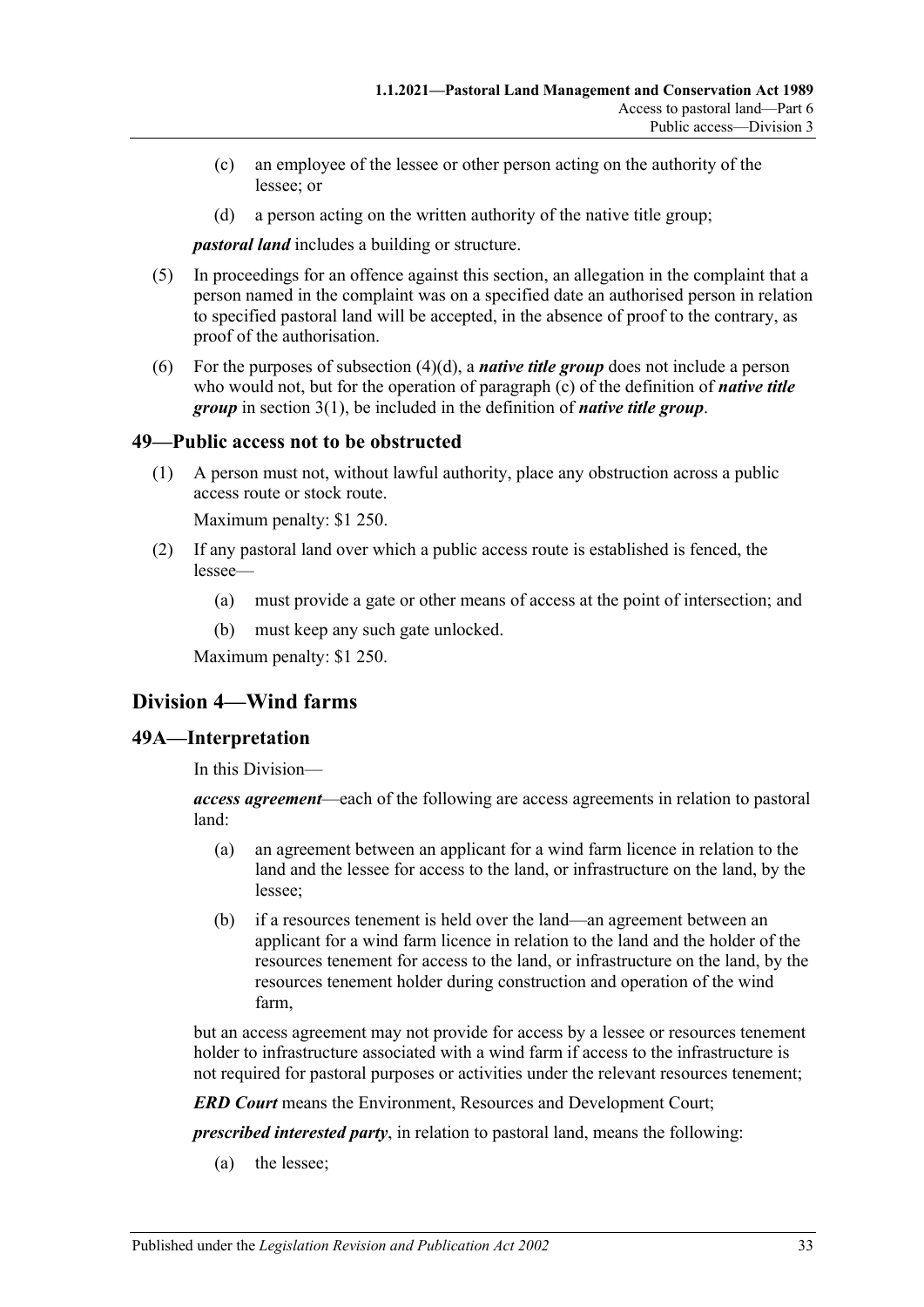- (b) the holder of a resources tenement over the land;
- (c) if there is a native title declaration for the land—the registered representative of the native title holders and the relevant representative Aboriginal body;
- <span id="page-33-4"></span>(d) if there is no native title declaration for the land—all persons who hold, or may hold, native title in the land;<sup>1</sup>

**Note—**

1 For method of service see Part 5 *[Native Title \(South Australia\)](http://www.legislation.sa.gov.au/index.aspx?action=legref&type=act&legtitle=Native%20Title%20(South%20Australia)%20Act%201994)  Act [1994](http://www.legislation.sa.gov.au/index.aspx?action=legref&type=act&legtitle=Native%20Title%20(South%20Australia)%20Act%201994)*.

*related body corporate* has the same meaning as in the *Corporations Act 2001* of the Commonwealth;

#### *resources tenement* means—

- (a) a mining tenement (within the meaning of the *[Mining Act](http://www.legislation.sa.gov.au/index.aspx?action=legref&type=act&legtitle=Mining%20Act%201971) 1971*); or
- (b) a tenement under the *[Petroleum and Geothermal Energy Act](http://www.legislation.sa.gov.au/index.aspx?action=legref&type=act&legtitle=Petroleum%20and%20Geothermal%20Energy%20Act%202000) 2000*.

#### <span id="page-33-0"></span>**49B—Minister may grant licences**

- (1) Subject to this section, the Minister may grant wind farm licences in relation to pastoral land.
- (2) Before deciding whether to grant a licence, the Minister must consult with, and have regard to the views of, the prescribed interested parties.
- (3) The Minister must provide the prescribed interested parties with information that, in the opinion of the Minister, is relevant and necessary for the purposes of consultation.
- <span id="page-33-2"></span>(4) The Minister may not grant a wind farm licence in relation to pastoral land unless the applicant has—
	- (a) entered into an access agreement with the lessee; and
	- (b) if a resources tenement is held over the land—entered into an access agreement with the holder of the resources tenement.
- <span id="page-33-3"></span>(5) If the Minister has not determined an application for a licence within 3 months (or such longer period, not exceeding 12 months, as may be agreed between the Minister and the applicant), the application will be taken to have been refused.

#### <span id="page-33-1"></span>**49C—Applicant for licence to enter access agreement**

- (1) For the purposes of section [49B\(4\)\(a\)](#page-33-2) and [\(b\),](#page-33-3) the parties to a proposed access agreement must negotiate in good faith with a view to entering into the access agreement.
- (2) If either of the negotiating parties requests the ERD Court to do so, the Court must mediate between the parties to assist in obtaining their agreement.
- (3) If agreement between the negotiating parties is not reached within 6 months from when the negotiations were initiated, either party may apply to the ERD Court for a determination.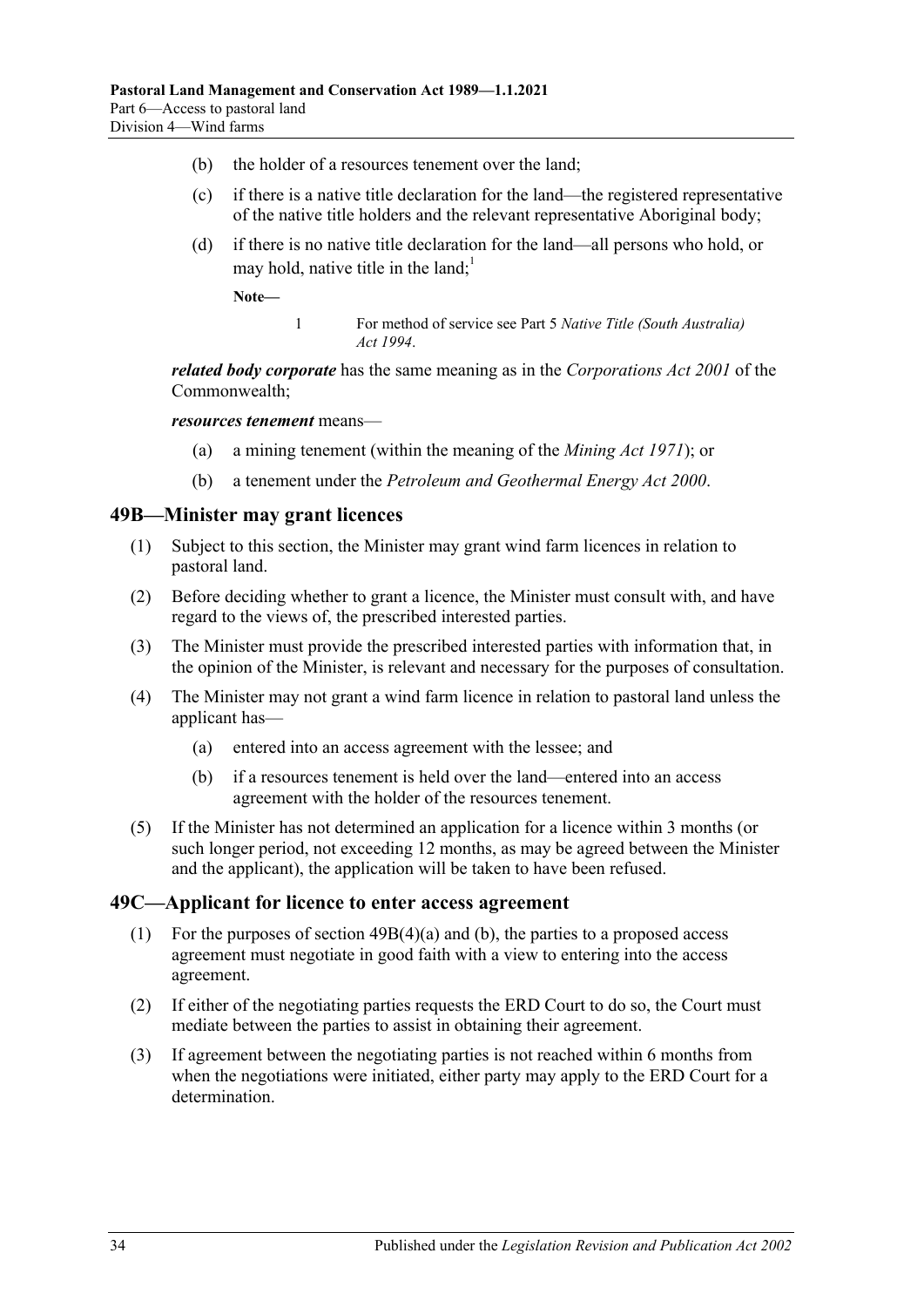- (4) On application under this section, the ERD Court may—
	- (a) make a determination in relation to access to the land by the lessee or resources tenement holder (as the case requires) during the construction and operation of the wind farm (and a determination of the Court is to be taken to be an access agreement entered into between the parties for the purposes of this Division); and
	- (b) make other orders that the ERD Court considers to be appropriate in the circumstances.
- (5) An access agreement entered into for the purposes of this Division is binding on, and enforceable by, a person to whom a wind farm licence, a pastoral lease or a resources tenement is transferred or assigned as if the person were a party to the agreement.
- (6) A party to an access agreement who believes that the other party (the *respondent*) has contravened, or failed to comply with, a term of the agreement may apply to the ERD Court and the ERD Court may, if satisfied that the respondent is in default, make 1 or more of the following orders:
	- (a) an order that the respondent take specified action to comply with the agreement or to rectify a situation caused by the respondent;
	- (b) an order that the respondent pay compensation for loss or damage caused by a breach or a failure to comply with the agreement;
	- (c) any other order that the ERD Court considers to be appropriate in the circumstances.

### <span id="page-34-0"></span>**49D—Interaction between Division and licence**

The powers of the Minister under this Division in relation to a wind farm licence are in addition to, and do not derogate from, the provisions of the licence but where a provision of the licence is inconsistent with this Act, the Act prevails to the extent of the inconsistency.

### <span id="page-34-1"></span>**49E—Rights under licence**

- (1) A wind farm licence may grant such rights as the Minister considers necessary for the proper functioning of the wind farm to which the licence relates and may include the right to exclude the lessee or any other person from infrastructure associated with the wind farm (provided that the licence must be consistent with an access agreement entered into in relation to the land).
- (2) A wind farm licence may grant rights in relation to the operation of—
	- (a) the wind farm as a whole; or
	- (b) specified aspects of the wind farm.

### <span id="page-34-2"></span>**49F—Minister to fix terms and conditions**

- (1) Subject to this Act, the terms and conditions on which wind farm licences will be granted or renewed under this Act (including the licence fees payable under licences) will be as fixed by the Minister.
- (2) The Minister may, with the consent of the licensee, vary the terms and conditions of a licence.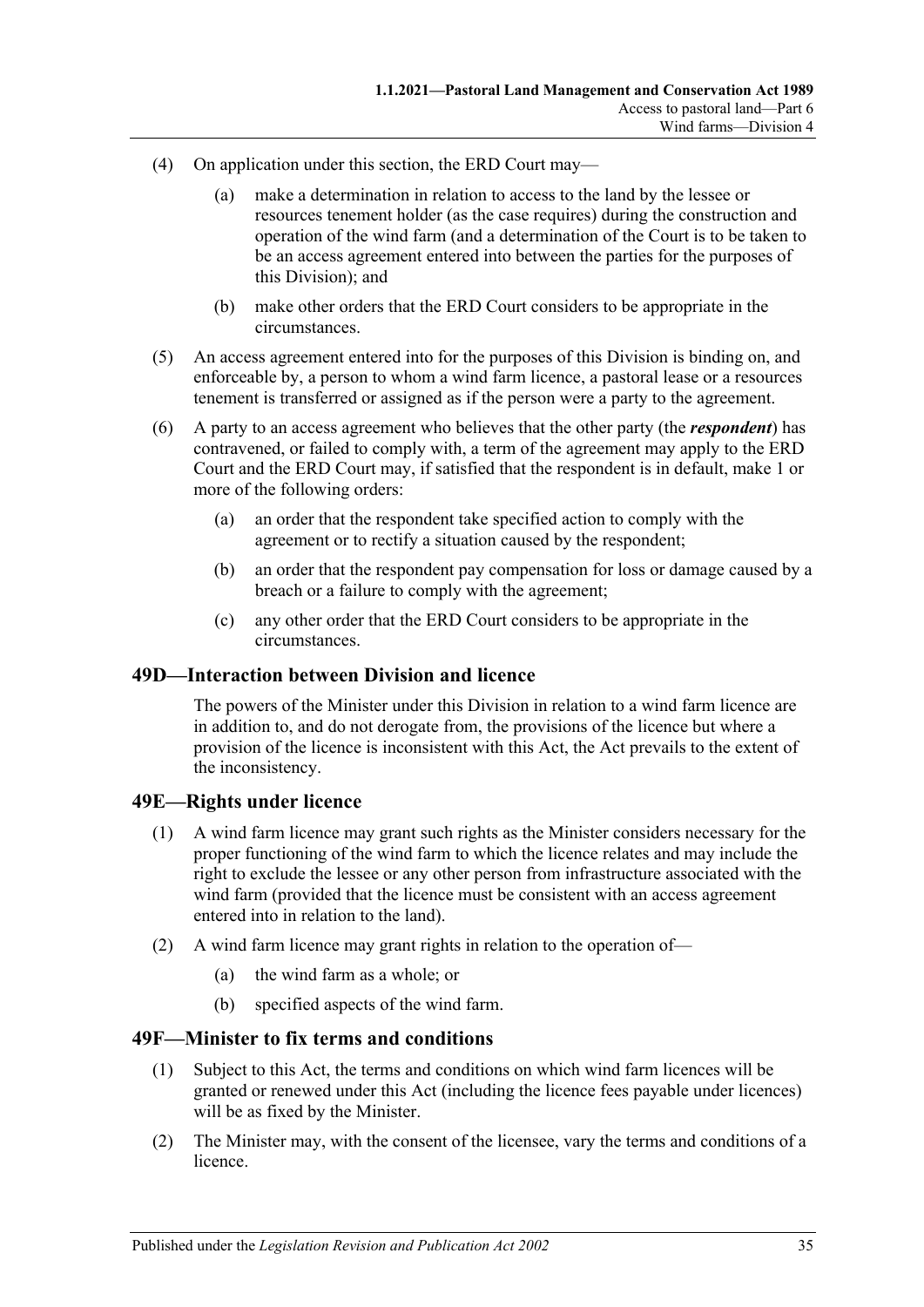- <span id="page-35-3"></span>(3) Subject to [subsection](#page-35-2) (4), a licence must include—
	- (a) a condition that the licensee provide the prescribed interested parties with information on an ongoing basis regarding—
		- (i) the proposed location and area of access roads and infrastructure associated with the wind farm; and
		- (ii) planned activities on the land (including construction of the wind farm) to be conducted under the licence; and
	- (b) conditions ensuring that a proper process is put in place, during the term of the licence, for the eventual decommissioning of the wind farm and rehabilitation of the wind farm site.
- <span id="page-35-4"></span><span id="page-35-2"></span>(4) If more than 1 licence is granted in relation to a wind farm, only 1 of the licences must include the conditions referred to in [subsection](#page-35-3)  $(3)(a)(i)$  and [\(b\)](#page-35-4) (and the Minister may, in his or her absolute discretion, determine which of the licences will include the conditions).
- (5) A licence (other than a licence granted to a Crown agency) must—
	- (a) be granted for a term of at least 25 years; and
	- (b) give the licensee a right to renew the licence for a term of at least 25 years.
- (6) In determining the licence fees payable under a licence, the Minister must not take into account the value of any work carried out by the licensee in relation to the land or any other improvements on the land that do not belong to the Crown.

#### <span id="page-35-0"></span>**49G—Waiver of conditions etc**

Despite any other provision of this Act or a provision contained in a wind farm licence, the Minister may, if satisfied that it would be reasonable in the circumstances—

- (a) waive a breach of, or compliance with, a condition of a licence unconditionally or subject to conditions; or
- (b) waive, reduce or remit any licence fees payable under a licence or may allow any licence fee, or part of a licence fee, to be paid at a time other than that specified in the licence.

#### <span id="page-35-1"></span>**49H—Dealing with licence**

- (1) Subject to this section and the conditions of the wind farm licence, the licence cannot be transferred, assigned, mortgaged, sublet or otherwise dealt with without the consent of the Minister.
- (2) If the Minister has consented to a wind farm licence being mortgaged under this section, the mortgagee may exercise rights pursuant to the mortgage agreement in relation to the licence without the further consent of the Minister if notice, in writing, of the proposed exercise of rights has been given to the Minister.
- (3) A wind farm licence granted to a body corporate may be transferred or assigned to a related body corporate without the consent of the Minister if notice, in writing, of the proposed transfer or assignment has been given to the Minister.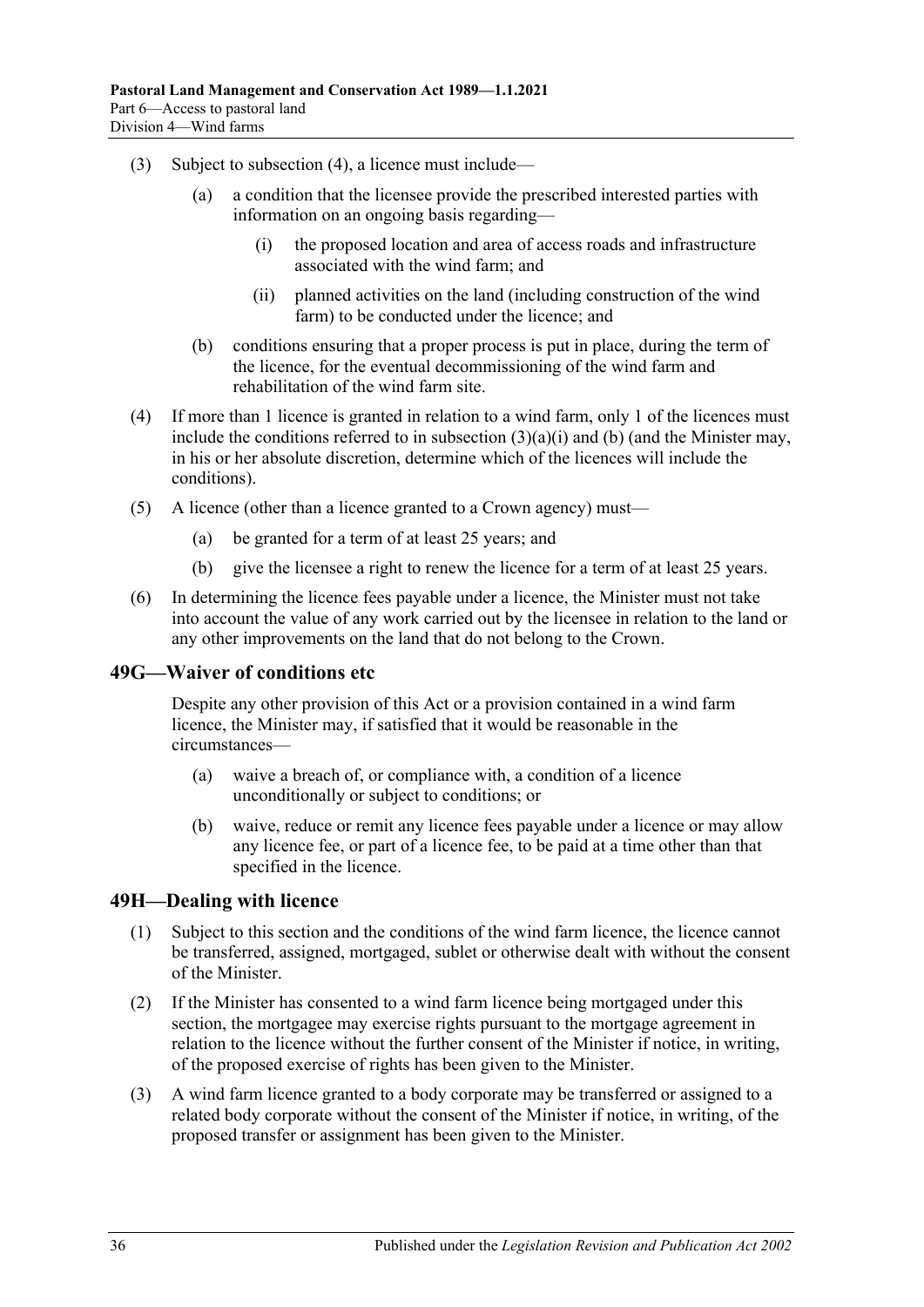- (4) If the licensee transfers or assigns the licence—
	- (a) all accrued and accruing liabilities to the Crown pass to the transferee or assignee; and
	- (b) any such liabilities that had accrued before the date of the transfer or assignment may be enforced against the transferor or assignor (who will be regarded as jointly and severally liable with the transferee or assignee).

#### <span id="page-36-0"></span>**49I—Cancellation of licences**

- <span id="page-36-5"></span><span id="page-36-4"></span>(1) Subject to [subsection](#page-36-2) (2), the Minister may, by notice in writing to a licensee, cancel a wind farm licence if—
	- (a) the Minister is satisfied that a condition of the licence has been breached; or
	- (b) the Minister is not satisfied (on the basis of evidence provided by the licensee) that the licensee has achieved the critical progress milestones specified in [subsection](#page-36-3) (3); or
	- (c) the licensee requests the cancellation.
- <span id="page-36-2"></span>(2) The Minister cannot cancel a licence under [subsection](#page-36-4)  $(1)(a)$  unless satisfied—
	- (a) that the licensee has been allowed a reasonable opportunity to make good the breach but has failed to do so; or
	- (b) that cancellation is necessary in order to prevent, arrest or minimise damage to or deterioration of land associated with the wind farm.
- <span id="page-36-3"></span>(3) For the purposes of [subsection](#page-36-5) (1)(b) the following critical progress milestones must be achieved by a licensee:
	- (a) within 3 years after the grant of the licence, the licensee must—
		- (i) have financing for construction of the major components of the wind farm approved; and
		- (ii) have executed contracts for the construction of the major components of the wind farm;
	- (b) within 5 years after the grant of the licence, the licensee must have all wind turbines erected and have completed the turbine commissioning tests.
- (4) Subject to the regulations, no compensation is payable by the Crown in respect of the cancellation of a licence under this section.

#### <span id="page-36-6"></span><span id="page-36-1"></span>**49J—Access to pastoral land prior to grant of licence**

- (1) A person who intends to apply for a wind farm licence may, with the approval of the Minister, enter and occupy pastoral land—
	- (a) to conduct any investigations or tests, temporarily install any devices, or take any samples, for the purposes of making such application (or determining whether to make such application); or
	- (b) for a purpose approved by the Minister.
- (2) The Minister may only grant an approval under [subsection](#page-36-6) (1) if the person who intends to enter and occupy pastoral land has paid the fee fixed by the Minister.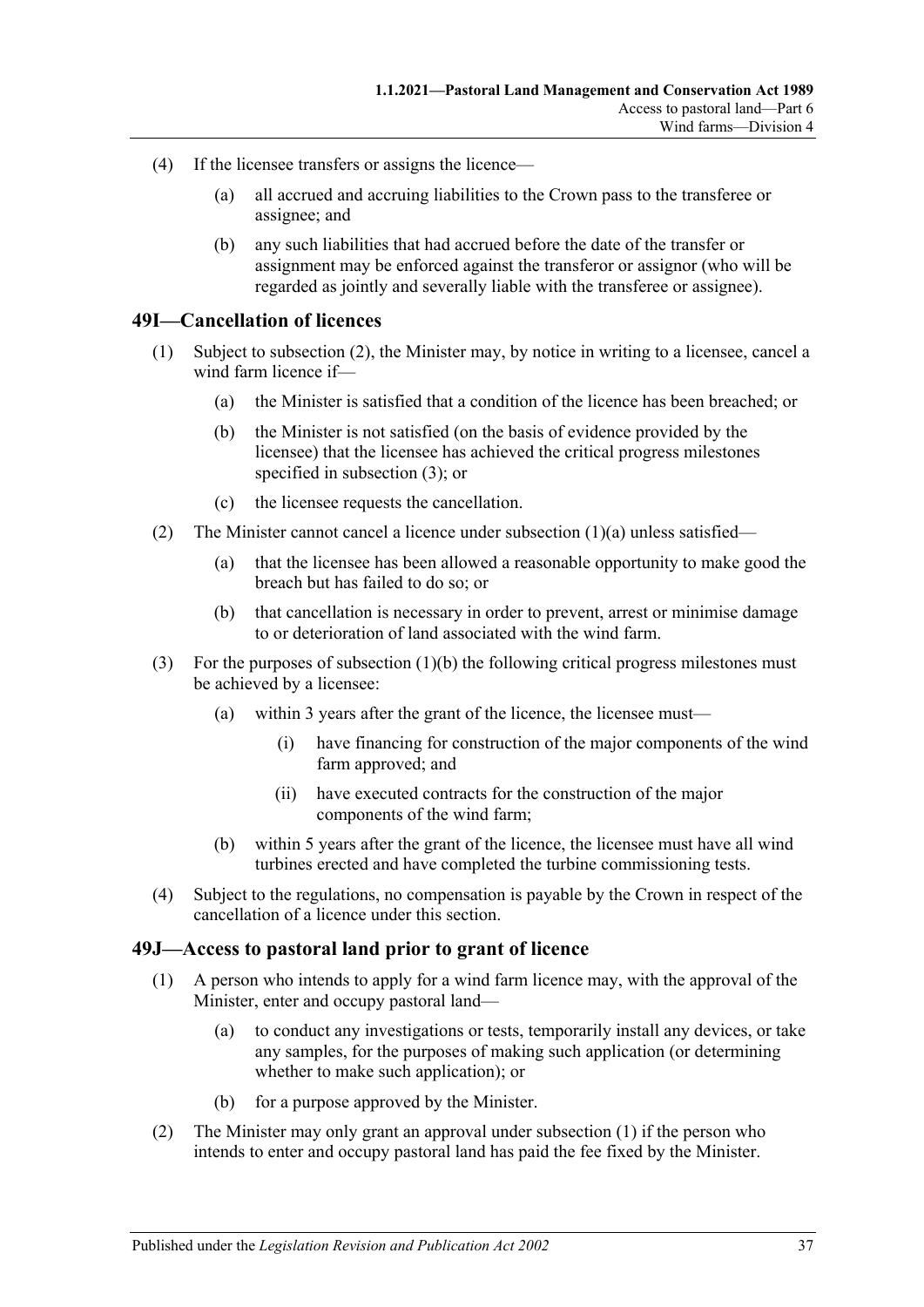- (3) A person who intends to enter and occupy pastoral land under [subsection](#page-36-6) (1) must give the prescribed interested parties at least 14 days notice of his or her intention to enter and occupy the land.
- <span id="page-37-2"></span>(4) If the Minister grants an approval under this section to a person to enter and occupy pastoral land, no application may, for the period of 2 years and 6 months commencing from the granting of the approval, be made by another person to the Minister for an approval under this section in respect of that land.
- (5) The Minister may, on application by a person granted an approval under this section, extend the period of 2 years and 6 months referred to in [subsection](#page-37-2) (4) so that that subsection would apply in relation to the land for a further period of 3 years from the granting of the application for the extension, if the Minister is satisfied that the person has developed a plan for a wind farm on the land and can fund completion of that plan.
- (6) Nothing in this section requires a person granted an approval under this section to disclose to the Minister or any other person any information collected pursuant to the approval.
- (7) An approval granted to a body corporate under this section will be taken to apply to a related body corporate on the related body corporate giving notice, in writing, to the Minister of its intention to exercise rights under the approval.

## <span id="page-37-3"></span><span id="page-37-0"></span>**49K—Payments**

- <span id="page-37-4"></span>(1) Subject to this section, the Minister must authorise the payment (on an equitable basis) of an amount or amounts from the Fund to the prescribed interested parties if—
	- (a) an approval is granted to a person under [section](#page-36-1) 49J to enter and occupy pastoral land; or
	- (b) a wind farm licence is granted in relation to pastoral land,

(and the prescribed interested parties are not entitled to any other payment or compensation under this Act in respect of the wind farm).

- (2) Before authorising the payment of an amount or amounts to a prescribed interested party under [subsection](#page-37-3) (1), the Minister must consult with, and have regard to the views of, the prescribed interested party.
- (3) A payment may not be made under this section to a prescribed interested party that is the holder of a resources tenement over the land.
- (4) [Subsection](#page-37-4) (1)(a) does not apply to a prescribed interested party of a kind referred to in [paragraph](#page-33-4) (d) of the definition of *prescribed interested party*.

### <span id="page-37-1"></span>**49L—Appeals to ERD Court**

- (1) A person who is dissatisfied with a decision made under this Division may appeal against the decision to the ERD Court.
- (2) An appeal must be made in a manner and form determined by the ERD Court, setting out the grounds of the appeal.
- <span id="page-37-5"></span>(3) Subject to this section, an appeal under this section must be instituted within 21 days after notice of the relevant decision is given to the appellant.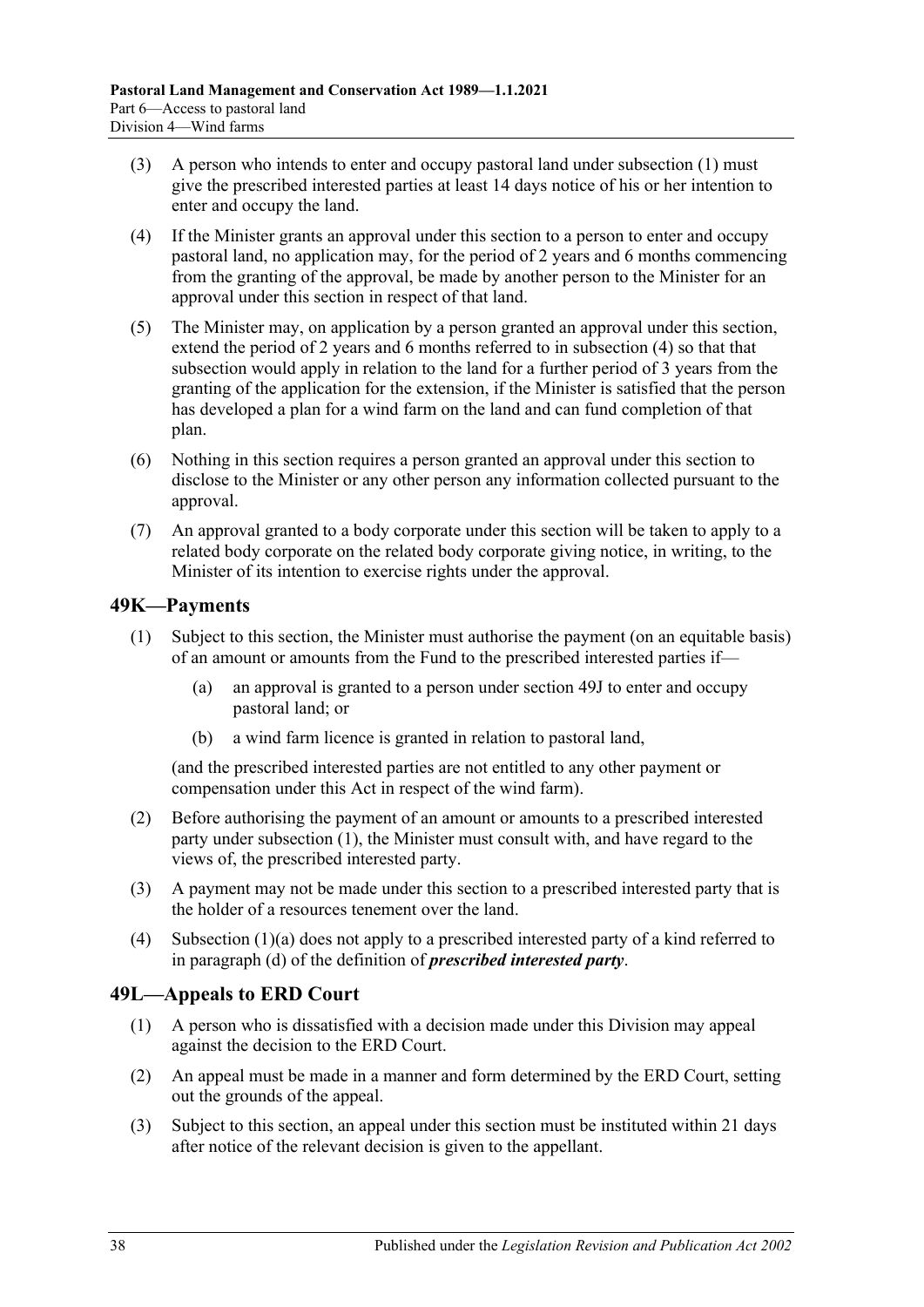- (4) If the reasons of the Minister are not given to the appellant in writing at the time of making the decision and the appellant (within the period specified in [subsection](#page-37-5) (3) as the time within which an appeal may be instituted) requires the Minister to state the reasons in writing—
	- (a) the Minister must, within 30 days after being required to do so by the appellant, state in writing the reasons for the decision; and
	- (b) the time for instituting an appeal runs from the time at which the appellant receives the written statement of those reasons.
- (5) The ERD Court may, if it is satisfied that it is just and reasonable in the circumstances to do so, dispense with the requirement that an appeal be made within the period fixed by this section.
- (6) Unless otherwise determined by the ERD Court, an appeal must be referred in the first instance to a conference under section 16 of the *[Environment, Resources and](http://www.legislation.sa.gov.au/index.aspx?action=legref&type=act&legtitle=Environment%20Resources%20and%20Development%20Court%20Act%201993)  [Development Court Act](http://www.legislation.sa.gov.au/index.aspx?action=legref&type=act&legtitle=Environment%20Resources%20and%20Development%20Court%20Act%201993) 1993* (and the provisions of that Act will then apply in relation to that appeal).
- (7) Subject to [subsection](#page-38-0) (8), the institution of an appeal does not affect the operation of the decision to which the appeal relates.
- <span id="page-38-0"></span>(8) The ERD Court may, on application by a party to an appeal, make an order staying or otherwise affecting the operation or implementation of the whole or a part of a decision if the Court is satisfied that it is appropriate to do so.
- (9) An order under [subsection](#page-38-0) (8)—
	- (a) may be varied or revoked by the ERD Court by further order; and
	- (b) is subject to such conditions as are specified in the order; and
	- (c) has effect until—
		- (i) the end of the period of operation (if any) specified in the order; or
		- (ii) the decision of the ERD Court on the appeal comes into operation,

whichever is the earlier.

- (10) The ERD Court must not make an order under [subsection](#page-38-0) (8) unless each party to the appeal has been given a reasonable opportunity to make submissions in relation to the matter.
- (11) The ERD Court may, on hearing an appeal under this section—
	- (a) confirm, vary or revoke the decision or order appealed against;
	- (b) order or direct a person or body to take such action as the Court thinks fit, or to refrain (either temporarily or permanently) from such action or activity as the Court thinks fit;
	- (c) make any consequential or ancillary order or direction, or impose any condition, that it considers necessary or expedient.
- (12) An order for costs cannot be made against an appellant unless the ERD Court is satisfied that the appellant's conduct in relation to the proceedings was frivolous, vexatious or calculated to cause delay.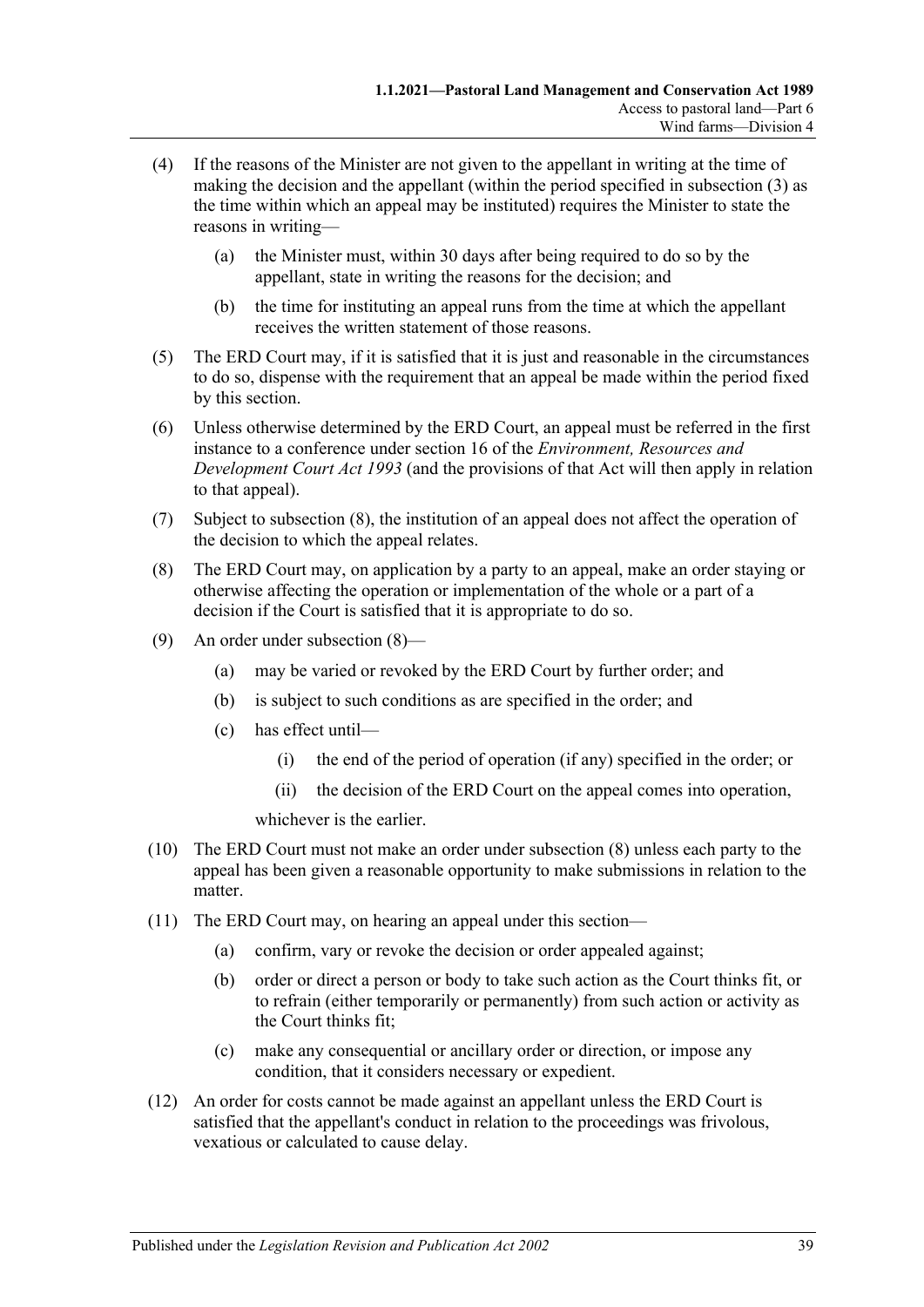## <span id="page-39-0"></span>**49M—Exemption from stamp duty**

The grant or renewal of a wind farm licence is exempt from stamp duty.

## <span id="page-39-1"></span>**49N—Special provisions relating to Murray-Darling Basin and River Murray Protection Areas**

- (1) If a proposed wind farm licence relates to an area within the Murray-Darling Basin, the Minister must, in considering whether to grant the licence, take into account the objects of the *[River Murray Act](http://www.legislation.sa.gov.au/index.aspx?action=legref&type=act&legtitle=River%20Murray%20Act%202003) 2003* and the *Objectives for a Healthy River Murray* under that Act.
- (2) If a proposed licence relates to a River Murray Protection Area under the *[River](http://www.legislation.sa.gov.au/index.aspx?action=legref&type=act&legtitle=River%20Murray%20Act%202003)  [Murray Act](http://www.legislation.sa.gov.au/index.aspx?action=legref&type=act&legtitle=River%20Murray%20Act%202003) 2003* and is within a class of licences prescribed by the regulations for the purposes of this provision (which class may be prescribed so as to consist of all such licences), the Minister must, before deciding whether to grant the licence—
	- (a) consult with the Minister to whom the administration of that Act is committed; and
	- (b) comply with the Minister's directions (if any) in relation to the licence (including a direction that the licence not be granted, or that if it is granted, then the licence be subject to conditions specified by the Minister).

### <span id="page-39-2"></span>**49O—Application of** *Crown Land Management Act 2009*

- (1) Part 3 Division 6 of the *[Crown Land Management Act](http://www.legislation.sa.gov.au/index.aspx?action=legref&type=act&legtitle=Crown%20Land%20Management%20Act%202009) 2009* does not apply to a wind farm licence.
- (2) Part 4 Division 3 of the *[Crown Land Management Act](http://www.legislation.sa.gov.au/index.aspx?action=legref&type=act&legtitle=Crown%20Land%20Management%20Act%202009) 2009* applies to a wind farm licence, and to the holder of that licence, as if the licence granted the holder a right in relation to Crown land under that Act.

### <span id="page-39-3"></span>**49P—Rights under wind farm licence to prevail**

- (1) Despite [section](#page-43-1) 62 (but subject to [subsection](#page-39-7) (2)), a licence or other interest in land may not be granted by or under any other Act if to do so would be inconsistent with the rights of the holder of a wind farm licence under this Act.
- <span id="page-39-7"></span>(2) Nothing in this section prevents—
	- (a) the renewal of a licence or other interest in land; or
	- (b) the grant of a licence or other interest in land—
		- (i) that is associated with a licence or interest in land granted before the commencement of this Division; or
		- (ii) with the consent of the holder of the relevant wind farm licence.

## <span id="page-39-4"></span>**Part 7—Reviews**

## <span id="page-39-5"></span>**Division 1—Reviews by Tribunal**

## <span id="page-39-6"></span>**50—Jurisdiction of Tribunal**

- (1) A lessee who is dissatisfied with—
	- (a) a decision to vary the conditions of a pastoral lease; or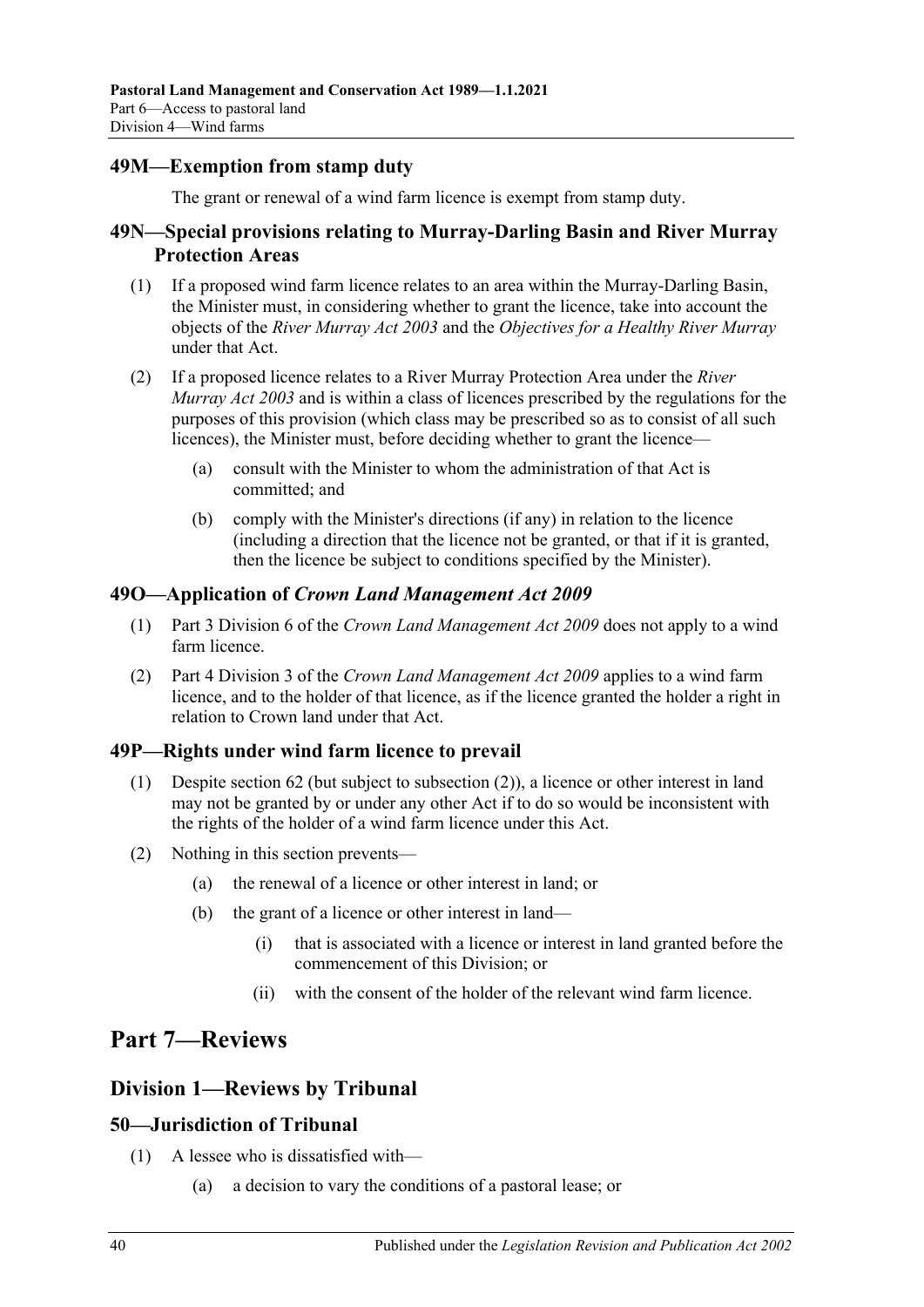- (b) a decision not to extend the term of a pastoral lease; or
- (c) a decision under section 41 (property plans); or
- (d) a decision under section 45 (establishment of public access routes and stock routes); or
- (e) a refusal of consent to a transfer, assignment, mortgage, subletting or other dealing with a pastoral lease; or
- (f) a decision to cancel a pastoral lease or impose a fine on a lessee for breach of lease conditions,

may apply to the Tribunal under section 34 of the *[South Australian Civil and](http://www.legislation.sa.gov.au/index.aspx?action=legref&type=act&legtitle=South%20Australian%20Civil%20and%20Administrative%20Tribunal%20Act%202013)  [Administrative Tribunal Act](http://www.legislation.sa.gov.au/index.aspx?action=legref&type=act&legtitle=South%20Australian%20Civil%20and%20Administrative%20Tribunal%20Act%202013) 2013* for a review of the decision.

- (2) An application for review must be made within 3 months after notification of the decision to the lessee.
- <span id="page-40-2"></span>(3) For the purposes of proceedings before the Tribunal under this Part, a panel of assessors must be established under section 22 of the *[South Australian Civil and](http://www.legislation.sa.gov.au/index.aspx?action=legref&type=act&legtitle=South%20Australian%20Civil%20and%20Administrative%20Tribunal%20Act%202013)  [Administrative Tribunal Act](http://www.legislation.sa.gov.au/index.aspx?action=legref&type=act&legtitle=South%20Australian%20Civil%20and%20Administrative%20Tribunal%20Act%202013) 2013* consisting of persons with expertise that would be of value to the Tribunal in exercising its jurisdiction under this part.
- (4) In any proceedings under this Part, the Tribunal may, if the President of the Tribunal so determines, sit with 1 or more assessors selected by the President from the panel referred to in [subsection](#page-40-2) (3).

#### <span id="page-40-0"></span>**51—Operation of certain decisions pending review**

- (1) Subject to this section, a decision in relation to which an application for review to the Tribunal may be made continues to operate despite the right to make such an application or the commencement of proceedings for review.
- (2) A decision to cancel a pastoral lease or impose a fine on a lessee for breach of lease conditions cannot be implemented or enforced until the period for commencing proceedings for a review of the decision has elapsed or, if an application has been made to the Tribunal, until the proceedings have been determined or withdrawn.
- (3) The operation of a decision in relation to which an application for review to the Tribunal has been made may, on the application of the lessee, be suspended by the Tribunal in whole or in part pending the determination of the matter.

#### <span id="page-40-1"></span>**52—Related provisions**

- (1) The Tribunal may not allow non-party intervention in proceedings before the Tribunal under this Division.
- <span id="page-40-3"></span>(2) The Tribunal must require the parties to proceedings under this Division to attend a compulsory conference under section 50 of the *[South Australian Civil and](http://www.legislation.sa.gov.au/index.aspx?action=legref&type=act&legtitle=South%20Australian%20Civil%20and%20Administrative%20Tribunal%20Act%202013)  [Administrative Tribunal Act](http://www.legislation.sa.gov.au/index.aspx?action=legref&type=act&legtitle=South%20Australian%20Civil%20and%20Administrative%20Tribunal%20Act%202013) 2013*.
- (3) Counsel for the parties to proceedings under this Division are not entitled to attend a compulsory conference under [subsection](#page-40-3) (2).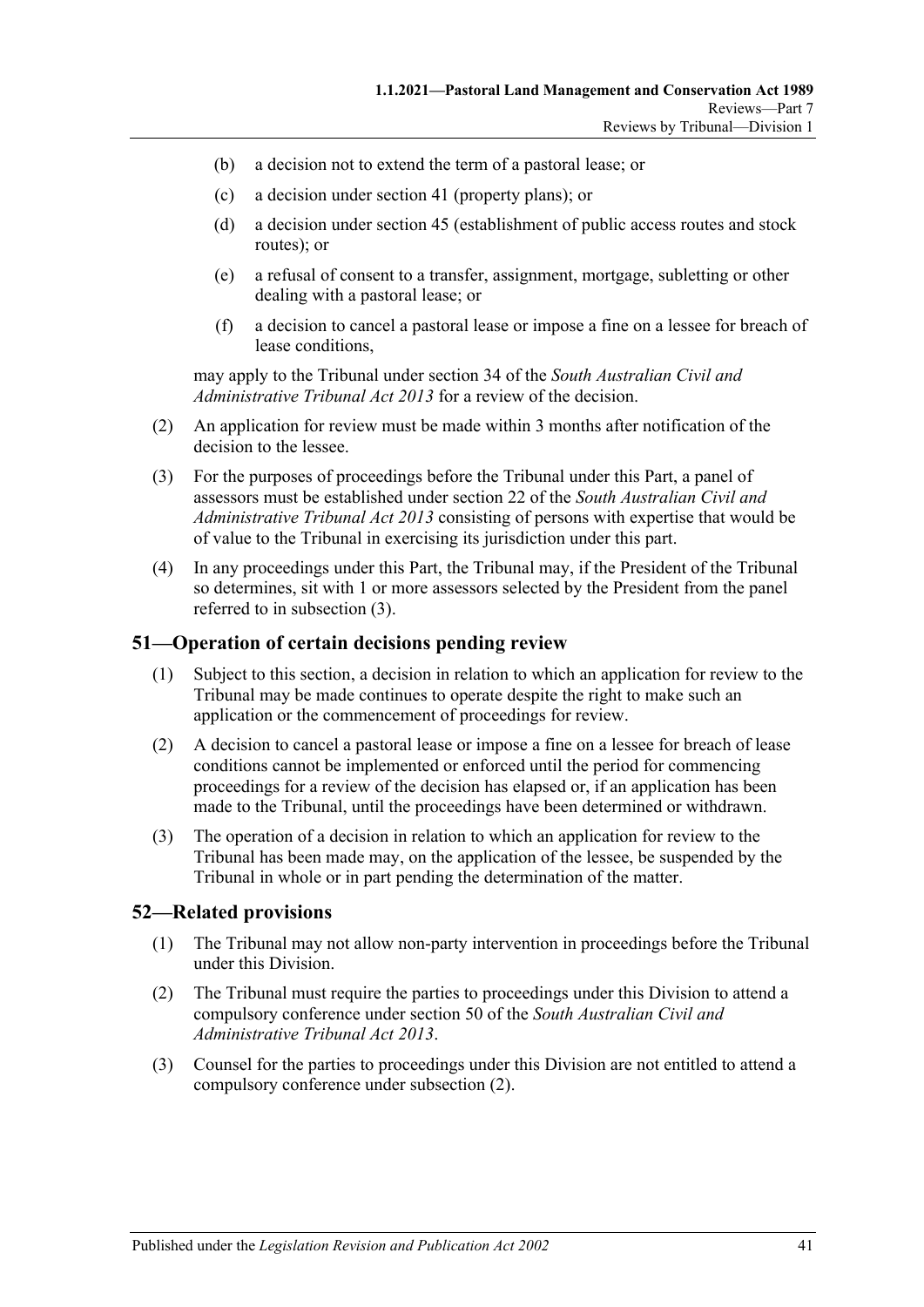## <span id="page-41-0"></span>**Division 2—Review of valuation and review by Tribunal**

### <span id="page-41-4"></span><span id="page-41-1"></span>**53—Valuations—right of review**

- <span id="page-41-5"></span>(1) A lessee who is dissatisfied with a determination by the Valuer-General of the annual rent for the lessee's pastoral lease may, within 3 months of receiving a copy of the notice of determination—
	- (a) apply to the Valuer-General for a review of the determination; or
	- (b) apply to the Tribunal for a review of the determination.
- (2) The Valuer-General must, on the written request of a lessee who is dissatisfied with a determination of annual rent, endeavour to resolve the matter informally by conferring with the lessee, whether or not the lessee has lodged an application for review under [subsection](#page-41-4) (1).
- <span id="page-41-6"></span>(3) An application under [subsection](#page-41-5)  $(1)(a)$  must be made, and will be dealt with, in accordance with the *[Valuation of Land Act](http://www.legislation.sa.gov.au/index.aspx?action=legref&type=act&legtitle=Valuation%20of%20Land%20Act%201971) 1971*, as if it were an application for review of a valuation under that Act.
- (4) If the lessee or the Valuer-General is dissatisfied with the decision of a land valuer on a review under [subsection](#page-41-6) (3), the lessee or the Valuer-General may, within 1 month of receiving notification of the decision, apply to the Tribunal for a review of the decision.
- (5) For the purposes of the *[South Australian Civil and Administrative Tribunal Act](http://www.legislation.sa.gov.au/index.aspx?action=legref&type=act&legtitle=South%20Australian%20Civil%20and%20Administrative%20Tribunal%20Act%202013) 2013*, an application to the Tribunal under this Division will be taken to come within the Tribunal's review jurisdiction but, in the exercise of this jurisdiction, the Tribunal will consider the matter *de novo* (adopting such processes and procedures, and considering and receiving such evidence or material, as it thinks fit for the purposes of the proceedings).

## <span id="page-41-2"></span>**Part 8—Miscellaneous**

## <span id="page-41-7"></span><span id="page-41-3"></span>**57—Misuse of pastoral land**

- (1) A person who, without lawful authority or excuse—
	- (a) occupies pastoral land; or
	- (b) brings animals onto pastoral land or causes or permits animals (for which the person is responsible) to enter or remain on pastoral land; or
	- (c) damages or interferes with pastoral land, or anything on pastoral land; or
	- (d) cuts down, lops branches from or otherwise damages any living tree or bush on pastoral land; or
	- (e) pollutes any water on the land, whether stored or a natural source of water; or
	- (f) deposits litter or abandons any goods on pastoral land; or
	- (g) erects or places any structure on pastoral land; or
	- (h) hunts or shoots on pastoral land,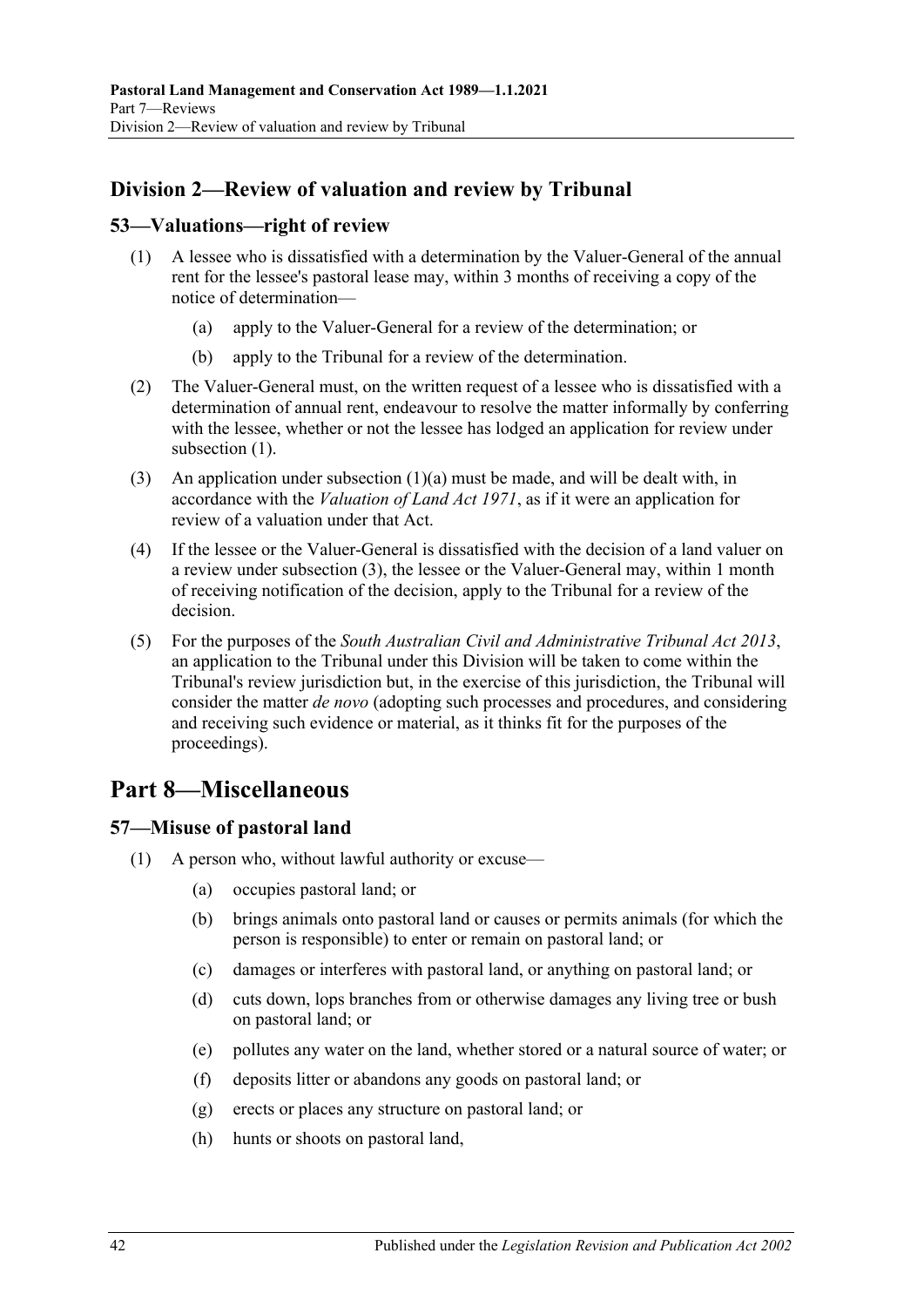is guilty of an offence. Maximum penalty: \$10 000. Expiation fee: \$315.

(2) In proceedings for an offence against [subsection](#page-41-7) (1), the onus of proving lawful authority or excuse lies on the defendant.

## <span id="page-42-4"></span><span id="page-42-0"></span>**58—Notice to be given of cattle muster**

- (1) Subject to [subsection](#page-42-3) (2), a person must not muster cattle on pastoral land outside the dog fence unless at least 14 but not more than 28 days notice in writing of the proposed muster has been given to the occupiers of adjacent land.
- <span id="page-42-3"></span>(2) [Subsection](#page-42-4) (1) does not require notice to be given to a particular occupier of adjacent land if an agreement, approved by the Board, for the giving of some other form or period of notice exists between the person proposing to muster and that occupier.

Maximum penalty: \$1 250.

## <span id="page-42-6"></span><span id="page-42-1"></span>**59—Right to take water**

- (1) A person exercising a right of access to or through pastoral land pursuant to this Act—
	- (a) may take water from any natural source or storage point on the land, but only so much as is sufficient for his or her personal or domestic needs; and
	- (b) in the case of a person travelling with stock, may permit the stock access to water on the land, subject to compliance with such directions as the lessee may give.
- <span id="page-42-5"></span>(2) The holder of a mining tenement over pastoral land may, with the approval of the Board, take reasonable quantities of water from any natural source or storage point on the land for mining, personal or domestic purposes, but not so as to deprive the lessee of the water necessary for all of the lessee's purposes.
- (3) A person who takes water pursuant to [subsection](#page-42-5) (2) is liable to pay compensation to the lessee in accordance with the regulations.
- (4) [Subsections](#page-42-6) (1) and [\(2\)](#page-42-5) do not entitle a person to take water from a domestic rainwater tank.
- (5) This section is subject to the *[Landscape South Australia Act](http://www.legislation.sa.gov.au/index.aspx?action=legref&type=act&legtitle=Landscape%20South%20Australia%20Act%202019) 2019*.

### <span id="page-42-7"></span><span id="page-42-2"></span>**60—Policing powers**

- (1) An authorised officer may—
	- (a) require any person who is on pastoral land without lawful authority or excuse to leave the land;
	- (b) require any person reasonably suspected of having committed an offence in relation to pastoral land to state his or her name and address;
	- (c) arrest any person on pastoral land who is reasonably suspected of having committed an offence in relation to pastoral land.
- (2) A person who fails to comply with a requirement under [subsection](#page-42-7) (1) is guilty of an offence.

Maximum penalty: \$2 500.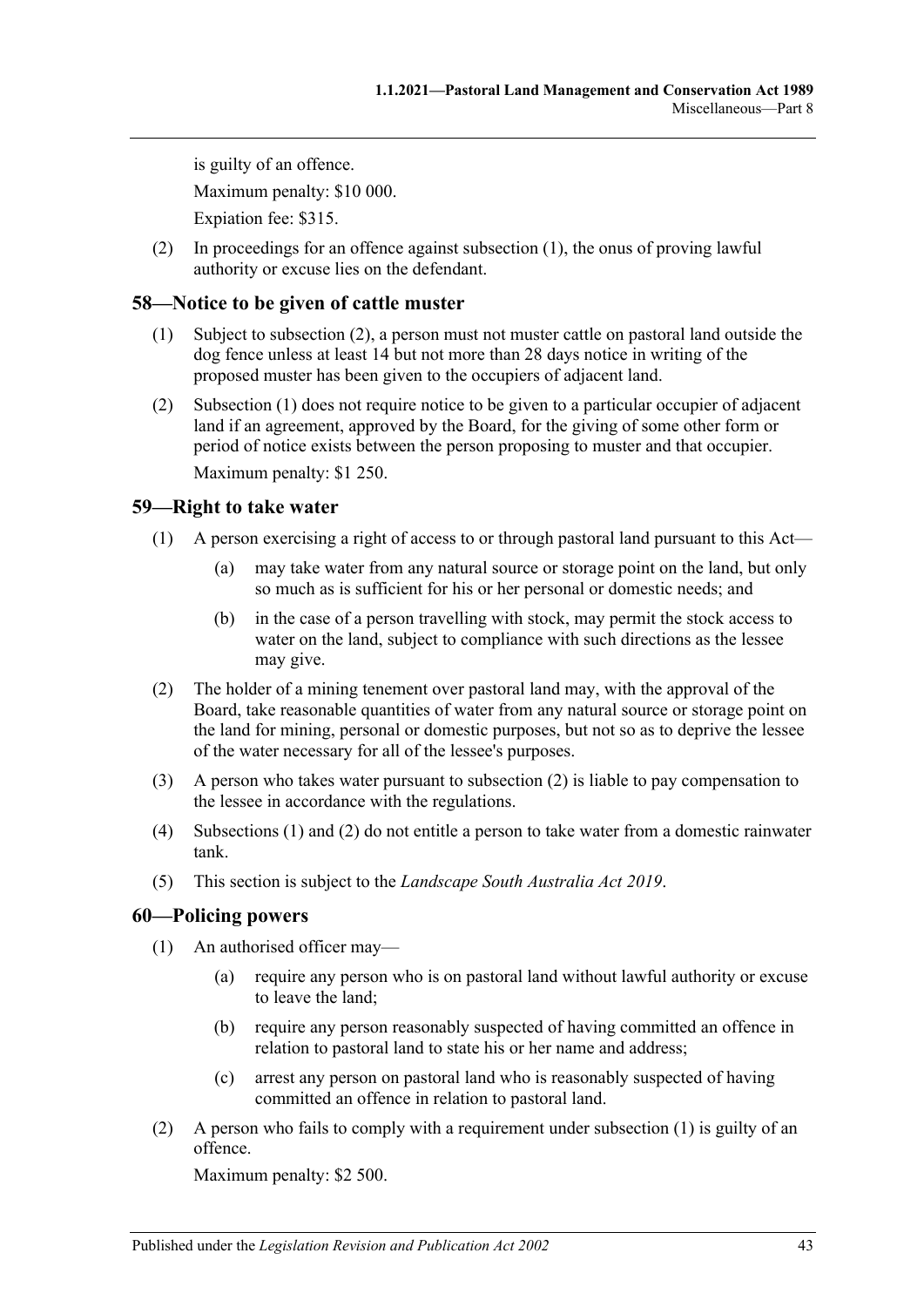(3) A person arrested under this section must be taken as soon as practicable to the nearest police station.

#### <span id="page-43-3"></span><span id="page-43-0"></span>**61—Powers of entry etc**

- (1) Subject to this section, an authorised officer, a member of the Board, the Minister or any other person authorised by the Minister for the purpose may, at any reasonable time, exercise any of the following powers in relation to pastoral land:
	- (a) enter the land;
	- (b) carry out an inspection of the land;
	- (c) take samples from the land;
	- (d) take photographs;
	- (e) carry out work authorised by the Board pursuant to this Act on the land.
- (2) A person cannot exercise powers under [subsection](#page-43-3) (1) unless reasonable notice has been given to the lessee, orally or in writing, but no such notice need be given in the following circumstances:
	- (a) where it is not practicable to do so; or
	- (b) where the person believes on reasonable grounds that an offence has been, is being or is about to be committed on the land, or that a breach of the conditions of the pastoral lease has occurred or is occurring.
- (3) An authorised officer or person may seize any animals found trespassing on pastoral land.
- (4) Any such animals will be impounded, sold or destroyed in accordance with policies determined by the Minister.
- (5) A person exercising powers under this section may be accompanied by such assistants as are reasonably necessary in the circumstances.
- (6) An authorised officer or other person must at the request of the lessee, or an agent of the lessee, produce for the inspection of that person a certificate or other proof of his or her authority to exercise the powers conferred by this section.

### <span id="page-43-1"></span>**62—Act does not derogate from Mining Act, Opal Mining Act or Petroleum and Geothermal Energy Act**

Nothing in this Act derogates from the operation of the *[Mining Act](http://www.legislation.sa.gov.au/index.aspx?action=legref&type=act&legtitle=Mining%20Act%201971) 1971*, the *[Opal](http://www.legislation.sa.gov.au/index.aspx?action=legref&type=act&legtitle=Opal%20Mining%20Act%201995)  [Mining Act](http://www.legislation.sa.gov.au/index.aspx?action=legref&type=act&legtitle=Opal%20Mining%20Act%201995) 1995* or the *[Petroleum and Geothermal Energy Act](http://www.legislation.sa.gov.au/index.aspx?action=legref&type=act&legtitle=Petroleum%20and%20Geothermal%20Energy%20Act%202000) 2000* or of a tenement granted under any of those Acts.

### <span id="page-43-2"></span>**63—Offence of hindering or obstructing person exercising powers under this Act**

(1) A person who intentionally hinders or obstructs a person acting in the exercise of powers conferred by this Act is guilty of an offence.

Maximum penalty: \$2 500.

Expiation fee: \$210.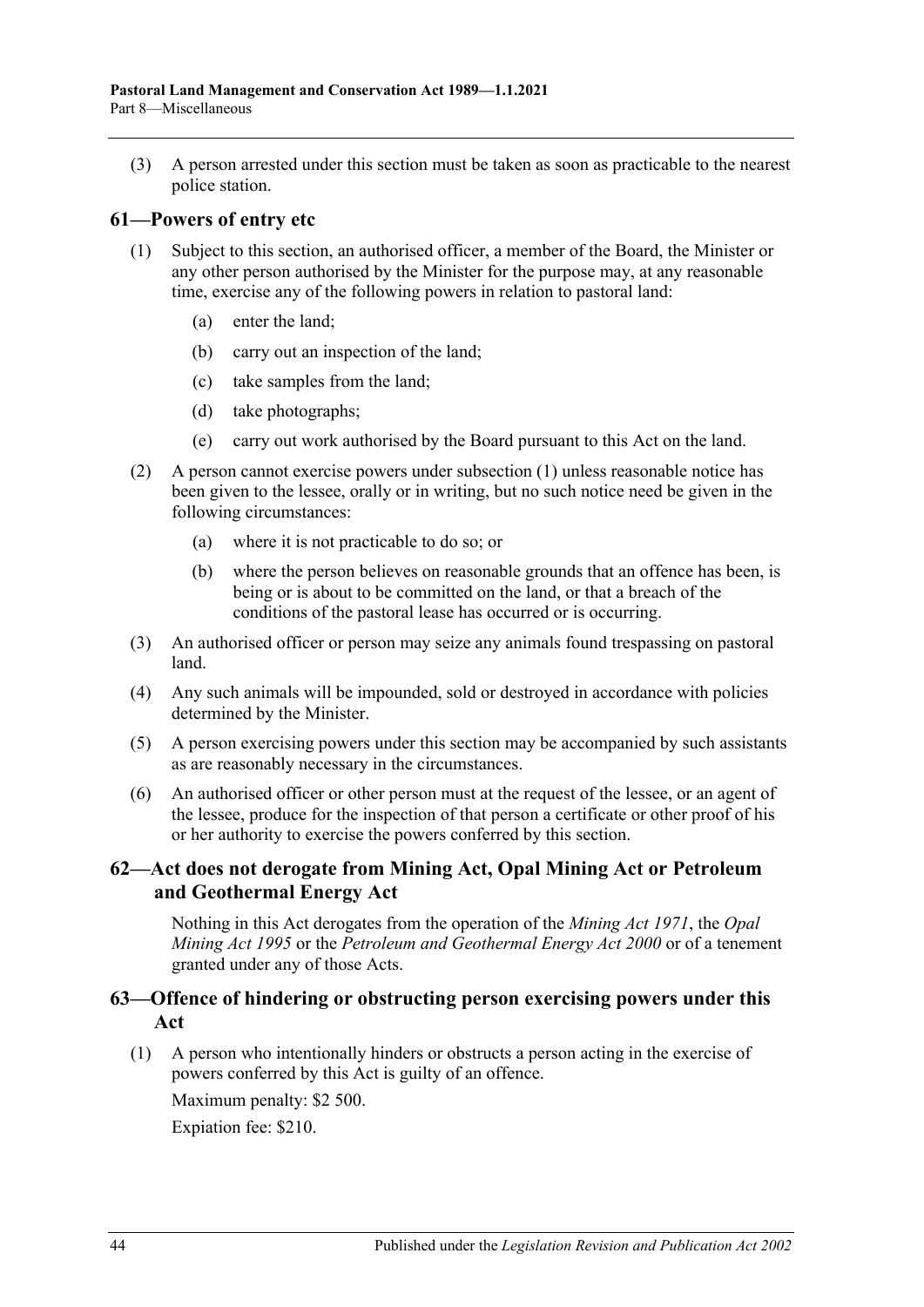(2) A person who addresses offensive language to a person acting in the exercise of powers conferred by this Act is guilty of an offence.

Maximum penalty: \$2 500.

Expiation fee: \$210.

(3) A person who assaults a person acting in the exercise of powers conferred by this Act is guilty of an offence.

Maximum penalty: \$2 500 or imprisonment for 6 months.

## <span id="page-44-0"></span>**65—Duty of Registrar-General**

- (1) The Registrar-General will—
	- (a) issue such pastoral leases; or
	- (b) cancel such pastoral leases; or
	- (c) make such endorsements on pastoral leases or other instruments,

as may be necessary or expedient for the purposes of the administration of this Act.

(2) The reference in this section to the issuing of a pastoral lease extends to any process (including an electronic process) under which a pastoral lease is brought into existence.

### <span id="page-44-1"></span>**66—Certain debts are charges over leases**

Where pursuant to this Act the Board may recover from a lessee the costs incurred by the Board in taking action under this Act, the amount from time to time due and payable by the lessee is a charge over the pastoral lease, ranking in priority before all other charges or mortgages (other than a charge or mortgage in favour of the Crown or a Crown instrumentality).

### <span id="page-44-2"></span>**67—Service of notices**

A written notice required or authorised by this Act to be given to a person may be given as follows:

- (a) by personal service on the person or an agent of the person;
- (b) by leaving it for the person at his or her place of residence or business with someone apparently over the age of 16 years;
- (c) by serving it by post on the person or an agent of the person;
- (d) if the whereabouts of the person is unknown—by affixing it in a prominent position on the land to which it relates, or publishing a copy of it in a newspaper circulating generally throughout the State.

## <span id="page-44-3"></span>**68—Evidentiary provision**

In any proceedings—

- (a) a certificate apparently signed by the Minister or the Chief Executive of the Department responsible to the Minister for the administration of this Act that specified land is or is not—
	- (i) pastoral land; or
	- (ii) a public access route; or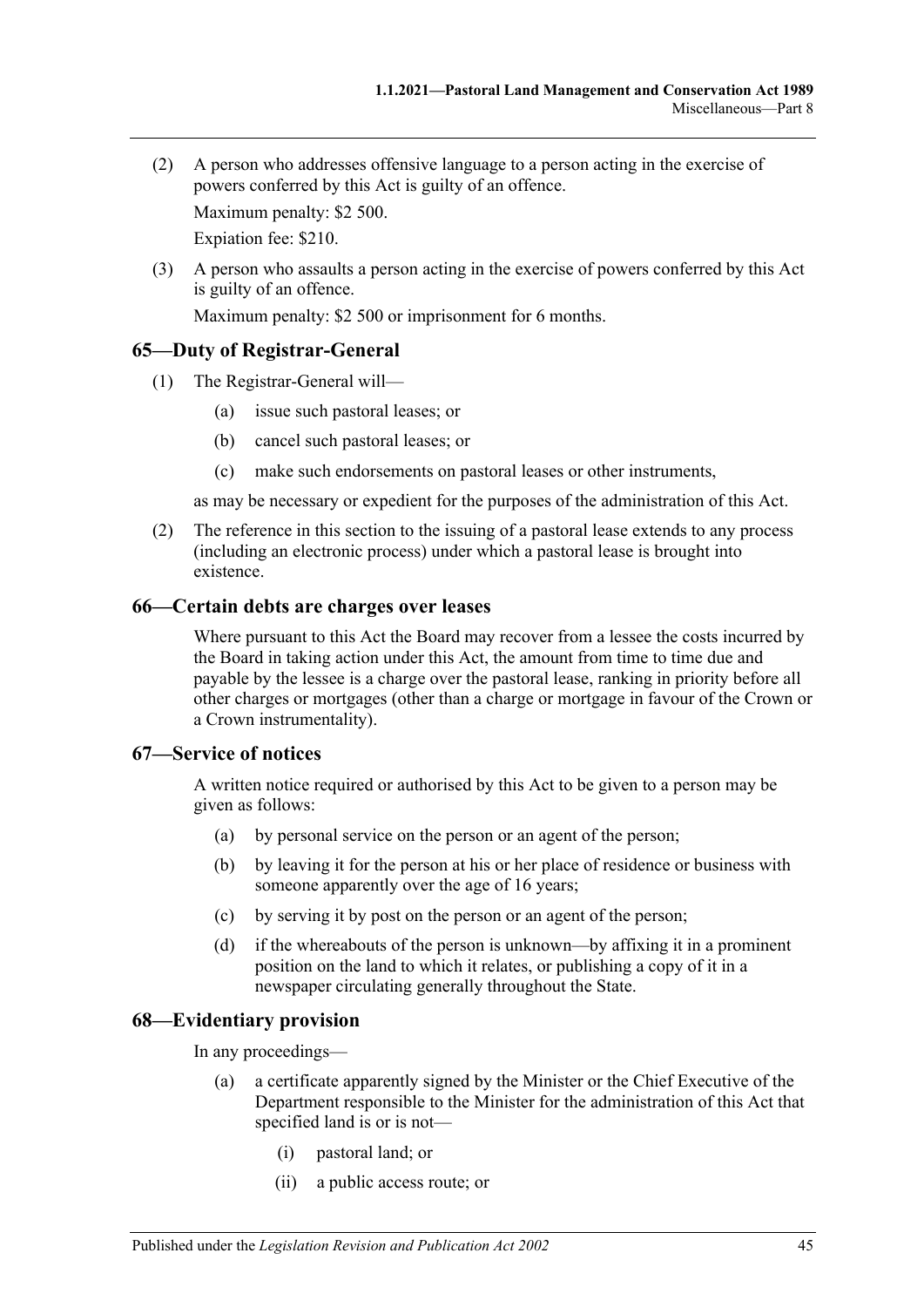- (iii) a stock route; or
- (iv) a reference area,

will be accepted, in the absence of proof to the contrary, as proof of the matter certified;

- (b) a map or plan apparently signed by or on behalf of the Surveyor-General will be accepted, in the absence of proof to the contrary, as an accurate map or plan of the land to which it relates;
- (c) a certificate of value apparently signed by or on behalf of the Valuer-General will be accepted, in the absence of proof to the contrary, as proof of the value of the pastoral lease to which it relates as at the date of the certificate;
- (d) a certificate as to a delegation apparently signed by a body or person who has a power of delegation under this Act will be accepted, in the absence of proof to the contrary, as proof of the delegation.

#### <span id="page-45-0"></span>**69—General defence**

(2) In any proceedings for an offence against this Act it is a defence for the defendant to prove that, in the circumstances of the case, there was no failure on his or her part to take reasonable care to avoid commission of the offence.

#### <span id="page-45-3"></span><span id="page-45-1"></span>**70—Regulations**

- (1) The Governor may make such regulations as are contemplated by this Act or as are necessary or expedient for the purposes of this Act.
- (2) Without limiting the generality of [subsection](#page-45-3) (1), those regulations may—
	- (a) prohibit, regulate or restrict a specified activity or a specified class of activity on pastoral land generally, or on a specified area of pastoral land, or on public access routes or stock routes generally, or on a specified route or specified part of a route;
	- (b) fix standard conditions or reservations for pastoral leases;
	- (c) prescribe fees and provide for their recovery or waiver by the Minister;
	- (d) prescribe fines, not exceeding \$1 250, for contravention of the regulations.

## <span id="page-45-2"></span>**Schedule—Transitional provisions**

- 4 A reference to the *Pastoral Board* in any Act or instrument will be taken (where the context admits) to be a reference to the Pastoral Board established under this Act.
- <span id="page-45-4"></span>5 (1) Subject to [clause](#page-46-0) 6, a lease in force under the repealed Act immediately prior to the commencement of this Act becomes, on that commencement, and continues in force as, a pastoral lease under this Act with a term of 42 years running from that commencement.
	- (2) The conditions (including covenants) and reservations of such a lease are not affected by its conversion to a pastoral lease pursuant to subclause (1), with the following exceptions:
		- (a) rent is payable in accordance with this Act;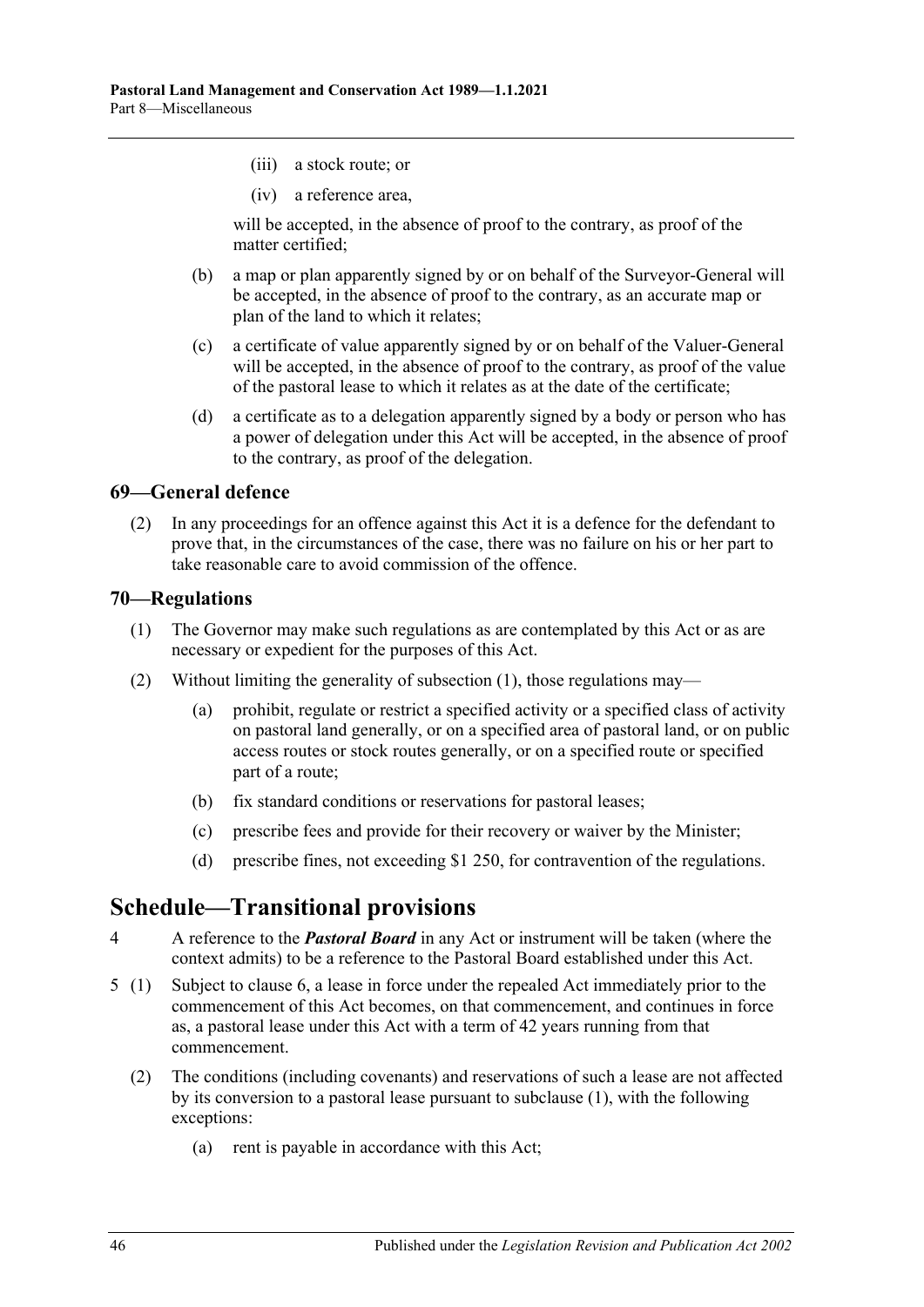- (b) no species of animal other than sheep or beef cattle can be pastured on the land as part of the commercial enterprise under the lease without the prior approval of the Board;
- (c) the reservations relating to aboriginal persons and access to the land will be taken to have been revoked.
- (3) Despite [sections](#page-15-0) 25 and [26](#page-17-0) of the Act—
	- (a) the question of the first extension of the term of a pastoral lease to which this clause applies and the variation (if at all) of its land management conditions must be dealt with, in accordance with those sections, no later than 31 December 2000; and
	- (b) any such extension must be for such period as will bring the balance of the term of the lease to 42 years.
- <span id="page-46-0"></span>6 (1) [Clause](#page-45-4) 5 does not apply to a lease in force under the repealed Act if—
	- (a) the Governor has determined that the land subject to the lease should be set aside or used for some other more appropriate purpose; or
	- (b) the Minister is satisfied that the land subject to the lease is no longer suitable for pastoral purposes,

and written notice has been given by the Minister to the lessee proposing resumption of the land or offering some other form of tenure of the land.

- (2) An offer of alternative tenure, if not accepted by the lessee, lapses two years after it is made.
- (3) The following provisions apply in relation to a lease referred to in subclause (1):
	- (a) the lease continues in force despite the repeal of the repealed Act and will, subject to this Act, continue in force until expiry of its term;
	- (b) this Act applies in relation to the lease as if it were a pastoral lease under this Act, but—
		- (i) the term of the lease cannot be extended; and
		- (ii) the conditions of the lease cannot (except by agreement with the lessee) be varied by the Board;
	- (c) rent is payable in accordance with this Act;
	- (d) the reservations in the lease relating to aboriginal persons and access to the land will be taken to have been revoked.
- (4) On expiry of a lease to which this clause applies—
	- (a) the lessee is entitled to compensation;
	- (b) compensation will be based on the market value of the lease as if the lessee were the holder of a pastoral lease; and
	- (c) the amount of the compensation will be determined by agreement between the Minister and the lessee or, in default of agreement, by the Supreme Court.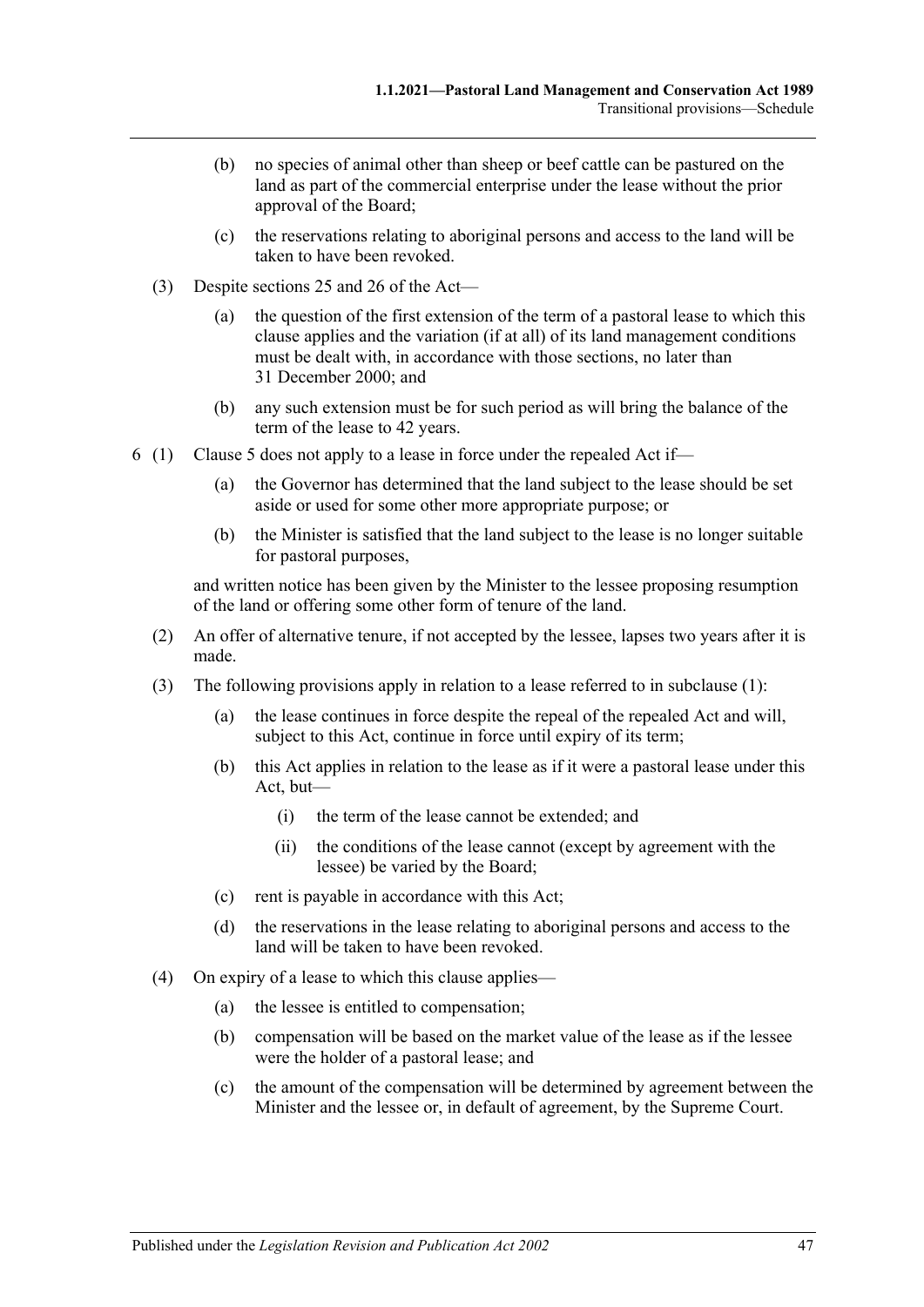# <span id="page-47-0"></span>**Legislative history**

## **Notes**

- Please note—References in the legislation to other legislation or instruments or to titles of bodies or offices are not automatically updated as part of the program for the revision and publication of legislation and therefore may be obsolete.
- Earlier versions of this Act (historical versions) are listed at the end of the legislative history.
- For further information relating to the Act and subordinate legislation made under the Act see the Index of South Australian Statutes or www.legislation.sa.gov.au.

## **Legislation repealed by principal Act**

The *Pastoral Land Management and Conservation Act 1989* repealed the following:

*Pastoral Act 1936*

## **Principal Act and amendments**

New entries appear in bold.

| Year | No  | Title                                                                                             | Assent     | Commencement                                                     |
|------|-----|---------------------------------------------------------------------------------------------------|------------|------------------------------------------------------------------|
| 1989 | 51  | Pastoral Land Management and<br>Conservation Act 1989                                             | 7.9.1989   | 7.3.1990 except s $12(2)$ (8) - 7.3.1996:<br>s <sub>2</sub>      |
| 1992 | 71  | Statutes Amendment (Expiation of<br>Offences) Act 1992                                            | 19.11.1992 | Sch-1.3.1993 (Gazette 18.2.1993<br>p600                          |
| 1996 | - 9 | Pastoral Land Management and<br>Conservation (Board Membership)<br>Amendment Act 1996             | 4.4.1996   | 4.4.1996                                                         |
| 1997 | 35  | <b>Statutes Amendment (Water</b><br>Resources) Act 1997                                           | 19.6.1997  | Pt 5 (ss 22-24)-2.7.1997 (Gazette<br>26.6.1997 p3052)            |
| 1998 | 64  | Pastoral Land Management and<br>Conservation (Board Procedures,<br>Rent, etc.) Amendment Act 1998 | 10.9.1998  | 10.9.1998                                                        |
| 2003 | 44  | Statute Law Revision Act 2003                                                                     | 23.10.2003 | Sch 1-24.11.2003 (Gazette 13.11.2003)<br>p4048)                  |
| 2004 | 34  | Natural Resources Management Act 5.8.2004<br>2004                                                 |            | Sch 4 (cll 30-36)-1.7.2005 (Gazette<br>30.6.2005 p2093)          |
| 2004 | 35  | Pastoral Land Management and<br>Conservation (Miscellaneous)<br>Amendment Act 2004                | 5.8.2004   | 9.9.2004 (Gazette 9.9.2004 p3610)                                |
| 2005 | 20  | Statutes Amendment (Environment<br>and Conservation Portfolio) Act<br>2005                        | 9.6.2005   | Pt 6 (ss 29 & 30) & Sch 5-23.6.2005<br>(Gazette 23.6.2005 p1901) |
| 2006 | 43  | Statutes Amendment (Domestic<br>Partners) Act 2006                                                | 14.12.2006 | Pt 61 (s 164)-1.6.2007 (Gazette<br>26.4.2007 p1352)              |
| 2009 | 84  | Statutes Amendment (Public Sector<br>Consequential Amendments) Act<br>2009                        | 10.12.2009 | Pt 109 (ss 260 & 261)-1.2.2010<br>(Gazette 28.1.2010 p320)       |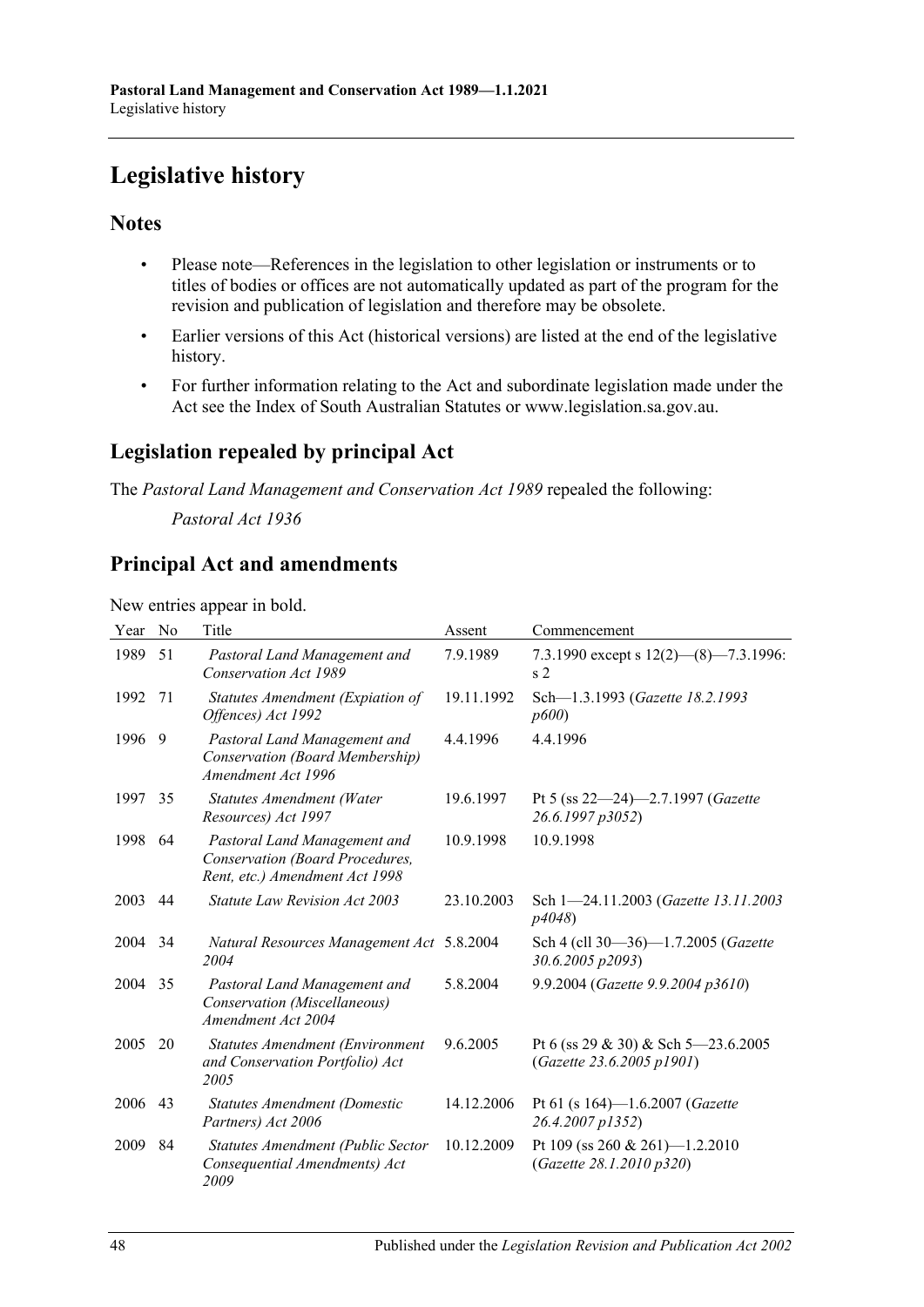| 2012    |     | Arkaroola Protection Act 2012                                                         | 8.3.2012   | Sch 1 (cl 5)—26.4.2012 ( <i>Gazette</i><br>26.4.2012 p1496)            |
|---------|-----|---------------------------------------------------------------------------------------|------------|------------------------------------------------------------------------|
| 2014    | -12 | Pastoral Land Management and<br>Conservation (Renewable Energy)<br>Amendment Act 2014 | 23.10.2014 | 19.9.2015 (Gazette 17.9.2015 p4278)                                    |
| 2015 8  |     | Statutes Amendment (Boards and<br>Committees-Abolition and Reform)<br><i>Act</i> 2015 | 18.6.2015  | Pt 28 (ss $180 - 183$ ) -1.7.2015 ( <i>Gazette</i><br>25.6.2015 p3076) |
| 2017 51 |     | Statutes Amendment (SACAT No 2)<br>Act 2017                                           | 28.11.2017 | Pt 33 (ss 187 to 191) $-4.10.2018$<br>(Gazette 28.6.2018 p2618)        |
| 2019 14 |     | Statutes Amendment (SACAT)<br>Act 2019                                                | 11.7.2019  | Pt 20 (s 129)-9.8.2019 (Gazette<br>8.8.2019 p2948)                     |
| 2019    | 33  | Landscape South Australia<br>Act 2019                                                 | 21.11.2019 | Sch 5 (cll 58 to 64)-1.7.2020 ( <i>Gazette</i><br>25.6.2020 p3502)     |
| 2019    | 45  | <b>Supreme Court (Court of Appeal)</b><br><b>Amendment Act 2019</b>                   | 19.12.2019 | Sch 1 (cll 70 & 71)-1.1.2021 (Gazette<br>10.12.2020 p5638)             |

## **Provisions amended**

New entries appear in bold.

Entries that relate to provisions that have been deleted appear in italics.

| Provision                | How varied                                         | Commencement |
|--------------------------|----------------------------------------------------|--------------|
| Long title               | amended by 64/1998 s 8 (Sch)                       | 10.9.1998    |
| Pt1                      |                                                    |              |
| s <sub>2</sub>           | deleted by $64/1998 s 8$ (Sch)                     | 10.9.1998    |
| s <sub>3</sub>           |                                                    |              |
| $s \; 3(1)$              | s 3 redesignated as s $3(1)$ by $35/2004$ s $4(4)$ | 9.9.2004     |
| Aborigine                | deleted by $35/2004 s 4(1)$                        | 9.9.2004     |
| Aboriginal person        | inserted by $35/2004$ s 4(1)                       | 9.9.2004     |
| authorised officer       | amended by 20/2005 Sch 5                           | 23.6.2005    |
| <b>ILUA</b>              | inserted by $35/2004$ s $4(2)$                     | 9.9.2004     |
| the Minister             | deleted by $64/1998 s 8$ (Sch)                     | 10.9.1998    |
| native title group       | inserted by $35/2004$ s $4(3)$                     | 9.9.2004     |
| solar energy<br>facility | inserted by $12/2014$ s $4(1)$                     | 19.9.2015    |
| the Tribunal             | deleted by 51/2017 s 187                           | 4.10.2018    |
| Tribunal                 | inserted by 51/2017 s 187                          | 4.10.2018    |
| unimproved value         | inserted by 64/1998 s 2                            | 10.9.1998    |
| wind farm                | inserted by $12/2014$ s $4(2)$                     | 19.9.2015    |
| wind farm licence        | inserted by $12/2014$ s $4(2)$                     | 19.9.2015    |
| s(2)                     | inserted by $35/2004$ s 4(4)                       | 9.9.2004     |
| Pt 2                     |                                                    |              |
| s <sub>4</sub>           | amended by 35/2004 s 5                             | 9.9.2004     |
|                          | amended by 12/2014 s 5                             | 19.9.2015    |
| s <sub>5</sub>           | amended by 35/2004 s 6                             | 9.9.2004     |
|                          | amended by 34/2004 Sch 4 cl 30                     | 1.7.2005     |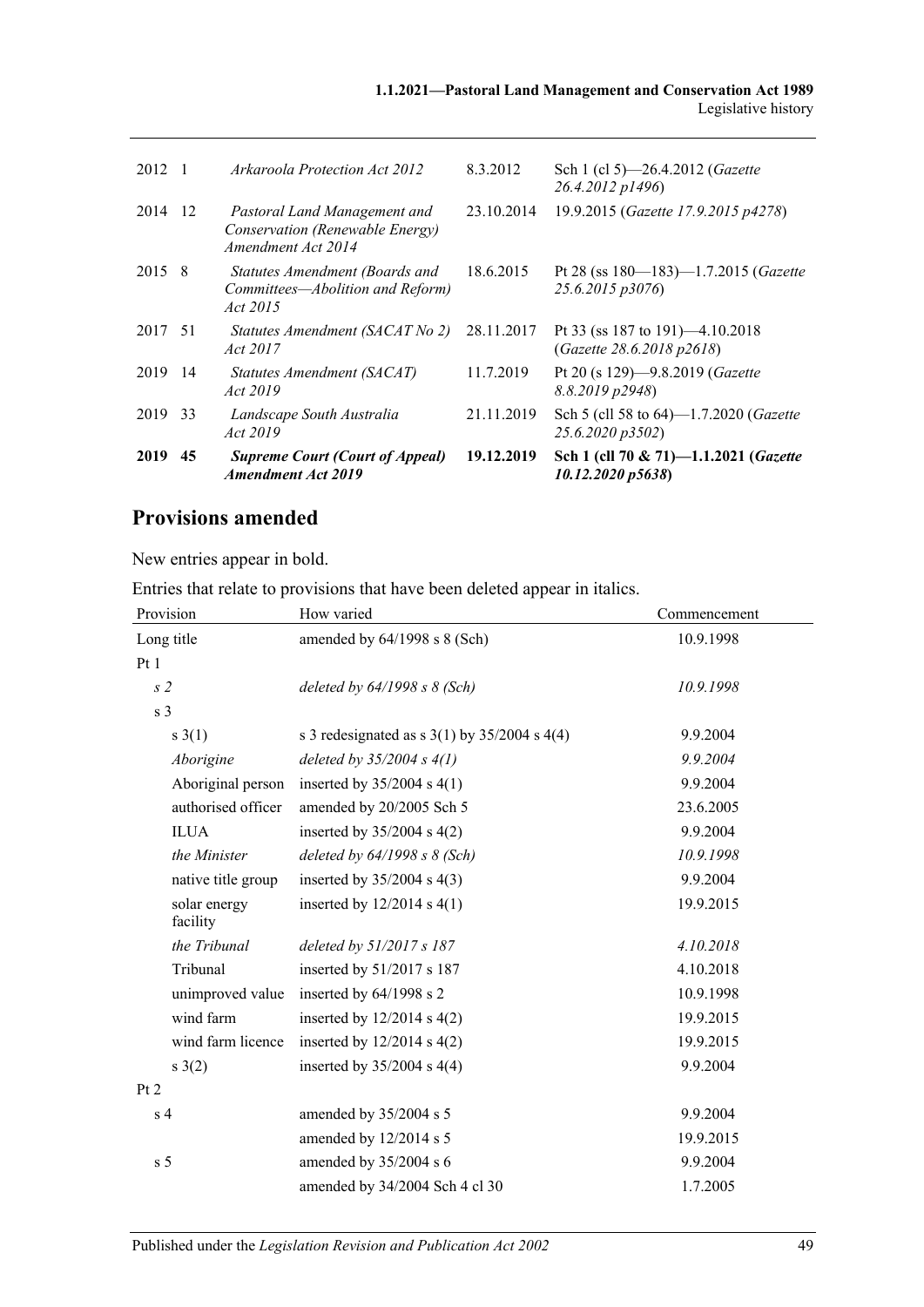#### **Pastoral Land Management and Conservation Act 1989—1.1.2021** Legislative history

|                            | amended by 33/2019 Sch 5 cl 58                  | 1.7.2020  |
|----------------------------|-------------------------------------------------|-----------|
| s 6                        | deleted by $35/2004 s$ 7                        | 9.9.2004  |
| s <sub>8</sub>             | amended by 64/1998 s 8 (Sch)                    | 10.9.1998 |
| s 9                        |                                                 |           |
| $s \, 9(2)$                | amended by 20/2005 s 29                         | 23.6.2005 |
|                            | amended by $12/2014$ s $6(1)$                   | 19.9.2015 |
| $s \, 9(5)$                | amended by $12/2014$ s $6(2)$                   | 19.9.2015 |
| $s \, 9(6)$                | inserted by $12/2014$ s $6(3)$                  | 19.9.2015 |
| Pt <sub>3</sub>            |                                                 |           |
| Pt 3 Div 2                 |                                                 |           |
| s 12                       |                                                 |           |
| s 12(2)                    | amended by $9/1996$ s $2(a)$ —(d)               | 4.4.1996  |
|                            | amended by 64/1998 s 8 (Sch)                    | 10.9.1998 |
|                            | amended by $8/2015$ s $180(1)$ —(3)             | 1.7.2015  |
| s $12(4)$ and $(5)$        | amended by 8/2015 s 180(4)                      | 1.7.2015  |
| s 12(6)                    | amended by $9/1996$ s $2(e)$                    | 4.4.1996  |
| s 12(7)                    | amended by $9/1996$ s $2(f)$                    | 4.4.1996  |
| s 13                       |                                                 |           |
| $s 13(2)$ and (3)          | amended by 8/2015 s 181                         | 1.7.2015  |
| s 14                       | amended by 8/2015 s 182                         | 1.7.2015  |
| s 15                       |                                                 |           |
| s 15(2)                    | amended by 64/1998 s 8 (Sch)                    | 10.9.1998 |
| s 15(4)                    | substituted by $64/1998$ s $3(a)$               | 10.9.1998 |
| s $15(5a)$ (5c)            | inserted by $64/1998$ s $3(b)$                  | 10.9.1998 |
| s 16 before                |                                                 |           |
| substitution by<br>84/2009 |                                                 |           |
| $s \; 16(2)$               | amended by $43/2006$ s $164(1)$                 | 1.6.2007  |
| $s\,16(3)$                 | amended by $64/1998 s 8$ (Sch)                  | 10.9.1998 |
| $s\,16(5)$                 | amended by $64/1998 s 8$ (Sch)                  | 10.9.1998 |
| $s\,16(8)$                 | inserted by $43/2006$ s $164(2)$                | 1.6.2007  |
| s 16                       | substituted by 84/2009 s 260                    | 1.2.2010  |
| s 17                       |                                                 |           |
| s 17(2)                    | amended by 20/2005 s 30                         | 23.6.2005 |
| s 18A                      | inserted by 64/1998 s 4                         | 10.9.1998 |
| Pt 4                       |                                                 |           |
| s 20                       |                                                 |           |
| $s \ 20(1)$                | s 20 redesignated as s $20(1)$ by $35/2004$ s 8 | 9.9.2004  |
| $s \ 20(2)$                | inserted by 35/2004 s 8                         | 9.9.2004  |
| s 22                       |                                                 |           |
| $s\,22(1)$                 | amended by 64/1998 s 8 (Sch)                    | 10.9.1998 |
|                            | amended by 35/2004 s 9(1), (2)                  | 9.9.2004  |
|                            | amended by 34/2004 Sch 4 cl 31(1)               | 1.7.2005  |
|                            |                                                 |           |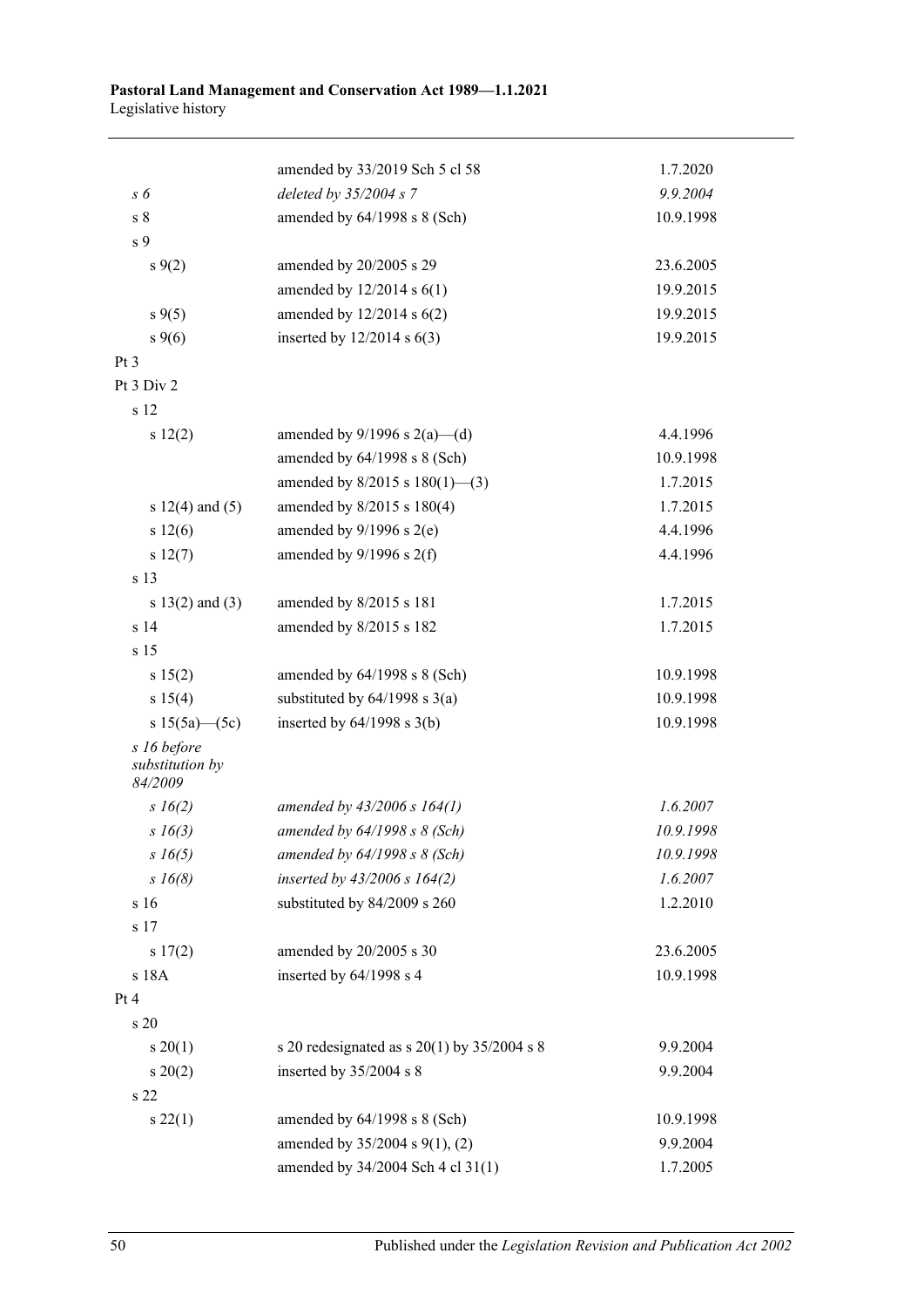|                     | $(a)(v)(E)$ and $(F)$ deleted by 34/2004 Sch 4<br>cl $31(2)$ | 1.7.2005  |
|---------------------|--------------------------------------------------------------|-----------|
|                     | amended by 20/2005 Sch 5                                     | 23.6.2005 |
|                     | amended by 1/2012 Sch 1 cl 5                                 | 26.4.2012 |
|                     | amended by $12/2014$ s $7(1)$ , (2)                          | 19.9.2015 |
|                     | amended by 33/2019 Sch 5 cl 59                               | 1.7.2020  |
| $s\ 22(1a)$         | inserted by $35/2004$ s $9(3)$                               | 9.9.2004  |
| $s22(5)$ (7)        | inserted by $35/2004$ s $9(4)$                               | 9.9.2004  |
| $s\,22(8)$          | inserted by $12/2014$ s 7(3)                                 | 19.9.2015 |
| s <sub>23</sub>     | substituted by 64/1998 s 5                                   | 10.9.1998 |
| $s\,23(2)$          | amended by 34/2004 Sch 4 cl 32                               | 1.7.2005  |
|                     | amended by 33/2019 Sch 5 cl 60                               | 1.7.2020  |
| s <sub>25</sub>     | substituted by 35/2004 s 10                                  | 9.9.2004  |
| s25A                | inserted by 35/2004 s 10                                     | 9.9.2004  |
| s 25A(2)            | amended by 8/2015 s 183                                      | 1.7.2015  |
| s 25B               | inserted by 35/2004 s 10                                     | 9.9.2004  |
| s <sub>26</sub>     | substituted by 35/2004 s 10                                  | 9.9.2004  |
| s 28                |                                                              |           |
| $s\,28(6)$          | amended by 64/1998 s 8 (Sch)                                 | 10.9.1998 |
| s 31                |                                                              |           |
| $s \, 31(1a)$       | inserted by $12/2014$ s $8(1)$                               | 19.9.2015 |
| $s \, 31(2)$        | amended by $12/2014$ s $8(2)$                                | 19.9.2015 |
| s 31A               | inserted by 35/2004 s 11                                     | 9.9.2004  |
| s 32                |                                                              |           |
| $s \, 32(3)$        | substituted by 12/2014 s 9                                   | 19.9.2015 |
| $s \, 32(6)$        | inserted by 51/2017 s 188                                    | 4.10.2018 |
| s 37                |                                                              |           |
| $s \frac{37(5)}{2}$ | amended by $64/1998$ s $8$ (Sch)                             | 10.9.1998 |
| s 39                |                                                              |           |
| $s\,39(2)$          | amended by 45/2019 Sch 1 cl 70                               | 1.1.2021  |
| Pt 5                |                                                              |           |
| s 41                |                                                              |           |
| $s\ 41(9)$          | amended by 34/2004 Sch 4 cl 33(1)                            | 1.7.2005  |
|                     | amended by 33/2019 Sch 5 cl 61(1)                            | 1.7.2020  |
| $s\ 41(9a)$         | inserted by 35/1997 s 22                                     | 2.7.1997  |
|                     | amended by 34/2004 Sch 4 cl 33(2)                            | 1.7.2005  |
|                     | amended by 33/2019 Sch 5 cl 61(2)                            | 1.7.2020  |
| s <sub>42</sub>     |                                                              |           |
| $s\,42(1)$          | substituted by 35/2004 s 12                                  | 9.9.2004  |
| s 43                |                                                              |           |
| $s\ 43(2a)$         | inserted by 35/1997 s 23                                     | 2.7.1997  |
|                     | amended by 34/2004 Sch 4 cl 34                               | 1.7.2005  |
|                     | amended by 33/2019 Sch 5 cl 62                               | 1.7.2020  |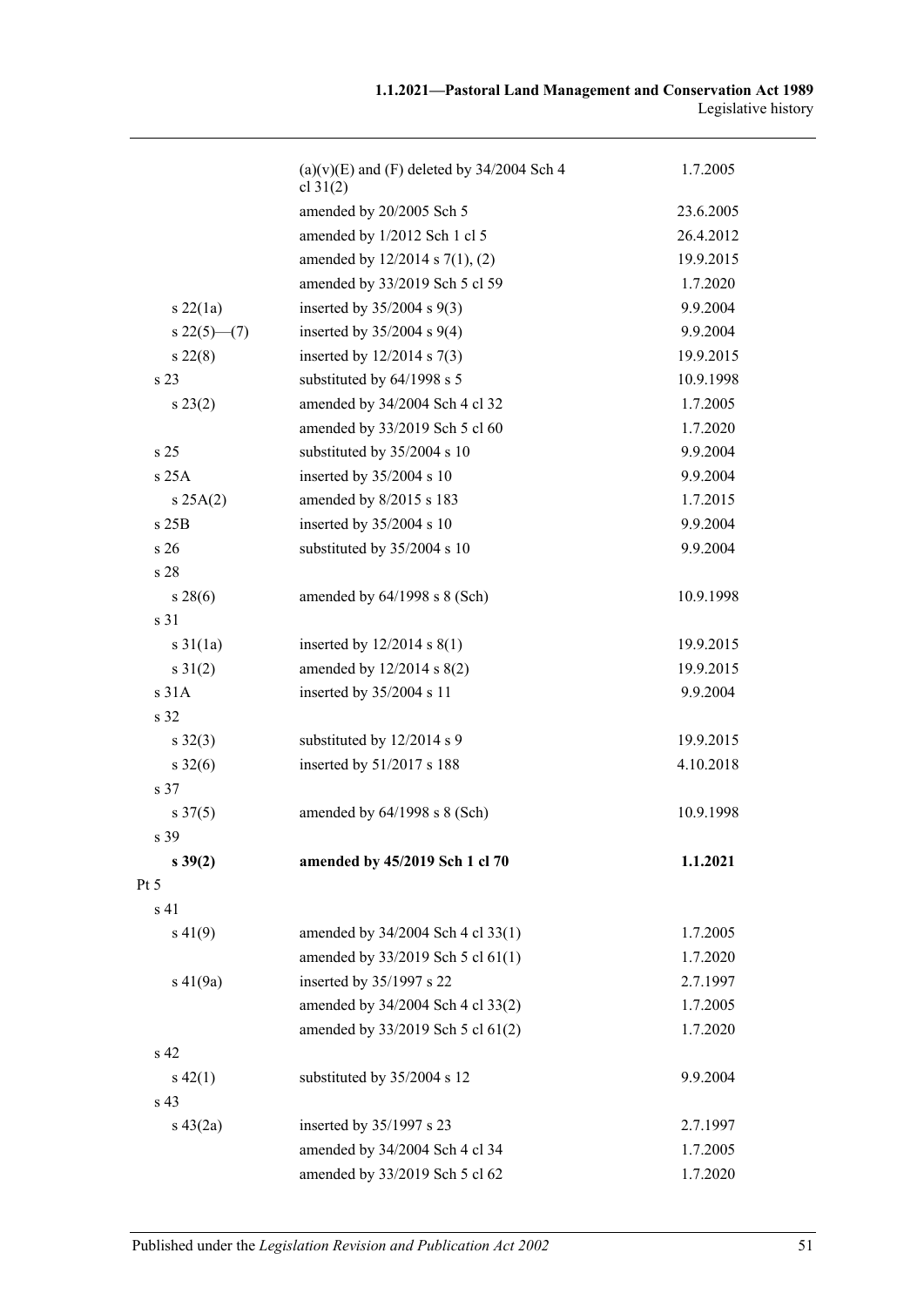#### **Pastoral Land Management and Conservation Act 1989—1.1.2021** Legislative history

| s 44                                   |                                   |           |
|----------------------------------------|-----------------------------------|-----------|
| $s\,44(4)$                             | amended by $64/1998$ s $8$ (Sch)  | 10.9.1998 |
| Pt $6$                                 |                                   |           |
| Pt 6 Div 1                             |                                   |           |
| s 45                                   |                                   |           |
| $s\,45(5)$                             | amended by 34/2004 Sch 4 cl 35    | 1.7.2005  |
|                                        | amended by 33/2019 Sch 5 cl 63    | 1.7.2020  |
| $s\,45(10)$                            | amended by 64/1998 s 8 (Sch)      | 10.9.1998 |
| Pt 6 Div 2                             |                                   |           |
| s <sub>46</sub>                        |                                   |           |
| $s\ 46(3)$ and (4)                     | amended by $64/1998$ s $8$ (Sch)  | 10.9.1998 |
| Pt 6 Div 2A                            | inserted by 35/2004 s 13          | 9.9.2004  |
| Pt 6 Div 3                             |                                   |           |
| s <sub>47</sub>                        |                                   |           |
| $s\,47(1)$                             | amended by $64/1998$ s $8$ (Sch)  | 10.9.1998 |
|                                        | amended by 35/2004 s 14(1)        | 9.9.2004  |
| $s\,47(2)$                             | amended by 35/2004 s 14(2)        | 9.9.2004  |
| $s\,47(3)$                             | inserted by $35/2004$ s 14(3)     | 9.9.2004  |
| s 48                                   |                                   |           |
| $s\ 48(2)$                             | amended by $35/2004$ s $15(1)$    | 9.9.2004  |
| $s\ 48(2a)$                            | inserted by $35/2004$ s $15(2)$   | 9.9.2004  |
| $s\,48(8a)$                            | inserted by $35/2004$ s $15(3)$   | 9.9.2004  |
| $s\ 48(10)$ (13)                       | inserted by $35/2004$ s $15(4)$   | 9.9.2004  |
| ss 48A and 48B                         | inserted by 35/2004 s 16          | 9.9.2004  |
| s 49                                   |                                   |           |
| s $49(1)$ and $(2)$                    | amended by $64/1998$ s $8$ (Sch)  | 10.9.1998 |
| Pt $6$ Div $4$                         | inserted by $12/2014$ s 10        | 19.9.2015 |
| Pt 7 before substitution<br>by 51/2017 |                                   |           |
| s <sub>52</sub>                        |                                   |           |
| $s\,52(2)$                             | amended by $64/1998 s 8$ (Sch)    | 10.9.1998 |
| s <sub>55</sub>                        |                                   |           |
| s 55(1)                                | amended by $64/1998$ s $8$ (Sch)  | 10.9.1998 |
| s <sub>56</sub>                        |                                   |           |
| $s\,56(1)$                             | substituted by $64/1998 s 6(a)$   | 10.9.1998 |
| $s\,56(1a)$                            | inserted by $64/1998 s 6(a)$      | 10.9.1998 |
| $s\,56(3)$                             | amended by $64/1998 s 6(b)$       | 10.9.1998 |
| $s\,56(5)$                             | amended by $64/1998 s 6(c)$ , (d) | 10.9.1998 |
| Pt 7                                   | substituted by 51/2017 s 189      | 4.10.2018 |
| s 50                                   |                                   |           |
| s 50(3)                                | amended by 14/2019 s 129          | 9.8.2019  |
| Pt 8                                   |                                   |           |

s 57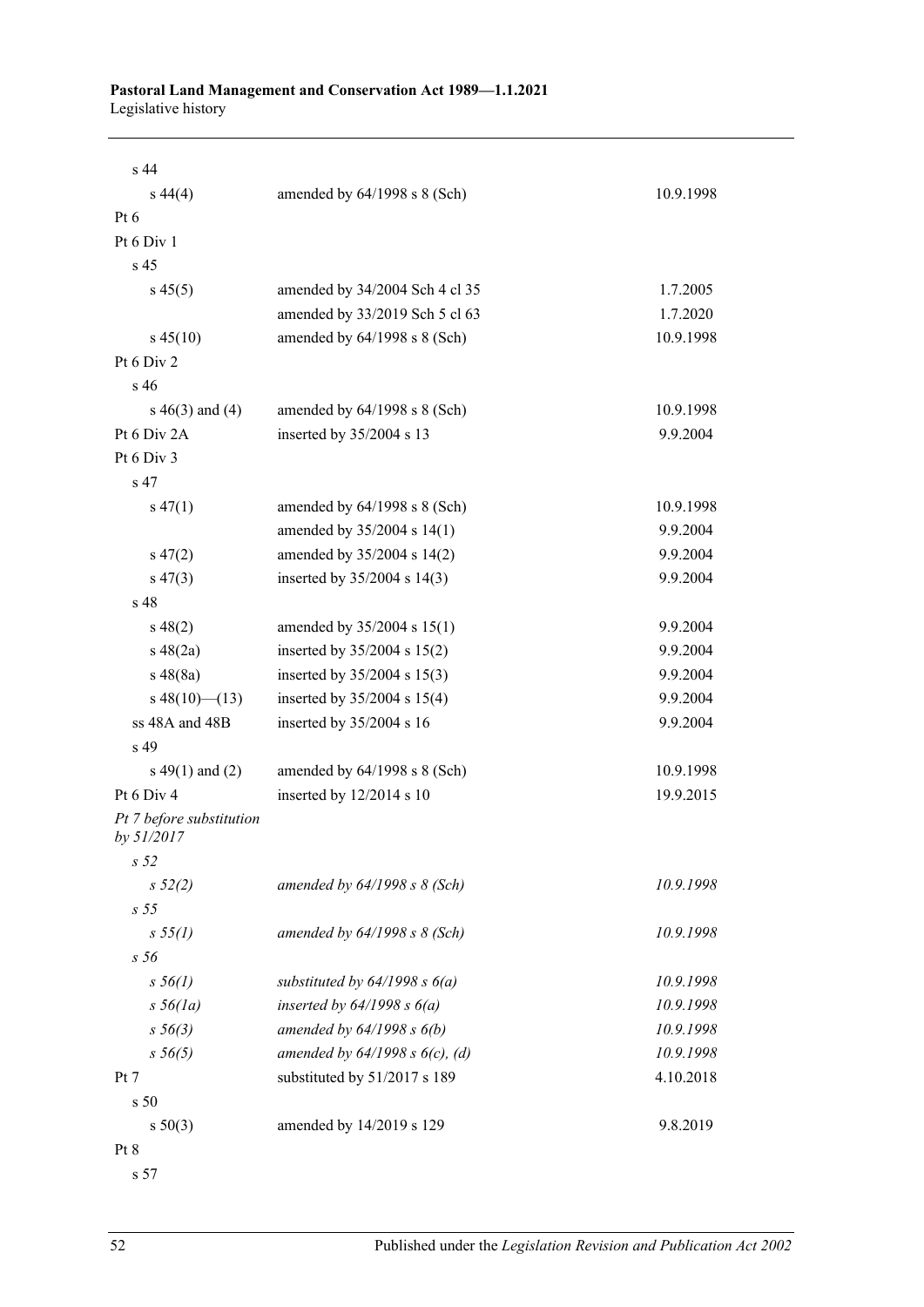| s 57(1)             | amended by 71/1992 s 3(1) (Sch)                   | 1.3.1993   |
|---------------------|---------------------------------------------------|------------|
|                     | amended by 64/1998 s 8 (Sch)                      | 10.9.1998  |
| s <sub>58</sub>     |                                                   |            |
| s 58(2)             | amended by $64/1998$ s $8$ (Sch)                  | 10.9.1998  |
| s 59                |                                                   |            |
| s 59(5)             | inserted by 35/1997 s 24                          | 2.7.1997   |
|                     | amended by 34/2004 Sch 4 cl 36                    | 1.7.2005   |
|                     | amended by 33/2019 Sch 5 cl 64                    | 1.7.2020   |
| s 60                |                                                   |            |
| $s\ 60(2)$          | amended by $64/1998$ s $8$ (Sch)                  | 10.9.1998  |
| s <sub>62</sub>     | amended by 64/1998 s 8 (Sch)                      | 10.9.1998  |
|                     | amended by 20/2005 Sch 5                          | 23.6.2005  |
| s 63                |                                                   |            |
| s $63(1)$ and $(2)$ | amended by 71/1992 s 3(1) (Sch)                   | 1.3.1993   |
|                     | amended by 64/1998 s 8 (Sch)                      | 10.9.1998  |
| $s\,63(3)$          | amended by 64/1998 s 8 (Sch)                      | 10.9.1998  |
| s 64                | deleted by 84/2009 s 261                          | 1.2.2010   |
| s 68                | amended by 64/1998 s 8 (Sch)                      | 10.9.1998  |
|                     | (e) deleted by 51/2017 s 190                      | 4.10.2018  |
| s 69                |                                                   |            |
| $s\,69(1)$          | deleted by $64/1998 s 8$ (Sch)                    | 10.9.1998  |
| s 70                |                                                   |            |
| 570(2)              | amended by 64/1998 s 8 (Sch)                      | 10.9.1998  |
| Sch                 | heading substituted by $44/2003$ s $3(1)$ (Sch 1) | 24.11.2003 |
| Sch Divs 1 and 2    | deleted by $64/1998 s 8$ (Sch)                    | 10.9.1998  |
| Sch Div 3           |                                                   |            |
| heading             | deleted by $44/2003$ s $3(1)$ (Sch 1)             | 24.11.2003 |
| $cl$ 3              | deleted by $64/1998 s 8$ (Sch)                    | 10.9.1998  |
| cl 4                | cl 2 redesignated as cl 4 by $64/1998$ s 8 (Sch)  | 10.9.1998  |
| cl <sub>5</sub>     | cl 4 redesignated as cl 5 by $64/1998$ s 8 (Sch)  | 10.9.1998  |
| cl $5(1)$           | amended by 64/1998 s 8 (Sch)                      | 10.9.1998  |
| cl $5(3)$           | amended by 64/1998 ss 7, 8 (Sch)                  | 10.9.1998  |
| cl <sub>6</sub>     | cl 5 redesignated as cl 6 by $64/1998$ s 8 (Sch)  | 10.9.1998  |
| cl 6(1)             | amended by 64/1998 s 8 (Sch)                      | 10.9.1998  |
| cl $6(3)$           | amended by 64/1998 s 8 (Sch)                      | 10.9.1998  |
| cl $6(4)$           | amended by 45/2019 Sch 1 cl 71                    | 1.1.2021   |

## **Transitional etc provisions associated with Act or amendments**

## *Statutes Amendment (SACAT No 2) Act 2017, Pt 33*

## **191—Transitional provisions**

(1) Nothing in this Part affects any proceedings before PLAT or the Land and Valuation Court commenced before the relevant day.